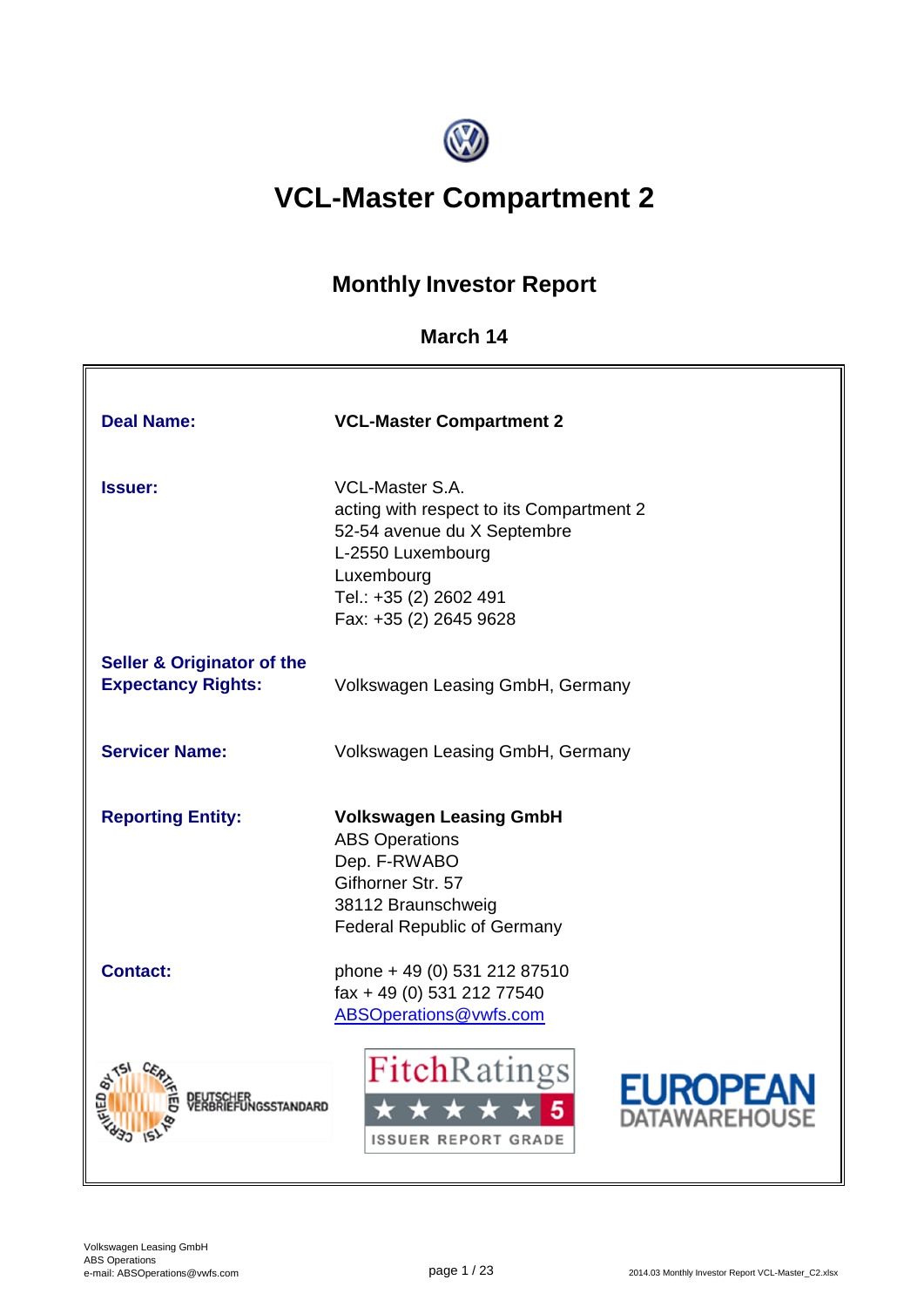

*Date: Period No.: Interest Accrual Period:* **to** (= 31 days) **25.03.2014 25.04.2014 0,2390% 17.04.2014 March 14 25.04.2014 50**

### **Contents**

## *Base Interest Rate (1-Month Euribor):*

| <b>Page</b>     | <b>Table of Contents</b>                                                 |
|-----------------|--------------------------------------------------------------------------|
| 1               | Cover                                                                    |
| $\overline{2}$  | Contents                                                                 |
| 3               | <b>Reporting Details</b>                                                 |
| 4               | <b>Parties Overview</b>                                                  |
| 5/6             | <b>Transaction Events &amp; Trigger</b>                                  |
| 7               | <b>Transaction Party Ratings</b>                                         |
| 8               | Information regarding the Notes (I)                                      |
| 9               | Information regarding the Notes (II)                                     |
| 10              | <b>Credit Enhancement</b>                                                |
| 11              | Waterfall                                                                |
| 12 <sup>2</sup> | (Expected) Amortisation Profile                                          |
| 13              | Run Out Schedule                                                         |
| 14              | Information Regarding the Expectancy Rights Pool - Outstanding Contracts |
| 15              | Early Settlements/ Collections                                           |
| $16 - 19$       | Information regarding the Expectancy Rights Pool - Remaining Pool Data   |
| 20/21           | Contracts in Arrears I. *)                                               |
| 22              | Write Offs *                                                             |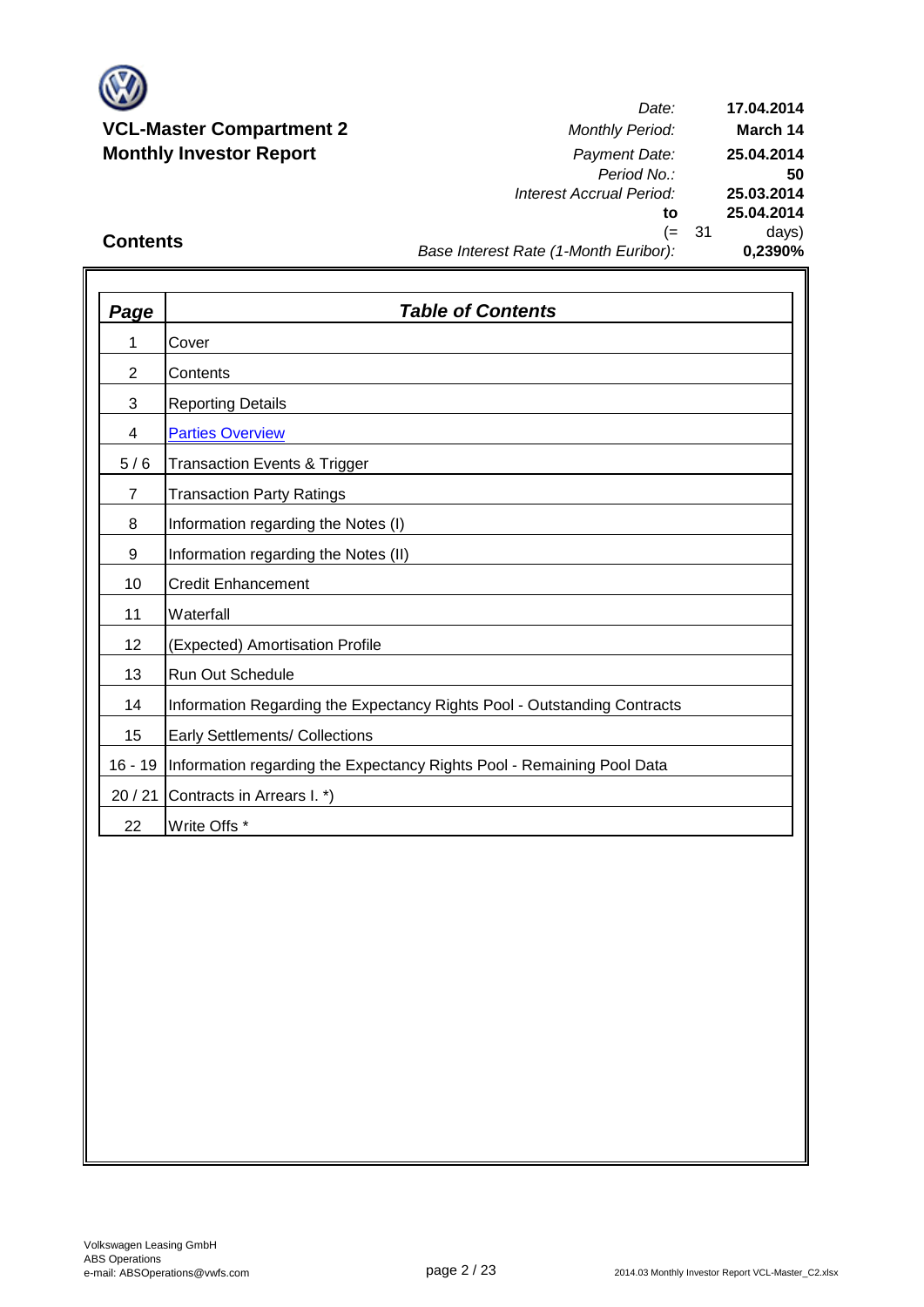| <b>VCL-Master Compartment 2</b><br><b>Monthly Investor Report</b><br><b>Reporting Details</b> |                          |       |                                                                 |          | Date:<br><b>Monthly Period:</b><br>Payment Date:<br>Period No.:<br>Interest Accrual Period:<br>to<br>31<br>$(=$<br>Base Interest Rate (1-Month Euribor): | 17.04.2014<br>March 14<br>25.04.2014<br>50<br>25.03.2014<br>25.04.2014<br>days)<br>0,2390% |  |
|-----------------------------------------------------------------------------------------------|--------------------------|-------|-----------------------------------------------------------------|----------|----------------------------------------------------------------------------------------------------------------------------------------------------------|--------------------------------------------------------------------------------------------|--|
| <b>Initial Cut-Off Date:</b><br><b>Issue Date:</b>                                            |                          |       | 31.01.2010<br>25.02.2010                                        |          |                                                                                                                                                          |                                                                                            |  |
| <b>Scheduled Repayment Date as</b><br>of Cut-Off Date:<br><b>Legal Maturity Date:</b>         |                          |       | Payment Date in December 2013<br>Payment Date in September 2020 |          |                                                                                                                                                          |                                                                                            |  |
|                                                                                               |                          |       |                                                                 |          |                                                                                                                                                          |                                                                                            |  |
| <b>Reporting Date:</b><br><b>Payment Date:</b>                                                | 17.04.2014<br>25.04.2014 |       |                                                                 |          | 5 days prior to Payment Date<br>(for previous month)<br>25 <sup>th</sup> of each month<br>(for previous month)                                           |                                                                                            |  |
| <b>Monthly Period:</b><br><b>Period No.:</b>                                                  | March 14<br>50           |       |                                                                 |          |                                                                                                                                                          |                                                                                            |  |
| <b>Collection Period:</b><br><b>Interest Accrual Period</b>                                   | from<br>from             |       | 01.03.2014<br>25.03.2014                                        | to<br>to | 31.03.2014<br>25.04.2014                                                                                                                                 |                                                                                            |  |
| <b>Days Accrued:</b>                                                                          |                          | $($ = | 31                                                              | days)    |                                                                                                                                                          |                                                                                            |  |
| <b>Note Payment Period:</b><br><b>Days Accrued:</b>                                           | from                     | $($ = | 25.03.2014 to<br>31                                             | days)    | 25.04.2014                                                                                                                                               |                                                                                            |  |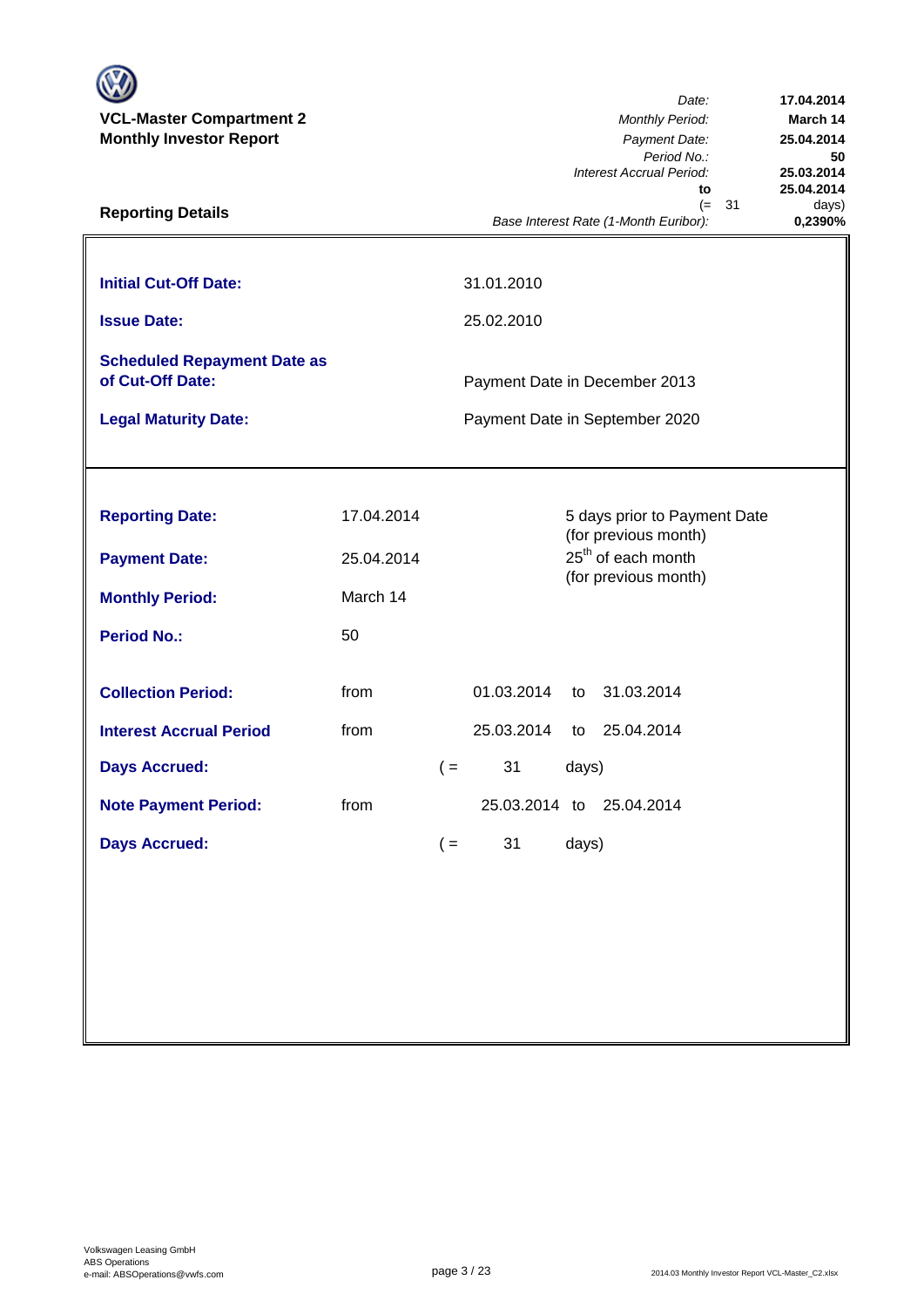

#### **Parties Overview**

*Reporting Date:* **17.04.2014** *Payment Date:* **25.04.2014**<br>*Period No.:* **50**<br>*Accrual Period:* **25.03.2014** *Interest Accrual Period:* **25.03.2014**

**25.04.2014** 31<br>**&AP**\$2 0

**Base Interest Rate (1-Month Euribor):** 

**Lead Manager: HSBC Bank plc Wilmington Trust SP Services (Frankfurt) GmbH**<br>Steinweg 3-5 8 Canada Square<br>London E14 5HQ<br>United Kingdom Summay 2<br>60313 Frankfurt am Main<br>Germany [Email: ctla.securitisation@hsbc.com](mailto:ctla.securitisation@hsbc.com) fax +49 (0) 69 2992 5387 **In-House Structuring: Volkswagen Bank GmbH** email: fradirectors@wilmingtontrust.com Gifhorner Str. 57 38112 Braunschweig Germany **Data Protection Volkswagen Bank GmbH** email: abs.structuring@vwfs.com 38112 Braunschweig **Account Bank: BNY Mellon**<br>
One Canada Square One Canada Square email: ABSOperations@vwfs.com London E14 5AL fax: +49 (0) 531 212 7 23 67 United Kingdom [Email: luke.ashby@bnymellon.com](mailto:ctla.securitisation@hsbc.com) **Clearing Systems: Clearstream Banking S.A. Paying Agent/ HSBC Bank plc All and Account 1999 12 Avenue JF Kennedy Calculation Agent/** 8 Canada Square **Calculation Agent/ Business Agent/ Business Agent/ Canada Square Calculation Agent/ Canada Square Calculation Agent/ Canada Square Canada Square Calculation Agent/** Interest Determination Agent: London E14 5HQ<br>United Kingdom United Kingdom email: <u>web @clearstream.com</u> [Email: ctla.securitisation@hsbc.com](mailto:ctla.securitisation@hsbc.com) **Swap Counterparties: HSBC Bank plc Euroclear Banking S.A./ N.V.** 1 Boulevard du Roi Albert II.<br>B-1210 Brussels London E14 5HQ<br>
United Kingdom<br>
Email: ctla.securitisation @hsbc.com<br>
Email: ctla.securitisation @hsbc.com<br>
Email: +32 (0)2 326 1211 United Kingdom [Email: ctla.securitisation@hsbc.com](mailto:ctla.securitisation@hsbc.com) **Landesbank Hessen-Thüringen GZ Rating Agencies: Fitch Ratings Limited** Ürdinger Straße 88 Attn.: Structured Finance Surveillance 40474 Düsseldorf 4th Floor, 101 Finsbury Pavement London EC2A 1RS Email: OTCconfirmations@helaba.de United Kingdom fax. +44 (20) 7417 6262 [email: abssurveillance@fitchratings.com](mailto:abssurveillance@fitchratings.com) **Corporate Services Wilmington Trust SP Services Corporate Services Standard & Poor's Ratings Group**<br> **Provider: Constant Corporation (Luxembourg) S.A. Constant Corporation Atthe Structured Finance** Attn.: Structured Finance Standard & Poor's Ratings Services<br>20 Canada Square 52-54 avenue du X Septembre<br>L-2550 Luxembourg<br>Luxembourg Lo Sanada Squa<br>Canary Wharf<br>London E14 5LH email: <u>VCL@WilmingtonTrust.com</u> London E14 5LH<br>fax: (+352) 2645 9628 <br>United Kingdom fax: (+352) 2645 9628 United Kingdom nsurveillance@standardandpoors.com **Servicer: Volkswagen Leasing GmbH** Gifhorner Str. 57 38112 Braunschweig Germany email: <u>ABSOperations@vwfs.com</u><br>fax + 49 (0) 531 212 77540 tel.: +49 (0) 531 212 84952 **Security Trustee/ Process Agent:**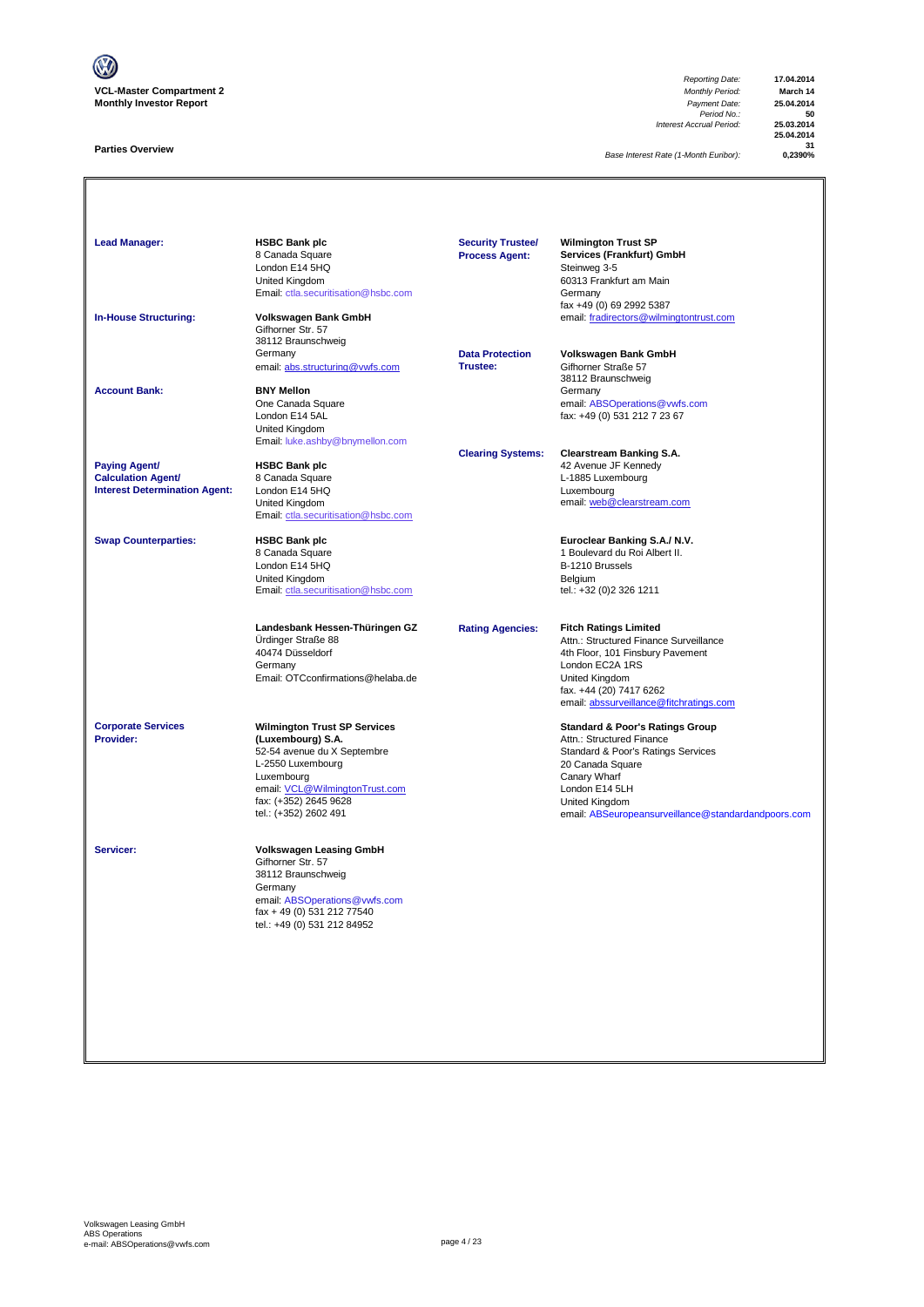|                                                                                                                     |                           |              |                                                                         | Date:                                         | 17.04.2014                     |
|---------------------------------------------------------------------------------------------------------------------|---------------------------|--------------|-------------------------------------------------------------------------|-----------------------------------------------|--------------------------------|
| <b>VCL-Master Compartment 2</b><br><b>Monthly Investor Report</b>                                                   |                           |              |                                                                         | <b>Monthly Period:</b><br>Payment Date:       | March 14<br>25.04.2014         |
| <b>Transaction Events &amp; Trigger</b>                                                                             |                           |              |                                                                         | Period No.:<br>Interest Accrual Period:<br>to | 50<br>25.03.2014<br>25.04.2014 |
|                                                                                                                     |                           |              |                                                                         |                                               |                                |
| *N.B.: many of the Trigger criteria are determined by the performance of VCL Master S.A. Compartment 1              |                           |              |                                                                         |                                               |                                |
| <b>Revolving Period</b>                                                                                             |                           |              |                                                                         |                                               |                                |
| Expiration Date Date of Revolving Period (C2)                                                                       | 25.09.2014                |              | (i.e. the last Purchase of additional Exp. Rights occurs on 25.09.2014) |                                               |                                |
| Date of occurance of an Early Amortisation Event                                                                    | not in effect             |              |                                                                         |                                               |                                |
| Compartment 1 Revolving Period                                                                                      | 25.09.2014                |              |                                                                         |                                               |                                |
|                                                                                                                     |                           |              |                                                                         |                                               |                                |
| <b>Accumulation Account Balance</b>                                                                                 |                           |              |                                                                         |                                               |                                |
| Funds not yet invested for the Purchase of Additional Expectancy Rights                                             | <b>Reporting Period</b>   |              | <b>Account Balance</b>                                                  |                                               | in %                           |
| (Accumulation Account Balance)                                                                                      | March 14                  |              |                                                                         | 53.132.431,27                                 | 4,25%                          |
|                                                                                                                     | February 14<br>January 14 |              |                                                                         | 53.132.431,27<br>53.132.431,27                | 4,21%<br>4,20%                 |
|                                                                                                                     |                           |              |                                                                         |                                               |                                |
| Trigger of VCL Master S.A. Compartment 1                                                                            |                           |              |                                                                         |                                               |                                |
|                                                                                                                     |                           |              |                                                                         |                                               |                                |
| <b>Dynamic Net Loss Ratio</b>                                                                                       |                           |              |                                                                         |                                               |                                |
| <b>Reporting Period</b><br>January 14                                                                               | in %<br>0,02840%          | > 0,4%<br>No | $\geq 1,0\%$<br>No                                                      | $\geq 2,0\%$<br>No                            | $\geq 2,8\%$<br>No             |
| February 14                                                                                                         | 0,02024%                  | No           | No                                                                      | No                                            | No                             |
| March 14                                                                                                            | 0,01119%                  | No           | No                                                                      | No                                            | No                             |
| <b>Cumulative Net Loss Ratio</b>                                                                                    |                           |              |                                                                         |                                               |                                |
| <b>Reporting Period</b>                                                                                             | in %                      | > 0,45%      | $\geq 1,2\%$                                                            | $\geq 1,75%$                                  | $\geq 2,25\%$                  |
| January 14                                                                                                          | 0,08294%                  | No           | No                                                                      | No                                            | No                             |
| February 14                                                                                                         | 0,08145%                  | No           | No                                                                      | No                                            | No                             |
| March 14                                                                                                            | n.a.                      | n.a.         | n.a.                                                                    | n.a.                                          | n.a.                           |
| Late delingency ratio                                                                                               | 0,38241%                  |              |                                                                         |                                               |                                |
| Discounted balance of all initial and additional assets                                                             |                           |              |                                                                         |                                               | 8.666.077.097,26               |
| Discounted balance as of the previous period                                                                        |                           |              |                                                                         |                                               | 1.214.178.372,43               |
|                                                                                                                     |                           |              |                                                                         |                                               |                                |
| Weighted average seasoning (before top-up/tap-up)                                                                   |                           | 10,31        |                                                                         |                                               |                                |
|                                                                                                                     |                           |              |                                                                         |                                               |                                |
| <b>Enforcement Event</b>                                                                                            |                           |              |                                                                         |                                               |                                |
|                                                                                                                     |                           |              |                                                                         |                                               |                                |
| Enforcement event                                                                                                   |                           |              | No                                                                      |                                               |                                |
|                                                                                                                     |                           |              |                                                                         |                                               |                                |
| <b>Credit enhancement increase condition</b>                                                                        |                           |              |                                                                         |                                               |                                |
| a) the dynamic net loss ratio for three consecutive payment dates exeeds and                                        |                           |              |                                                                         |                                               |                                |
|                                                                                                                     |                           |              |                                                                         |                                               |                                |
| (i) if weighted average seasoning is less or equal 12 months                                                        |                           | 0,40%        |                                                                         |                                               |                                |
| (ii) if weighted average seasoning is between 13 - 24 months                                                        |                           | 1,00%        | No<br>No.                                                               |                                               |                                |
| (iii) if weighted average seasoning is between 25 - 36 months                                                       |                           | 2,00%        | <b>No</b>                                                               |                                               |                                |
| (iv) if weighted average seasoning is > 36 months                                                                   |                           | 2,80%        | <b>No</b>                                                               |                                               |                                |
| b) the cumulative net loss ratio for three consecutive payment dates exeeds and                                     |                           |              |                                                                         |                                               |                                |
| (i) if weighted average seasoning is less or equal 12 months                                                        |                           | 0,45%        | <b>No</b>                                                               |                                               |                                |
| (ii) if weighted average seasoning is between 13 - 24 months                                                        |                           | 1,20%        | <b>No</b>                                                               |                                               |                                |
| (iii) if weighted average seasoning is between 25 - 36 months                                                       |                           | 1,75%        | <b>No</b>                                                               |                                               |                                |
| (iv) if weighted average seasoning is > 36 months                                                                   |                           | 2,25%        | <b>No</b><br><b>No</b>                                                  |                                               |                                |
| c) the late delinquency ratio exeeds 3% at any payment date<br>d) the occurence of a servicer replacement event     |                           |              | No                                                                      |                                               |                                |
| e) the occurence of an insolvency event with respect to VWL                                                         |                           |              | <b>No</b>                                                               |                                               |                                |
| f) the cash collateral account does not contain the compartment 1 specified general cash collateral account balance |                           |              | No                                                                      |                                               |                                |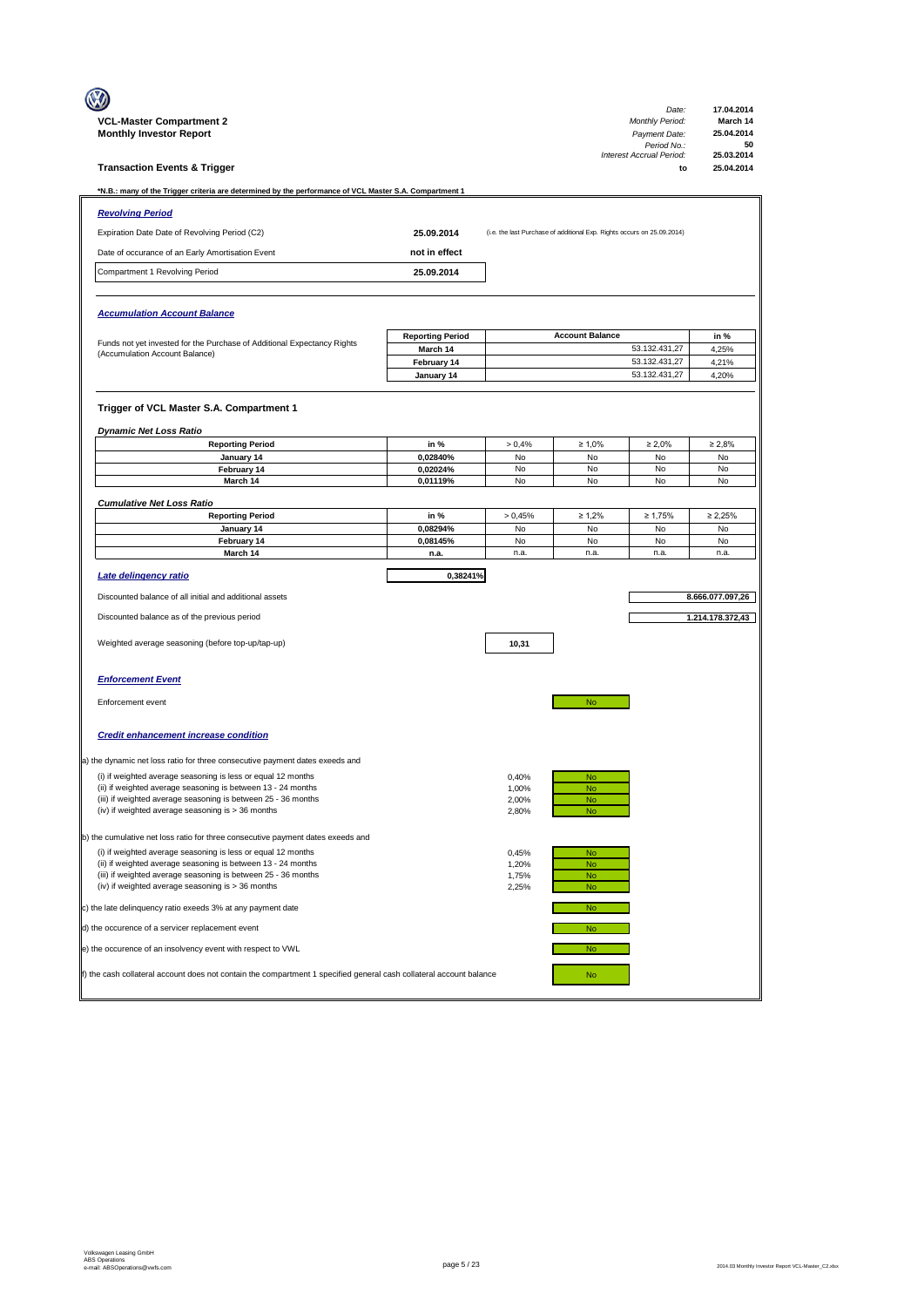| VCL-Master Compartment 2                                                                                                                                                                                                                                                                                                                                                                                                                                                             |                                        |                                          |                                 | Date:<br><b>Monthly Period:</b>         | 17.04.2014<br>March 14 |
|--------------------------------------------------------------------------------------------------------------------------------------------------------------------------------------------------------------------------------------------------------------------------------------------------------------------------------------------------------------------------------------------------------------------------------------------------------------------------------------|----------------------------------------|------------------------------------------|---------------------------------|-----------------------------------------|------------------------|
| <b>Monthly Investor Report</b>                                                                                                                                                                                                                                                                                                                                                                                                                                                       |                                        |                                          |                                 | Payment Date:                           | 25.04.2014             |
|                                                                                                                                                                                                                                                                                                                                                                                                                                                                                      |                                        |                                          |                                 | Period No.:<br>Interest Accrual Period: | 50<br>25.03.2014       |
| <b>Transaction Events &amp; Trigger</b>                                                                                                                                                                                                                                                                                                                                                                                                                                              |                                        |                                          |                                 | to                                      | 25.04.2014             |
| *N.B.: many of the Trigger criteria are determined by the performance of VCL Master S.A. Compartment 1                                                                                                                                                                                                                                                                                                                                                                               |                                        |                                          |                                 |                                         |                        |
|                                                                                                                                                                                                                                                                                                                                                                                                                                                                                      |                                        |                                          |                                 |                                         |                        |
| <b>German Trade Tax</b>                                                                                                                                                                                                                                                                                                                                                                                                                                                              |                                        |                                          |                                 |                                         |                        |
| German Trade Tax Increase Event has occured                                                                                                                                                                                                                                                                                                                                                                                                                                          |                                        |                                          | <b>No</b>                       |                                         |                        |
| German Trade Tax Decrease Event has occured                                                                                                                                                                                                                                                                                                                                                                                                                                          |                                        |                                          | <b>No</b>                       |                                         |                        |
| Current German Trade Tax Level (Hebesatz)                                                                                                                                                                                                                                                                                                                                                                                                                                            |                                        |                                          | 450%                            |                                         |                        |
|                                                                                                                                                                                                                                                                                                                                                                                                                                                                                      |                                        |                                          |                                 |                                         |                        |
| German Trade Tax Increase-/ Decrease Amount                                                                                                                                                                                                                                                                                                                                                                                                                                          |                                        |                                          |                                 |                                         |                        |
|                                                                                                                                                                                                                                                                                                                                                                                                                                                                                      |                                        |                                          |                                 |                                         |                        |
| <b>Early Amortisation Event</b>                                                                                                                                                                                                                                                                                                                                                                                                                                                      |                                        |                                          |                                 |                                         |                        |
| Early Amortisation Event in effect?                                                                                                                                                                                                                                                                                                                                                                                                                                                  |                                        |                                          |                                 |                                         |                        |
| (i) Occurence of a Foreclosure Event                                                                                                                                                                                                                                                                                                                                                                                                                                                 |                                        |                                          | <b>No</b>                       |                                         |                        |
|                                                                                                                                                                                                                                                                                                                                                                                                                                                                                      |                                        |                                          |                                 |                                         |                        |
| (ii) Compartment 1 Accumulation Account Balance > 10% of Total discounted Lease Receivables on two consecutive months                                                                                                                                                                                                                                                                                                                                                                |                                        |                                          | <b>No</b>                       |                                         |                        |
| (iii) Compartment 2 Accumulation Account Balance > 10% of Total discounted Expectancy Rights on three consecutive                                                                                                                                                                                                                                                                                                                                                                    |                                        |                                          |                                 |                                         |                        |
| months                                                                                                                                                                                                                                                                                                                                                                                                                                                                               |                                        |                                          | <b>No</b>                       |                                         |                        |
| (v) In case of Default/Termination Event: Failure to replace Swap Counterparty or failure to post Collatereal by Swap                                                                                                                                                                                                                                                                                                                                                                |                                        |                                          | <b>No</b>                       |                                         |                        |
| Counterparty                                                                                                                                                                                                                                                                                                                                                                                                                                                                         |                                        |                                          |                                 |                                         |                        |
|                                                                                                                                                                                                                                                                                                                                                                                                                                                                                      |                                        |                                          |                                 |                                         |                        |
| <b>Consumer Contracts with km-settlements</b>                                                                                                                                                                                                                                                                                                                                                                                                                                        |                                        |                                          |                                 |                                         |                        |
| Kilometer Settlement Reserve in effect ?                                                                                                                                                                                                                                                                                                                                                                                                                                             |                                        |                                          |                                 |                                         |                        |
|                                                                                                                                                                                                                                                                                                                                                                                                                                                                                      |                                        |                                          | <b>No</b>                       |                                         |                        |
|                                                                                                                                                                                                                                                                                                                                                                                                                                                                                      |                                        |                                          |                                 |                                         |                        |
| Number of Contracts                                                                                                                                                                                                                                                                                                                                                                                                                                                                  | 7.011                                  |                                          |                                 |                                         |                        |
| Nominal Lease Balance<br>Discounted Lease Balance (DLB)                                                                                                                                                                                                                                                                                                                                                                                                                              | 88.900.750,91 €<br>79.194.240,87 €     |                                          |                                 |                                         |                        |
| % of DLB                                                                                                                                                                                                                                                                                                                                                                                                                                                                             | 6,33%                                  |                                          |                                 |                                         |                        |
|                                                                                                                                                                                                                                                                                                                                                                                                                                                                                      |                                        |                                          |                                 |                                         |                        |
| *N.B. This percentage may become greater 100% whenever the Current Total Outstanding Discounted Lease Balance is larger than the highest Total Outstanding Discounted<br>Lease Balance we have seen in the past (excluding the current month). This is because the "Maximum Discounted Lease Balance" must not include the current period as it is<br>an input parameter for the waterfall calculation (which has to take place before any Top-Up can occur for the current period). |                                        |                                          |                                 |                                         |                        |
| <b>Clean-Up Call Condition</b>                                                                                                                                                                                                                                                                                                                                                                                                                                                       |                                        |                                          |                                 |                                         |                        |
|                                                                                                                                                                                                                                                                                                                                                                                                                                                                                      |                                        |                                          |                                 |                                         |                        |
| Clean-Up @<br><b>Current Percentage</b>                                                                                                                                                                                                                                                                                                                                                                                                                                              | 10.00%<br>290,09%                      |                                          |                                 |                                         |                        |
| Aggregate Discounted Expectancy Rights Balance<br>Initial Discounted Expectancy Rights Balance                                                                                                                                                                                                                                                                                                                                                                                       | 1.250.456.025.08 €<br>431.057.042,44 € |                                          |                                 |                                         |                        |
|                                                                                                                                                                                                                                                                                                                                                                                                                                                                                      |                                        |                                          |                                 |                                         |                        |
| Fulfilled when the Aggregate Discounted Expectancy Rights Balance is                                                                                                                                                                                                                                                                                                                                                                                                                 |                                        |                                          |                                 |                                         |                        |
| less than 10 per cent. of the Initial Discounted Expectancy<br>Rights Balance provided that all payment obligations under the                                                                                                                                                                                                                                                                                                                                                        |                                        |                                          |                                 |                                         |                        |
| Compartment 2 Notes will be thereby fulfilled                                                                                                                                                                                                                                                                                                                                                                                                                                        |                                        |                                          |                                 |                                         |                        |
|                                                                                                                                                                                                                                                                                                                                                                                                                                                                                      |                                        |                                          |                                 |                                         |                        |
|                                                                                                                                                                                                                                                                                                                                                                                                                                                                                      |                                        |                                          |                                 |                                         |                        |
| <b>Repurchase of Receivables</b>                                                                                                                                                                                                                                                                                                                                                                                                                                                     |                                        |                                          |                                 |                                         |                        |
|                                                                                                                                                                                                                                                                                                                                                                                                                                                                                      |                                        |                                          |                                 |                                         |                        |
|                                                                                                                                                                                                                                                                                                                                                                                                                                                                                      |                                        |                                          |                                 |                                         |                        |
|                                                                                                                                                                                                                                                                                                                                                                                                                                                                                      | Number of contracts                    | Outstanding<br><b>Discounted Balance</b> | <b>Re-Purchase Price</b>        |                                         |                        |
| <b>Current Period</b>                                                                                                                                                                                                                                                                                                                                                                                                                                                                | $\sim$                                 | $\sim$                                   | $\sim$                          |                                         |                        |
| Previous Periods<br>Total                                                                                                                                                                                                                                                                                                                                                                                                                                                            | $\sim$<br>$\sim$                       | $\sim$<br>$\sim$                         | $\sim$<br>$\sim$                |                                         |                        |
|                                                                                                                                                                                                                                                                                                                                                                                                                                                                                      |                                        |                                          |                                 |                                         |                        |
|                                                                                                                                                                                                                                                                                                                                                                                                                                                                                      |                                        |                                          |                                 |                                         |                        |
| <b>Transaction Party Replacements</b>                                                                                                                                                                                                                                                                                                                                                                                                                                                |                                        |                                          |                                 |                                         |                        |
|                                                                                                                                                                                                                                                                                                                                                                                                                                                                                      |                                        | <b>Reason for</b>                        |                                 |                                         |                        |
| <b>Capacity of Transaction Party</b>                                                                                                                                                                                                                                                                                                                                                                                                                                                 | Date of Replacement                    | Replacement                              | <b>Replaced Party</b>           | <b>Replaced by</b><br><b>BNY</b>        |                        |
| Account Bank<br>Subloan Lender                                                                                                                                                                                                                                                                                                                                                                                                                                                       | 26.11.2012<br>26.11.2012               | Renewal<br>Renewal                       | <b>HSBC</b><br><b>VIPS</b>      | <b>VW Bank</b>                          |                        |
| Swap-Counterparty Series 2010-1<br>Swap-Counterparty Series 2010-2                                                                                                                                                                                                                                                                                                                                                                                                                   | 26.11.2012<br>26.11.2012               | Renewal<br>Renewal                       | <b>BBVA</b><br><b>BBVA</b>      | Credit Agricole<br>Commerzbank          |                        |
| Swap-Counterparty Series 2010-4                                                                                                                                                                                                                                                                                                                                                                                                                                                      | 26.11.2012                             | Renewal<br>27.12.2012 Downgrade          | BBVA and DZ Bank<br><b>BBVA</b> | Commerzbank<br>Helaba                   |                        |
| Swap-Counterparty Series 2010-3<br>Swap-Counterparty Series 2010-1                                                                                                                                                                                                                                                                                                                                                                                                                   | 25.09.2013 Renewal                     |                                          | Credit Agricole                 | <b>HSBC</b>                             |                        |
| Swap-Counterparty Series 2010-2<br>Swap-Counterparty Series 2010-4                                                                                                                                                                                                                                                                                                                                                                                                                   | 25.09.2013<br>25.09.2013               | Renewal<br>Renewal                       | Commerzbank<br>Commerzbank      | <b>HSBC</b><br><b>HSBC</b>              |                        |
| Swap-Counterparty Series 2013-1                                                                                                                                                                                                                                                                                                                                                                                                                                                      | 25.09.2013                             | Renewal                                  | Scotiabank                      | <b>HSBC</b>                             |                        |
|                                                                                                                                                                                                                                                                                                                                                                                                                                                                                      |                                        |                                          |                                 |                                         |                        |
|                                                                                                                                                                                                                                                                                                                                                                                                                                                                                      |                                        |                                          |                                 |                                         |                        |
|                                                                                                                                                                                                                                                                                                                                                                                                                                                                                      |                                        |                                          |                                 |                                         |                        |
|                                                                                                                                                                                                                                                                                                                                                                                                                                                                                      |                                        |                                          |                                 |                                         |                        |
|                                                                                                                                                                                                                                                                                                                                                                                                                                                                                      |                                        |                                          |                                 |                                         |                        |
|                                                                                                                                                                                                                                                                                                                                                                                                                                                                                      |                                        |                                          |                                 |                                         |                        |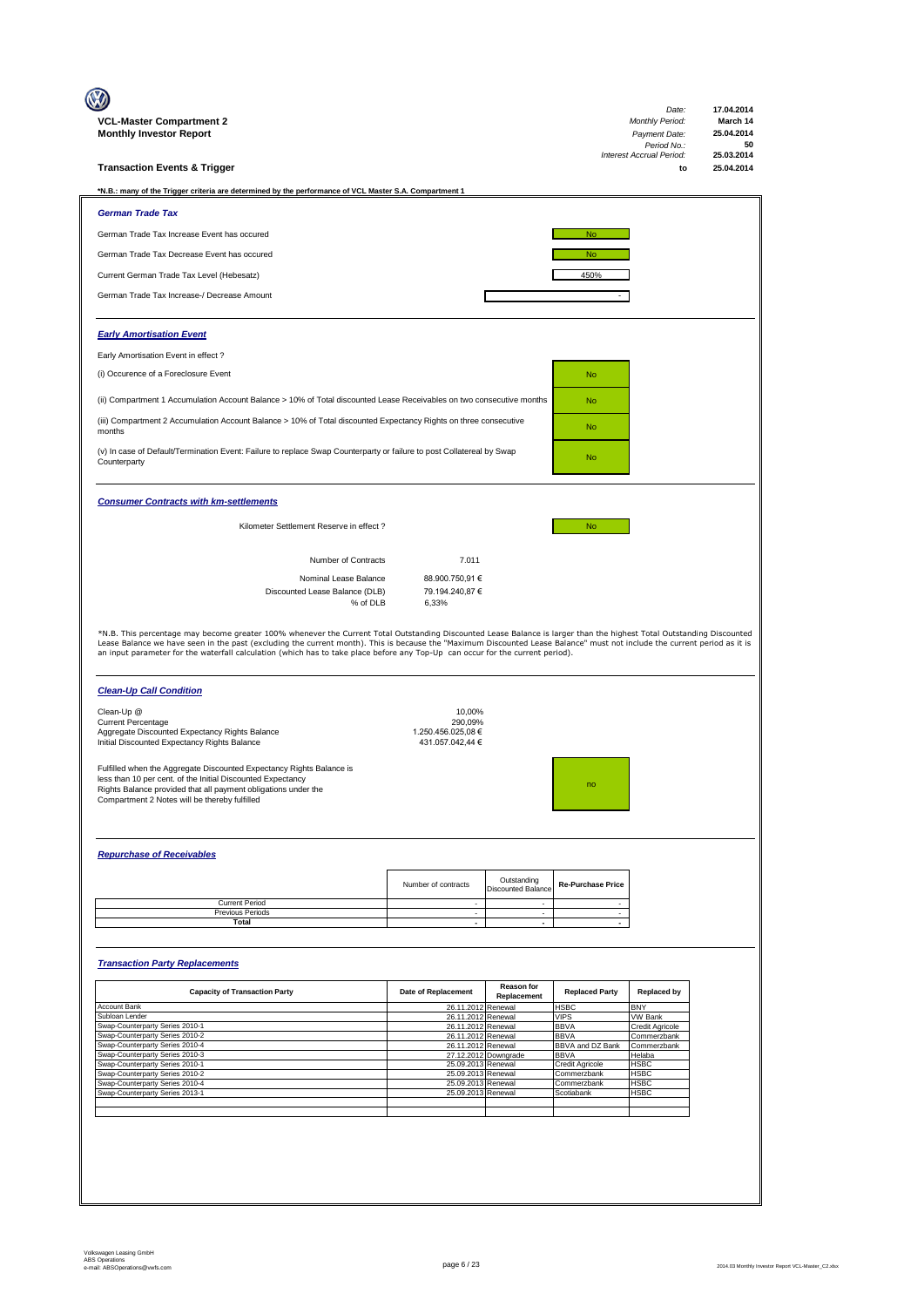

 $\overline{\phantom{0}}$ 

**Transaction Party Ratings**

| <b>Rating Information on relevant Transaction Parties</b>                                      |                        |                                                         |                                                                                                                                                                           |                |              |                                                                                                                                                                    |              |              |          |                  |                                             |                |
|------------------------------------------------------------------------------------------------|------------------------|---------------------------------------------------------|---------------------------------------------------------------------------------------------------------------------------------------------------------------------------|----------------|--------------|--------------------------------------------------------------------------------------------------------------------------------------------------------------------|--------------|--------------|----------|------------------|---------------------------------------------|----------------|
|                                                                                                |                        | Fitch                                                   |                                                                                                                                                                           |                | Moody's      |                                                                                                                                                                    |              | <b>DBRS</b>  |          |                  | S&P                                         |                |
|                                                                                                | <b>Long Term</b>       | <b>Short Term</b>                                       | <b>Outlook</b>                                                                                                                                                            | Long Term      | Short Term   | Outlook                                                                                                                                                            | Long Term    | Short Term   | Outlook  | <b>Long Term</b> | <b>Short Term</b>                           | <b>Outlook</b> |
| <b>Account Bank:</b>                                                                           |                        |                                                         |                                                                                                                                                                           |                |              |                                                                                                                                                                    |              |              |          |                  |                                             |                |
| <b>BNY Mellon</b><br><b>Current Rating</b>                                                     | AA-                    | $F1+$                                                   | Stable                                                                                                                                                                    | A1             | $P-1$        | Stable                                                                                                                                                             |              |              |          | $A+$             | A-1                                         | Negative       |
|                                                                                                |                        |                                                         |                                                                                                                                                                           |                |              |                                                                                                                                                                    |              |              |          |                  |                                             |                |
| <b>Minimum required Rating</b><br>(if no short term Rating available, the higher long          | n.a.<br>n.a.           | F1<br>n.a.                                              |                                                                                                                                                                           | n.a.<br>n.a.   | n.a.<br>n.a. |                                                                                                                                                                    | n.a.<br>n.a. | n.a.<br>n.a. |          | n.a.<br>n.a.     | A-1<br>n.a.                                 |                |
| term rating is applicable)                                                                     |                        |                                                         |                                                                                                                                                                           |                |              |                                                                                                                                                                    |              |              |          |                  |                                             |                |
|                                                                                                |                        |                                                         |                                                                                                                                                                           |                |              |                                                                                                                                                                    |              |              |          |                  |                                             |                |
|                                                                                                |                        |                                                         | If the Account Bank ceases to have the Account Bank Required Rating it shall, at its own cost,                                                                            |                |              |                                                                                                                                                                    |              |              |          |                  | Required                                    |                |
|                                                                                                |                        | (ii) provide a guarantee from an Eligible Guarantor, or | (i) transfer the accounts to an Eligible Collateral Bank, or                                                                                                              |                |              |                                                                                                                                                                    |              |              |          |                  | Rating:                                     |                |
|                                                                                                |                        |                                                         | (iii) take any other action in order to maintain the rating of the Notes.                                                                                                 |                |              | none of the measures is taken within a given timespan, the Issuer may enter into new banking arrangements at its own initiative with another Account Bank.         |              |              |          |                  | fulfilled                                   |                |
|                                                                                                |                        |                                                         | (Please refer to the Prospectus for a complete description of the mechanism)                                                                                              |                |              |                                                                                                                                                                    |              |              |          |                  |                                             |                |
| <b>Swap Counterparty:</b>                                                                      |                        |                                                         |                                                                                                                                                                           |                |              |                                                                                                                                                                    |              |              |          |                  |                                             |                |
| <b>Landesbank Hessen Thueringen</b>                                                            |                        | Fitch - Rating<br>Watch Negative?                       | <b>NO</b>                                                                                                                                                                 |                |              |                                                                                                                                                                    |              |              |          |                  |                                             |                |
| Girozentrale<br><b>Current Rating</b>                                                          | A+                     | $F1+$                                                   | Stable                                                                                                                                                                    | A2             | $P-1$        | Stable                                                                                                                                                             | $\mathbb O$  | $\Omega$     | $\cal O$ | A                | $A-1$                                       | Stable         |
|                                                                                                |                        |                                                         |                                                                                                                                                                           |                |              |                                                                                                                                                                    |              |              |          |                  |                                             |                |
| <b>Minimum required Rating</b><br>Level<br>(if no short term Rating available, the higher long | A                      | F <sub>1</sub>                                          |                                                                                                                                                                           | A <sub>2</sub> | $P-1$        |                                                                                                                                                                    |              |              |          | Α                | $A-1$                                       |                |
| term rating is applicable)                                                                     |                        |                                                         |                                                                                                                                                                           | A1             |              |                                                                                                                                                                    |              |              |          |                  |                                             |                |
| <b>Minimum required Rating</b>                                                                 | BBB+                   | F2                                                      |                                                                                                                                                                           |                |              |                                                                                                                                                                    |              |              |          |                  |                                             |                |
| (if no short term Rating available, the higher long<br>term rating is applicable)              |                        |                                                         |                                                                                                                                                                           |                |              |                                                                                                                                                                    |              |              |          | BBB+             |                                             |                |
|                                                                                                |                        |                                                         |                                                                                                                                                                           |                |              |                                                                                                                                                                    |              |              |          |                  |                                             |                |
|                                                                                                |                        |                                                         |                                                                                                                                                                           |                |              | If the Swap Bank falls below the above mentioned Minimum Rating (Level I) it shall provide Eligible Credit Support by means of Cash or certain types of Prime Debt |              |              |          |                  |                                             |                |
|                                                                                                | Obligations            |                                                         |                                                                                                                                                                           |                |              |                                                                                                                                                                    |              |              |          |                  | Required<br>Rating:                         |                |
|                                                                                                |                        |                                                         | (i) transfer all rights and obligations under the Swap Agreement to another Eligible Swap Partner or                                                                      |                |              | If the Swap Bank ceases to have the even lower Rating as an Eligible Swap Counterparty (Level II) it shall, at its own cost,                                       |              |              |          |                  |                                             |                |
|                                                                                                |                        | (ii) provide a guarantee from an Eligible Guarantor.    |                                                                                                                                                                           |                |              | f none of the measures is taken within a given timespan, the Issuer may enter into new arrangements at its own initiative with another Swap Bank.                  |              |              |          |                  | fulfilled                                   |                |
|                                                                                                |                        |                                                         | Please refer to the Prospectus for a complete description of the mechanism)                                                                                               |                |              |                                                                                                                                                                    |              |              |          |                  |                                             |                |
|                                                                                                |                        |                                                         | Collateral has been transfered to the counterparty downgrade collateral account according to the<br>ISDA Credit Support Annex for VCL Master C2 dated February 23rd 2010. |                |              |                                                                                                                                                                    |              |              |          |                  |                                             |                |
| <b>Swap Counterparty:</b>                                                                      |                        | Fitch - Rating                                          |                                                                                                                                                                           |                |              |                                                                                                                                                                    |              |              |          |                  |                                             |                |
| <b>HSBC Bank plc</b>                                                                           | Watch Negative?<br>AA- | $F1+$                                                   | <b>NO</b><br>Stable                                                                                                                                                       | Aa3            | $P-1$        | Negative                                                                                                                                                           | $\mathbb O$  | $\,0\,$      | 0        |                  | $A-1+$                                      | Negative       |
| <b>Current Rating</b>                                                                          |                        |                                                         |                                                                                                                                                                           |                |              |                                                                                                                                                                    |              |              |          | AA-              |                                             |                |
| <b>Minimum required Rating</b><br>(if no short term Rating available, the higher long          | A                      | F <sub>1</sub>                                          |                                                                                                                                                                           |                |              |                                                                                                                                                                    |              |              |          | Α                |                                             |                |
| term rating is applicable)                                                                     |                        |                                                         |                                                                                                                                                                           |                |              |                                                                                                                                                                    |              |              |          |                  |                                             |                |
|                                                                                                |                        |                                                         |                                                                                                                                                                           |                |              | If the Swap Bank falls below the above mentioned Minimum Rating it shall provide Eligible Credit Support by means of Cash                                          |              |              |          |                  |                                             |                |
|                                                                                                |                        |                                                         | (i) transfer all rights and obligations under the Swap Agreement to another Eligible Swap Partner or                                                                      |                |              | If the Swap Bank ceases to have the even lower Rating as an Eligible Swap Counterparty (Level II) it shall, at its own cost,                                       |              |              |          |                  | Required<br>Rating:                         |                |
|                                                                                                |                        | (ii) provide a guarantee from an Eligible Guarantor.    |                                                                                                                                                                           |                |              | f none of the measures is taken within a given timespan, the Issuer may enter into new arrangements at its own initiative with another Swap Bank.                  |              |              |          |                  |                                             |                |
|                                                                                                |                        |                                                         | (Please refer to the Prospectus for a complete description of the mechanism)                                                                                              |                |              |                                                                                                                                                                    |              |              |          |                  | fulfilled                                   |                |
|                                                                                                |                        |                                                         |                                                                                                                                                                           |                |              |                                                                                                                                                                    |              |              |          |                  |                                             |                |
|                                                                                                |                        |                                                         |                                                                                                                                                                           |                |              |                                                                                                                                                                    |              |              |          |                  |                                             |                |
| Servicer:                                                                                      |                        |                                                         |                                                                                                                                                                           |                |              |                                                                                                                                                                    |              |              |          |                  |                                             |                |
| <b>VOIKSWagen Leasing GmbH</b><br><b>Current Rating</b>                                        |                        |                                                         |                                                                                                                                                                           | A3             | $P-2$        | Positive                                                                                                                                                           | $\mathbb O$  | $\,0\,$      | $\cal O$ | А-               | A-2                                         | Positive       |
|                                                                                                |                        |                                                         |                                                                                                                                                                           |                |              |                                                                                                                                                                    |              |              |          |                  |                                             |                |
| <b>Minimum required Rating</b>                                                                 | n.a.                   | n.a.                                                    | n.a.                                                                                                                                                                      | n.a.           | n.a.         | n.a.                                                                                                                                                               | n.a.         | n.a.         | n.a.     | n.a.             | n.a.                                        | n.a.           |
|                                                                                                |                        |                                                         |                                                                                                                                                                           |                |              |                                                                                                                                                                    |              |              |          |                  |                                             |                |
| <b>Other Parties</b><br><b>Volkswagen Financial Services AG</b>                                |                        |                                                         |                                                                                                                                                                           |                |              |                                                                                                                                                                    |              |              |          |                  |                                             |                |
| Current Rating                                                                                 |                        |                                                         |                                                                                                                                                                           | A3             | $P-2$        | Positive                                                                                                                                                           | $\mathbb O$  | $\,0\,$      | $\cal O$ | А-               | $A-2$                                       | Positive       |
| <b>Minimum required Rating</b>                                                                 | BBB+                   | F2                                                      | n.a.                                                                                                                                                                      | n.a.           | n.a.         | n.a.                                                                                                                                                               | n.a.         | n.a.         | n.a.     | <b>BBB</b>       | $A-2$                                       | n.a.           |
|                                                                                                |                        |                                                         |                                                                                                                                                                           |                |              |                                                                                                                                                                    |              |              |          |                  |                                             |                |
|                                                                                                |                        |                                                         |                                                                                                                                                                           |                |              |                                                                                                                                                                    |              |              |          |                  |                                             |                |
|                                                                                                |                        |                                                         |                                                                                                                                                                           |                |              |                                                                                                                                                                    |              |              |          |                  |                                             |                |
|                                                                                                |                        |                                                         |                                                                                                                                                                           |                |              |                                                                                                                                                                    |              |              |          |                  |                                             |                |
|                                                                                                |                        |                                                         |                                                                                                                                                                           |                |              |                                                                                                                                                                    |              |              |          |                  | Required<br>Rating:                         |                |
|                                                                                                |                        |                                                         |                                                                                                                                                                           |                |              |                                                                                                                                                                    |              |              |          |                  |                                             |                |
|                                                                                                |                        |                                                         |                                                                                                                                                                           |                |              |                                                                                                                                                                    |              |              |          |                  | fulfilled                                   |                |
|                                                                                                |                        |                                                         |                                                                                                                                                                           |                |              |                                                                                                                                                                    |              |              |          |                  | *Ratings last updated on 01/04/2014         |                |
|                                                                                                |                        |                                                         |                                                                                                                                                                           |                |              |                                                                                                                                                                    |              |              |          |                  | +Rating of Volkswagen Financial Services AG |                |
|                                                                                                |                        |                                                         |                                                                                                                                                                           |                |              |                                                                                                                                                                    |              |              |          |                  |                                             |                |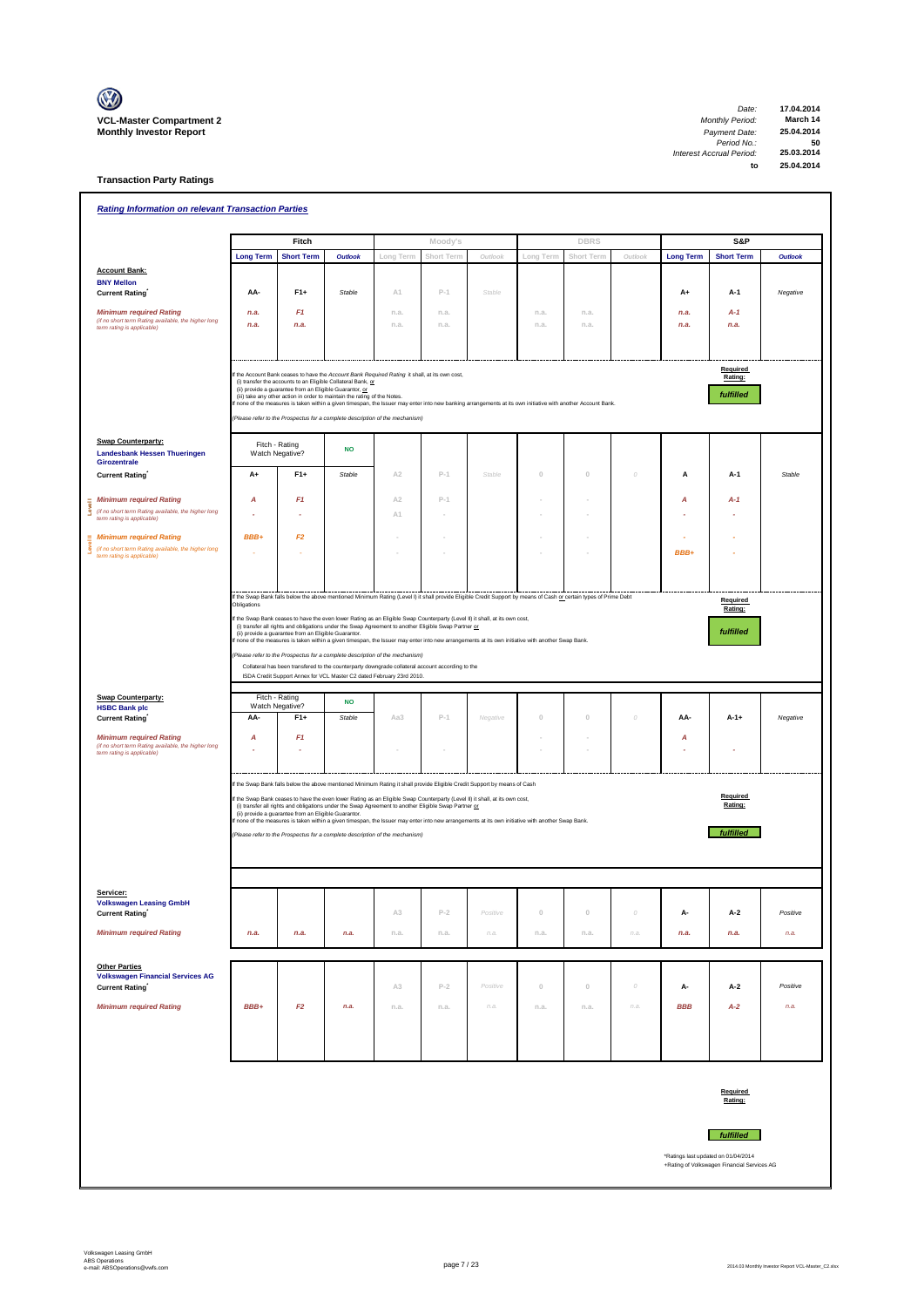| W<br><b>VCL-Master Compartment 2</b><br><b>Monthly Investor Report</b><br><b>Information regarding</b><br>the Notes (I) |                                                                                          |                      |                       | <b>Monthly Period:</b><br>Payment Date:<br>Period No.:<br>Interest Accrual Period:<br>$(=$<br>Base Interest Rate (1-Month Euribor): | Date:<br>17.04.2014<br>March 14<br>25.04.2014<br>50<br>25.03.2014<br>25.04.2014<br>to<br>31<br>days)<br>0,2390% |
|-------------------------------------------------------------------------------------------------------------------------|------------------------------------------------------------------------------------------|----------------------|-----------------------|-------------------------------------------------------------------------------------------------------------------------------------|-----------------------------------------------------------------------------------------------------------------|
| <b>Rating Details (Fitch/S&amp;P)</b>                                                                                   | Class A-1                                                                                | Class A-2            | Class A-3             | Class A-4                                                                                                                           | Class A-5                                                                                                       |
| Rating at Issue Date<br>Fitch<br>Standard & Poors                                                                       | AAA (sf)<br>AAA (sf)                                                                     | AAA (sf)<br>AAA (sf) | AAA (sf)<br>AAA (sf)  | AAA (sf)<br>AAA (sf)                                                                                                                | AAA (sf)<br>AAA (sf)                                                                                            |
| <b>Current Rating</b><br>Fitch<br>Standard & Poors                                                                      | AAA (sf)<br>AAA (sf)                                                                     | AAA (sf)<br>AAA (sf) | AAA (sf)<br>AAA (sf)  | AAA (sf)<br>AAA (sf)                                                                                                                | AAA (sf)<br>AAA (sf)                                                                                            |
| <b>Information on Notes</b>                                                                                             | Class A-1                                                                                | Class A-1            | Class A-3             | Class A-4                                                                                                                           | Class A-5                                                                                                       |
| <b>ISIN</b>                                                                                                             | XS0487713512                                                                             | XS0487714247         | XS0487714320          | XS0487714593                                                                                                                        | XS0908771354                                                                                                    |
| Common Code                                                                                                             | 048771351                                                                                | 48771424             | 048771432             | 48771459                                                                                                                            | 90877135                                                                                                        |
| <b>Nominal Amount</b>                                                                                                   | € 100.000                                                                                | € 100.000            | € 100.000             | € 100.000                                                                                                                           | € 100.000                                                                                                       |
| <b>Information on Interest</b><br><b>Scheduled Repayment</b><br>Date as of Cut-Off<br>Date:<br>Legal Maturity Date:     | <b>Class A-Series</b><br>Payment Date in December 2013<br>Payment Date in September 2020 |                      |                       |                                                                                                                                     |                                                                                                                 |
|                                                                                                                         |                                                                                          |                      |                       |                                                                                                                                     |                                                                                                                 |
| Spread/ Margin                                                                                                          | 55 bps                                                                                   | 55 bps               | $115$ bps             | 55 bps                                                                                                                              | 55 bps                                                                                                          |
| Index Rate                                                                                                              | 1-Month-Euribor                                                                          | 1-Month-Euribor      | 1-Month-Euribor       | 1-Month-Euribor                                                                                                                     | 1-Month-Euribor                                                                                                 |
| Fixed/Floating                                                                                                          | floating                                                                                 | floating             | floating              | floating                                                                                                                            | floating                                                                                                        |
| <b>Current Coupon</b>                                                                                                   | 1-M-Euribor + 55 bps                                                                     | 1-M-Euribor + 55 bps | 1-M-Euribor + 115 bps | 1-M-Euribor + 55 bps                                                                                                                | 1-M-Euribor + 55 bps                                                                                            |
| Day Count Convention                                                                                                    | actual/360                                                                               | actual/360           | actual/360            | actual/360                                                                                                                          | actual/360                                                                                                      |
| <b>Clean-Up Call</b>                                                                                                    |                                                                                          |                      |                       |                                                                                                                                     |                                                                                                                 |

Volkswagen Leasing GmbH will have the right at its option to exercise a "Clean-Up Call" and to repurchase the Expectancy Rights from VCL-Master S.A., acting with respect to its Compartment 2, at any time when the sum of the Discounted Expectancy Rights Balances for all lease contracts is less than 10% of the sum of the Initial Discounted Expectancy Rights Balances for all lease contracts at any point in time during the life of the transaction, provided that all payment obligations under the Notes will be thereby fulfilled.

 $\sim$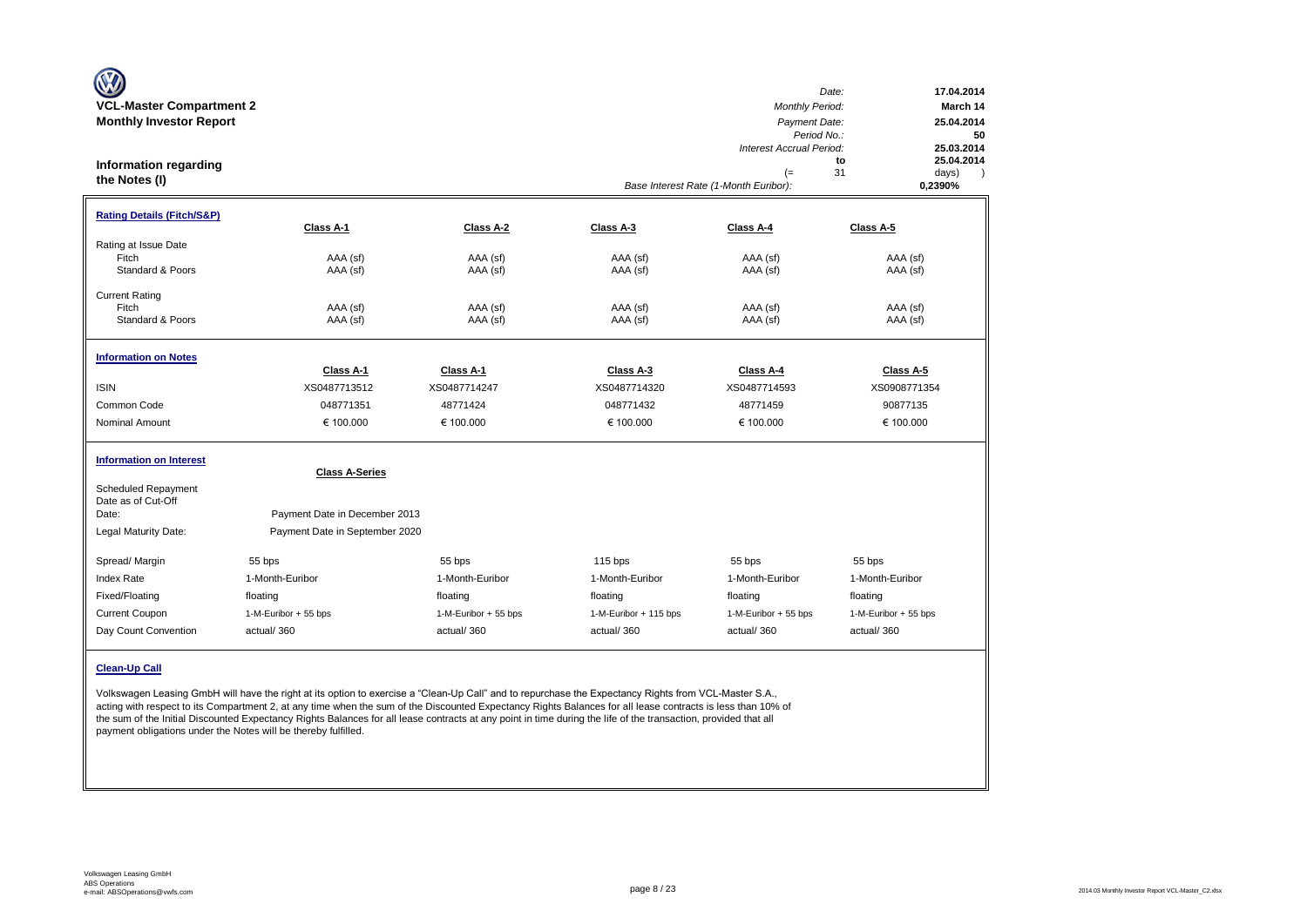| $\mathbb{C}$                    | Date:                  | 17.04.2014 |
|---------------------------------|------------------------|------------|
| <b>VCL-Master Compartment 2</b> | <b>Monthly Period:</b> | March 14   |
| <b>Monthly Investor Report</b>  | Payment Date:          | 25.04.2014 |

### **Information regarding the Notes (II)**

| <b>Note Balance</b>                                                                                                                                       |        |                  |        |                 |        |                          |        |                                                                   |        |                  |
|-----------------------------------------------------------------------------------------------------------------------------------------------------------|--------|------------------|--------|-----------------|--------|--------------------------|--------|-------------------------------------------------------------------|--------|------------------|
| Initial Note Balance (at Poolcut)                                                                                                                         | €      | Class A-1        |        | Class A-2       |        | Class A-3                |        | Class A-4                                                         |        | Class A-5        |
|                                                                                                                                                           |        |                  |        |                 |        |                          |        |                                                                   |        |                  |
| <b>During Revolving Period</b>                                                                                                                            |        |                  |        |                 |        |                          |        |                                                                   |        |                  |
| Note Balance Beginn of Period                                                                                                                             | €      | 75.000.000,00 €  |        |                 |        |                          |        | $50.000.000,00$ € 17.809.405,00 € 328.900.000,00 € 200.000.000,00 |        |                  |
| Overcollateralisation Amount before Top-Up<br>(all Class A Notes)                                                                                         |        | € 590.009.451,80 |        |                 |        |                          |        |                                                                   |        |                  |
| <b>Targeted Overcollateralisation Amount</b>                                                                                                              |        | € 645.367.859,71 |        |                 |        |                          |        |                                                                   |        |                  |
| Available Top-Up Amount                                                                                                                                   | €      | 53.132.431,27    |        |                 |        |                          |        |                                                                   |        |                  |
| (all Funds in the Accumulation Account)<br><b>Targeted Additional Purchase Amount</b>                                                                     | €      |                  |        |                 |        |                          |        |                                                                   |        |                  |
| (incl. 7% additional OC)                                                                                                                                  |        |                  |        |                 |        |                          |        |                                                                   |        |                  |
| <b>Additional Purchase Amount</b>                                                                                                                         | €      |                  |        |                 |        |                          |        |                                                                   |        |                  |
| Overcollateralisation Amount after Top-Up                                                                                                                 | €      |                  |        |                 |        |                          |        |                                                                   |        |                  |
| Note Decrease per Series from Redemption                                                                                                                  | €      |                  | €      |                 | €      | 1.947.770,00 €           |        |                                                                   | €      |                  |
| Note Decrease per Note from Redemption                                                                                                                    | €      |                  | €      |                 | €      | $(3.895, 54) \in$        |        |                                                                   | €      |                  |
| Note Increase from Tap-Up<br><b>Note Balance End of Period</b>                                                                                            | €<br>€ | 75.000.000,00    | €<br>€ | 50.000.000,00   | €<br>€ | 15.861.635,00            | €      | € 328.900.000,00                                                  | €      | € 200.000.000,00 |
|                                                                                                                                                           |        |                  |        |                 |        |                          |        |                                                                   |        |                  |
| <b>After Revolving Period</b>                                                                                                                             |        | Class A-1        |        | Class A-2       |        | Class A-3                |        | Class A-4                                                         |        | Class A-5        |
| Note Balance as of the Beginning of the<br>Period                                                                                                         | €      | 75.000.000,00 €  |        | 50.000.000,00 € |        |                          |        | 17.809.405,00 € 328.900.000,00 € 200.000.000,00                   |        |                  |
| <b>Unallocated Redemption Amount</b>                                                                                                                      | €      |                  |        |                 |        |                          |        |                                                                   |        |                  |
| of the previous Period                                                                                                                                    | €      |                  |        |                 |        |                          |        |                                                                   |        |                  |
| <b>Available Redemption Amount</b><br>for the Reporting Period                                                                                            |        |                  |        |                 |        |                          |        |                                                                   |        |                  |
| <b>Total Available Redemption Amount</b>                                                                                                                  | €      |                  |        |                 |        |                          |        |                                                                   |        |                  |
|                                                                                                                                                           |        |                  |        |                 |        |                          |        |                                                                   |        |                  |
| Redemption Amount per Note                                                                                                                                | €<br>€ |                  | €<br>€ |                 | €<br>€ | $(3.895,54) \in$         |        |                                                                   | €<br>€ |                  |
| Redemption Amount per Class                                                                                                                               | €      |                  | €      |                 | €      | 1.947.770,00<br>2.97 $∈$ | €      |                                                                   | €      |                  |
| Unallocated Redemption Amount from<br>current Period                                                                                                      |        |                  |        |                 |        |                          |        |                                                                   | €      |                  |
| Note Balance as of the End of the Period                                                                                                                  | €      | 75.000.000,00 €  |        |                 |        |                          |        | 50.000.000,00 € 15.861.635,00 € 328.900.000,00 € 200.000.000,00   |        |                  |
| Payments to Investors - per EUR 100.000<br>denomination                                                                                                   |        | Class A-1        |        | Class A-2       |        | Class A-3                |        | Class A-4                                                         |        | Class A-5        |
| Interest (1-M-Euribor + Spread A Note)                                                                                                                    | €      | 50.956,25        | €      | 33.970,83       | €      | 21.301,53 €              |        | 223.460,14 €                                                      |        | 135.883,33       |
| Redemption                                                                                                                                                | €      |                  | €      |                 | €      | 1.947.770,00             | €      |                                                                   | €      |                  |
| Remaining Principal Amount                                                                                                                                | €      | 100.000,00       | €      | 100.000,00      | €      | 31.723,27 €              |        | 100.000,00 €                                                      |        | 100.000,00       |
| Note Factor                                                                                                                                               |        | 1,000000         |        | 1,000000        |        | 0,317233                 |        | 1,000000                                                          |        | 1,000000         |
|                                                                                                                                                           |        |                  |        |                 |        |                          |        |                                                                   |        |                  |
| <b>Unpaid Interest</b>                                                                                                                                    |        | Class A-1        |        | Class A-2       |        | Class A-3                |        | Class A-4                                                         |        | Class A-5        |
| Unpaid Interest of Reporting Period                                                                                                                       | €<br>€ |                  | €<br>€ |                 | €<br>€ |                          | €<br>€ |                                                                   | €<br>€ | ä,               |
| <b>Cumulative Unpaid Interest</b>                                                                                                                         |        |                  |        |                 |        |                          |        |                                                                   |        |                  |
| <b>Overcollateralisation</b><br><b>Total Class A</b>                                                                                                      |        | Class A-1        |        | Class A-2       |        | Class A-3                |        | Class A-4                                                         |        | Class A-x        |
| Initial OC Percentage at Poolcut<br><b>Current OC Percentage</b><br>50,973%<br><b>Target OC Percentage</b><br>49%/52%<br>(during/ after Revolving Period) |        | 50,973%          |        | 50,973%         |        | 50,973%                  |        | 50,973%                                                           |        | 50,973%          |

**to 25.04.2014**<br> **25.03.2014**<br> **to 25.04.2014**<br> **31 days** 

*Period No.:* **50**

(= 31 days)<br>Rate (1-Month Euribor): **0,2390%** 

*Interest Accrual Period:* **25.03.2014**

*Base Interest Rate (1-Month Euribor):* **0,2390%**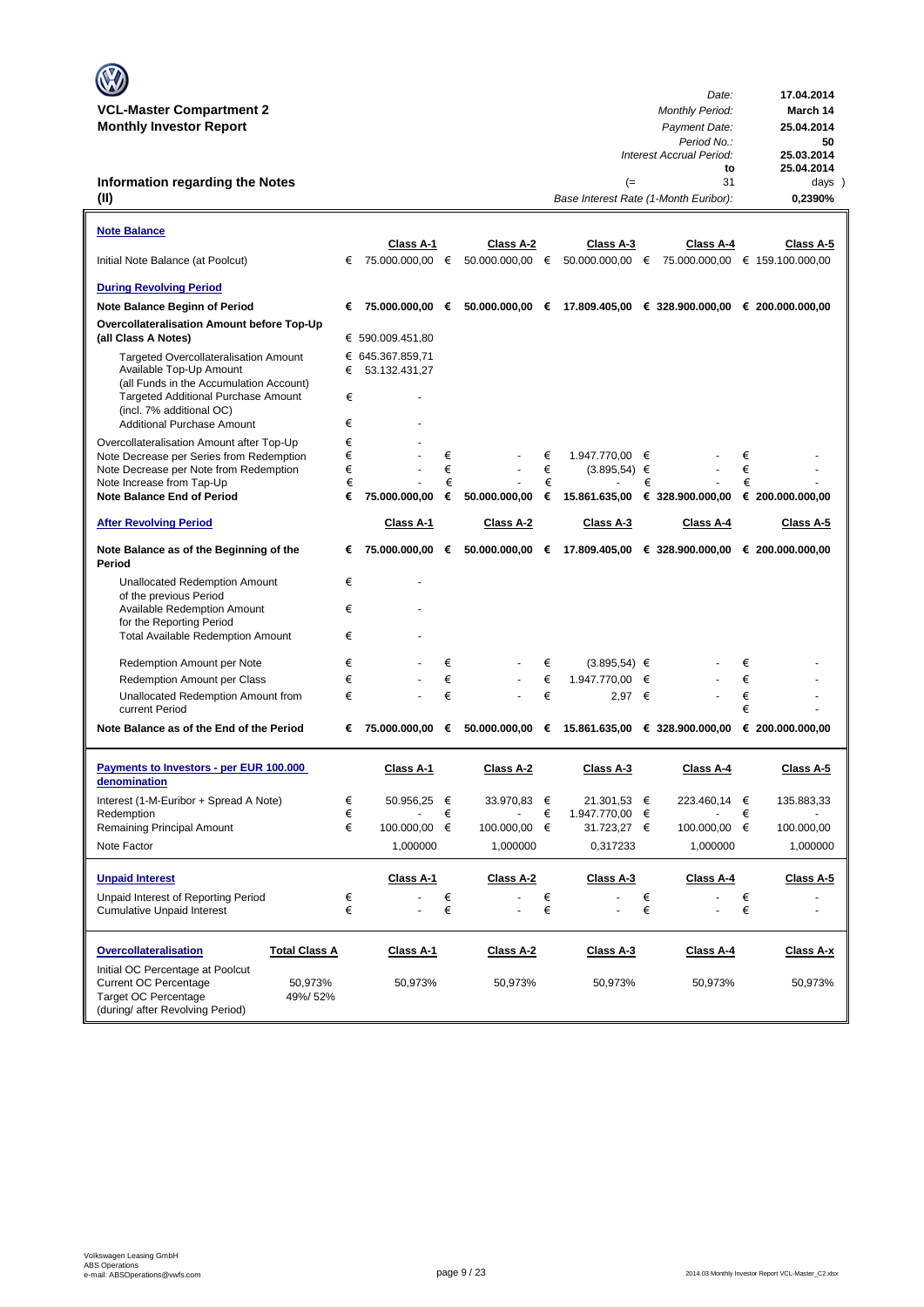

**Credit Enhancement**

*Date: Period No.: Interest Accrual Period:* **to** (= 31 days ) **25.03.2014 25.04.2014 17.04.2014 25.04.2014 March 14**

**50**

**0,2390%**

*Base Interest Rate (1-Month Euribor):*

| <b>Cash Collateral Account (CCA)</b>                                                                                |                                                  |
|---------------------------------------------------------------------------------------------------------------------|--------------------------------------------------|
| Initial Balance at Poolcut<br><b>Thereof General Cash Reserve</b>                                                   | 12.950.000,00 €<br>12.950.000,00 €               |
| Thereof German Trade Tax Risk Reserve<br><b>Targeted Balance (Floor)</b>                                            | $0.00 \in$<br>8.732.222,27 €                     |
| <b>Thereof General Cash Reserve</b><br>Thereof German Trade Tax Risk Reserve                                        | 8.732.222,27 €<br>$0.00 \in$                     |
| Balance as of the Beginning of the Period                                                                           | 29.063.798,57 €                                  |
| <b>Payment from CCA/ Payment to CCA</b>                                                                             | $-45.952,27 \in$ /<br>$0,00 \in$                 |
|                                                                                                                     |                                                  |
| Balance as of the End of the Period<br><b>Thereof General Cash Reserve</b><br>Thereof German Trade Tax Risk Reserve | 29.017.846,30 €<br>29.017.846,30 €<br>$0,00 \in$ |
| <b>General Cash Collateral Account</b>                                                                              |                                                  |
| percentage of Current Note Balance<br>percentage of Initial Note Balance                                            | 4,33%<br>5,18%                                   |
| <b>Set-Off Risk</b>                                                                                                 |                                                  |

**. . . .** Trigger Level 1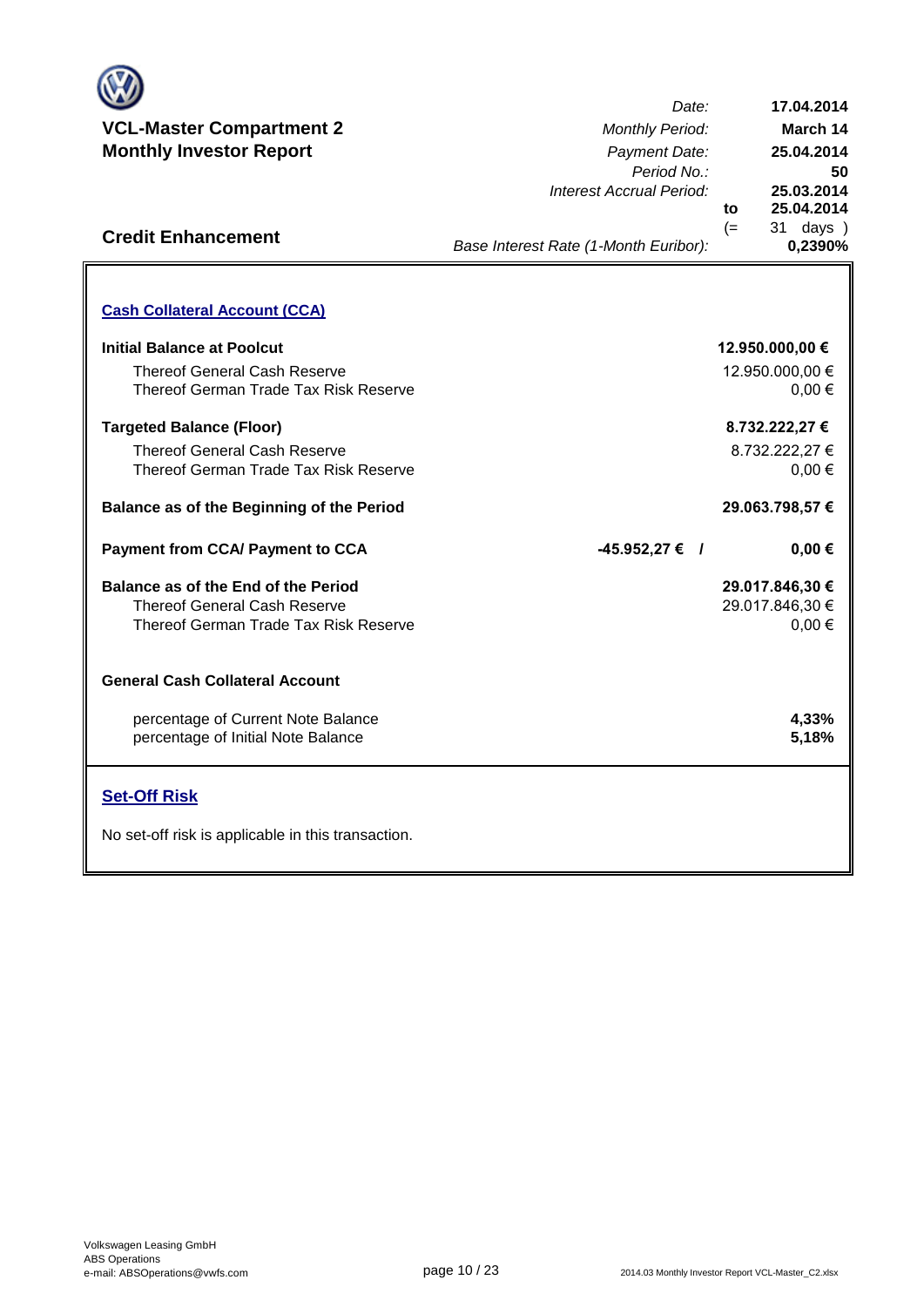

*Date: Period No.: Interest Accrual Period:* **to**  $(= 31 \text{ days})$ <br> $0,2390\%$ *Base Interest Rate (1-Month Euribor):* **Waterfall 0,2390% 25.04.2014 17.04.2014 March 14 25.04.2014 50 25.03.2014**

| <b>Waterfall</b>                                                  |                                                                                                  |                 |                                                                                   |                 |  |  |  |  |  |
|-------------------------------------------------------------------|--------------------------------------------------------------------------------------------------|-----------------|-----------------------------------------------------------------------------------|-----------------|--|--|--|--|--|
| Available Collection Amount of the Period incl. Net Swap Receipts |                                                                                                  |                 | 18.505.594,54 €                                                                   |                 |  |  |  |  |  |
| Remaining Amount from Previous Period                             | 1,04 €                                                                                           | 18.505.595,58 € |                                                                                   |                 |  |  |  |  |  |
| Earnings from Accumulation Account deposits                       | 4.393,74 €                                                                                       | 18.509.989,32 € |                                                                                   |                 |  |  |  |  |  |
| <b>Available Distribution Amount</b>                              |                                                                                                  |                 |                                                                                   | 18.509.989,32 € |  |  |  |  |  |
| Taxes/Fees                                                        |                                                                                                  | less            | $-1.051.444,88 \in$                                                               | 17.458.544,44 € |  |  |  |  |  |
| <b>Net Swap Payments Class A</b>                                  |                                                                                                  | less / plus     | $-90.198,50€$                                                                     | 17.368.345,94 € |  |  |  |  |  |
|                                                                   | <b>Class A-1</b><br><b>Class A-2</b><br><b>Class A-3</b><br>Class A-4<br><b>Class A-5</b>        |                 | -9.043,75 €<br>$-6.029,17€$<br>-11.349,05 €<br>-39.659,86 €<br>$-24.116,67€$      |                 |  |  |  |  |  |
| <b>Interest Class A</b>                                           |                                                                                                  | less            | -465.572,08 €                                                                     | 16.902.773,86 € |  |  |  |  |  |
|                                                                   | <b>Class A-1</b><br><b>Class A-2</b><br><b>Class A-3</b><br>Class A-4<br><b>Class A-5</b>        |                 | -50.956,25€<br>-33.970,83 €<br>-21.301,53 €<br>$-223.460,14 \in$<br>-135.883,33 € |                 |  |  |  |  |  |
| Payment to Cash Collateral Account                                |                                                                                                  | less            | $0,00 \in$                                                                        | 16.902.773,86 € |  |  |  |  |  |
| <b>German Trade Tax</b>                                           |                                                                                                  | less            | $0,00 \in$                                                                        | 16.902.773,86 € |  |  |  |  |  |
| Payments to the Accumulation Account                              |                                                                                                  | less            | $0,00 \in$                                                                        | 16.902.773,86 € |  |  |  |  |  |
| <b>Redemption Class A</b>                                         |                                                                                                  | less            | -1.947.770,00 €                                                                   | 14.955.003,86 € |  |  |  |  |  |
|                                                                   | <b>Class A-1</b><br><b>Class A-2</b><br><b>Class A-3</b><br><b>Class A-4</b><br><b>Class A-5</b> |                 | $0,00 \in$<br>$0,00$ €<br>$-1.947.770,00€$<br>$0,00 \in$<br>$0,00 \in$            |                 |  |  |  |  |  |
| Remaining Amout Due to Rounding                                   |                                                                                                  | less            | $-2,97€$                                                                          | 14.955.000,89 € |  |  |  |  |  |
| Other Payments to Swap Counterparties                             |                                                                                                  | less            | $0,00 \in$                                                                        | 14.955.000,89 € |  |  |  |  |  |
| <b>Payment to VWL</b>                                             |                                                                                                  | less            | $-14.955.000,89 \in$                                                              | $0,00 \in$      |  |  |  |  |  |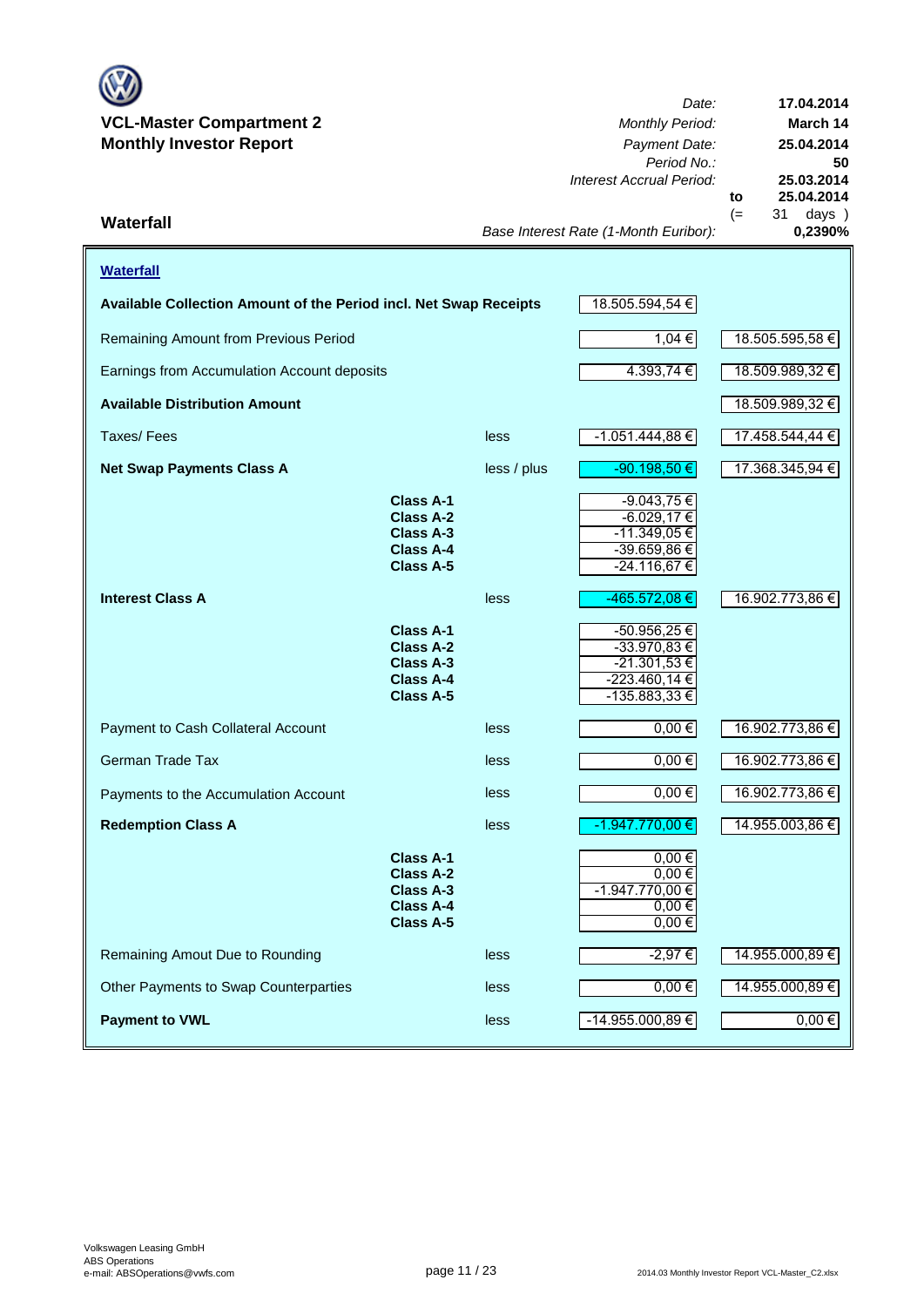

*Date: Period No.: Interest Accrual Period:* **to** (= 31 days ) **17.04.2014 March 14 25.04.2014 50 25.03.2014 25.04.2014**

**(Expected) Amortisation Profile**<br>0,2390% **0,2390%** *Base Interest Rate (1-Month Euribor)*:

*Base Interest Rate (1-Month Euribor):*

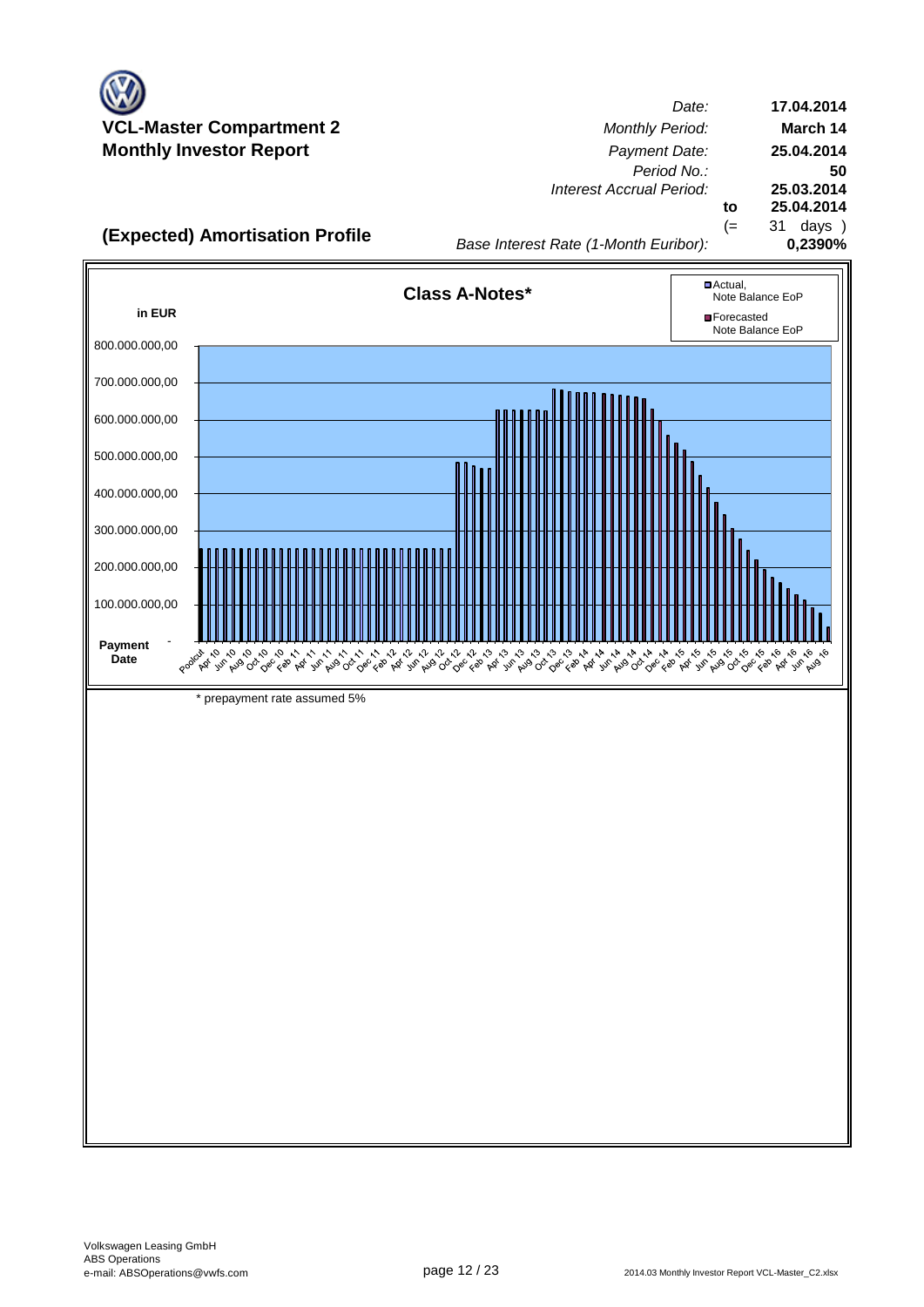

**Run Out Schedule**

*Date: Period No.: Interest Accrual Period:*

**17.04.2014 März 14 to 25.04.2014 25.03.2014 0,2390% 50 25.04.2014** (= 31 days)

*Base Interest Rate (1-Month Euribor):*

| at the End of the current Monthly Period |                                      |                                                                                 |                                  |                                    | at the End of the current Monthly Period |                                                                        |                              |  |  |  |
|------------------------------------------|--------------------------------------|---------------------------------------------------------------------------------|----------------------------------|------------------------------------|------------------------------------------|------------------------------------------------------------------------|------------------------------|--|--|--|
| <b>Monthly</b><br>Period                 | <b>Monthly Maturity</b>              | Outst. Disc. Exp.<br><b>Rights Funding</b><br><b>Amount at Maturity</b><br>Date | <b>Interest</b>                  | Remaing<br>Term in<br><b>Month</b> | <b>Monthly</b><br><b>Maturity</b>        | <b>Current Outst.</b><br>Disc. Exp.<br><b>Rights Funding</b><br>Amount | Interest                     |  |  |  |
| 03.2014                                  | 1.385.511.467.88                     | 1.250.456.025,08                                                                | 135.055.442,80                   |                                    |                                          |                                                                        |                              |  |  |  |
| 04.2014                                  | 1.372.911.140,03                     | 1.237.957.759,32                                                                | 134.953.380,71                   | $\mathbf{1}$                       | 12.600.327,85                            | 12.498.265,76                                                          | 102.062.09                   |  |  |  |
| 05.2014                                  | 1.353.718.443,50                     | 1.219.032.534,48                                                                | 134.685.909,02                   | $\overline{2}$                     | 19.192.696,53                            | 18.925.224,84                                                          | 267.471,69                   |  |  |  |
| 06.2014<br>07.2014                       | 1.338.298.540,41<br>1.321.592.830,88 | 1.203.917.869,61<br>1.187.638.123,60                                            | 134.380.670,80<br>133.954.707,28 | 3<br>$\overline{4}$                | 15.419.903,09                            | 15.114.664,87<br>16.279.746,01                                         | 305.238,22                   |  |  |  |
| 08.2014                                  | 1.300.148.918,61                     | 1.166.852.380,70                                                                | 133.296.537,91                   | 5                                  | 16.705.709,53<br>21.443.912,27           | 20.785.742,90                                                          | 425.963,52<br>658.169,37     |  |  |  |
| 09.2014                                  | 1.275.904.769.64                     | 1.143.489.851,54                                                                | 132.414.918,10                   | 6                                  | 24.244.148.97                            | 23.362.529,16                                                          | 881.619,81                   |  |  |  |
| 10.2014                                  | 1.247.311.996,24                     | 1.116.088.198,62                                                                | 131.223.797,62                   | $\overline{7}$                     | 28.592.773,40                            | 27.401.652,92                                                          | 1.191.120,48                 |  |  |  |
| 11.2014                                  | 1.213.171.136,27                     | 1.083.558.721,46                                                                | 129.612.414,81                   | 8                                  | 34.140.859,97                            | 32.529.477,16                                                          | 1.611.382,81                 |  |  |  |
| 12.2014                                  | 1.184.225.366,73                     | 1.056.120.708,80                                                                | 128.104.657,93                   | 9                                  | 28.945.769,54                            | 27.438.012,66                                                          | 1.507.756,88                 |  |  |  |
| 01.2015                                  | 1.148.952.631,23                     | 1.022.899.821,31                                                                | 126.052.809,92                   | 10                                 | 35.272.735,50                            | 33.220.887,49                                                          | 2.051.848,01                 |  |  |  |
| 02.2015                                  | 1.082.295.146,16                     | 960.469.096,48                                                                  | 121.826.049,68<br>116.409.484,64 | 11<br>12                           | 66.657.485,07                            | 62.430.724,83                                                          | 4.226.760,24                 |  |  |  |
| 03.2015<br>04.2015                       | 1.003.400.970,31<br>933.393.852,46   | 886.991.485,67<br>822.135.441,07                                                | 111.258.411,39                   | 13                                 | 78.894.175,85<br>70.007.117,85           | 73.477.610,81<br>64.856.044,60                                         | 5.416.565,04<br>5.151.073,25 |  |  |  |
| 05.2015                                  | 847.391.895,82                       | 742.928.860,41                                                                  | 104.463.035,41                   | 14                                 | 86.001.956,64                            | 79.206.580,66                                                          | 6.795.375,98                 |  |  |  |
| 06.2015                                  | 773.915.674,48                       | 675.651.380,87                                                                  | 98.264.293,61                    | 15                                 | 73.476.221,34                            | 67.277.479,54                                                          | 6.198.741,80                 |  |  |  |
| 07.2015                                  | 691.507.096,30                       | 600.613.585,51                                                                  | 90.893.510,79                    | 16                                 | 82.408.578,18                            | 75.037.795,36                                                          | 7.370.782,82                 |  |  |  |
| 08.2015                                  | 632.718.256,38                       | 547.380.421,43                                                                  | 85.337.834,95                    | 17                                 | 58.788.839,92                            | 53.233.164,08                                                          | 5.555.675,84                 |  |  |  |
| 09.2015                                  | 567.535.435,26                       | 488.703.079,52                                                                  | 78.832.355,74                    | 18                                 | 65.182.821,12                            | 58.677.341,91                                                          | 6.505.479,21                 |  |  |  |
| 10.2015<br>11.2015                       | 514.869.919,91<br>457.537.978,29     | 441.568.389,07<br>390.537.224,87                                                | 73.301.530,84<br>67.000.753,42   | 19<br>20                           | 52.665.515,35<br>57.331.941,62           | 47.134.690,45<br>51.031.164,20                                         | 5.530.824,90<br>6.300.777,42 |  |  |  |
| 12.2015                                  | 413.038.027,37                       | 351.123.461,20                                                                  | 61.914.566,17                    | 21                                 | 44.499.950.92                            | 39.413.763,67                                                          | 5.086.187,25                 |  |  |  |
| 01.2016                                  | 386.994.919,08                       | 328.210.373,86                                                                  | 58.784.545,22                    | 22                                 | 26.043.108,29                            | 22.913.087,34                                                          | 3.130.020,95                 |  |  |  |
| 02.2016                                  | 351.063.763,19                       | 296.775.026,45                                                                  | 54.288.736,74                    | 23                                 | 35.931.155,89                            | 31.435.347,41                                                          | 4.495.808.48                 |  |  |  |
| 03.2016                                  | 313.708.888,43                       | 264.281.164,47                                                                  | 49.427.723,96                    | 24                                 | 37.354.874,76                            | 32.493.861,98                                                          | 4.861.012,78                 |  |  |  |
| 04.2016                                  | 276.755.324,08                       | 232.301.039,68                                                                  | 44.454.284,40                    | 25                                 | 36.953.564,35                            | 31.980.124,79                                                          | 4.973.439,56                 |  |  |  |
| 05.2016                                  | 231.358.143,05                       | 193.250.150,78                                                                  | 38.107.992,27                    | 26                                 | 45.397.181,03                            | 39.050.888,90                                                          | 6.346.292,13                 |  |  |  |
| 06.2016<br>07.2016                       | 192.557.946,84<br>152.494.288,54     | 160.065.198,72                                                                  | 32.492.748,12                    | 27<br>28                           | 38.800.196,21                            | 33.184.952,06                                                          | 5.615.244,15                 |  |  |  |
| 08.2016                                  | 130.258.218,58                       | 125.989.919,95<br>107.184.385,74                                                | 26.504.368,59<br>23.073.832,84   | 29                                 | 40.063.658,30<br>22.236.069,96           | 34.075.278,77<br>18.805.534,21                                         | 5.988.379,53<br>3.430.535,75 |  |  |  |
| 09.2016                                  | 104.181.213,17                       | 85.257.860,54                                                                   | 18.923.352,63                    | 30                                 | 26.077.005,41                            | 21.926.525,20                                                          | 4.150.480,21                 |  |  |  |
| 10.2016                                  | 82.698.898,02                        | 67.299.289,25                                                                   | 15.399.608,77                    | 31                                 | 21.482.315,15                            | 17.958.571,29                                                          | 3.523.743,86                 |  |  |  |
| 11.2016                                  | 62.710.491,12                        | 50.680.434,53                                                                   | 12.030.056,59                    | 32                                 | 19.988.406,90                            | 16.618.854,72                                                          | 3.369.552,18                 |  |  |  |
| 12.2016                                  | 49.280.166,03                        | 39.570.986,75                                                                   | 9.709.179,28                     | 33                                 | 13.430.325,09                            | 11.109.447,78                                                          | 2.320.877,31                 |  |  |  |
| 01.2017                                  | 43.902.713,01                        | 35.152.209,17                                                                   | 8.750.503,84                     | 34                                 | 5.377.453,02                             | 4.418.777,58                                                           | 958.675,44                   |  |  |  |
| 02.2017<br>03.2017                       | 37.835.668,79<br>31.921.049,87       | 30.194.849,04                                                                   | 7.640.819,75                     | 35                                 | 6.067.044,22                             | 4.957.360,13                                                           | 1.109.684,09                 |  |  |  |
| 04.2017                                  | 26.013.498,24                        | 25.388.697,22<br>20.614.312,66                                                  | 6.532.352,65<br>5.399.185,58     | 36<br>37                           | 5.914.618,92<br>5.907.551,63             | 4.806.151,82<br>4.774.384,56                                           | 1.108.467,10<br>1.133.167,07 |  |  |  |
| 05.2017                                  | 19.454.580,61                        | 15.343.558,38                                                                   | 4.111.022,23                     | 38                                 | 6.558.917,63                             | 5.270.754,28                                                           | 1.288.163,35                 |  |  |  |
| 06.2017                                  | 12.989.865,97                        | 10.178.421,59                                                                   | 2.811.444,38                     | 39                                 | 6.464.714,64                             | 5.165.136,79                                                           | 1.299.577,85                 |  |  |  |
| 07.2017                                  | 8.029.426,96                         | 6.237.088,43                                                                    | 1.792.338,53                     | 40                                 | 4.960.439,01                             | 3.941.333,16                                                           | 1.019.105,85                 |  |  |  |
| 08.2017                                  | 6.746.361,01                         | 5.223.390,80                                                                    | 1.522.970,21                     | 41                                 | 1.283.065,95                             | 1.013.697,63                                                           | 269.368,32                   |  |  |  |
| 09.2017                                  | 5.007.891,31                         | 3.857.736,32                                                                    | 1.150.154,99                     | 42                                 | 1.738.469,70                             | 1.365.654,48                                                           | 372.815,22                   |  |  |  |
| 10.2017<br>11.2017                       | 3.706.134,81                         | 2.841.447,34                                                                    | 864.687,47                       | 43<br>44                           | 1.301.756,50                             | 1.016.288,98                                                           | 285.467,52                   |  |  |  |
| 12.2017                                  | 2.426.948,20<br>1.594.214,53         | 1.848.207,22<br>1.204.532,26                                                    | 578.740,98<br>389.682,27         | 45                                 | 1.279.186,61<br>832.733,67               | 993.240,12<br>643.674,96                                               | 285.946,49<br>189.058,71     |  |  |  |
| 01.2018                                  | 1.318.738,59                         | 993.082,72                                                                      | 325.655,87                       | 46                                 | 275.475,94                               | 211.449,54                                                             | 64.026,40                    |  |  |  |
| 02.2018                                  | 1.072.870,80                         | 805.472,60                                                                      | 267.398,20                       | 47                                 | 245.867,79                               | 187.610,12                                                             | 58.257,67                    |  |  |  |
| 03.2018                                  | 929.809,57                           | 696.900,01                                                                      | 232.909,56                       | 48                                 | 143.061,23                               | 108.572,59                                                             | 34.488,64                    |  |  |  |
| 04.2018                                  | 684.368,20                           | 511.508,38                                                                      | 172.859,82                       | 49                                 | 245.441,37                               | 185.391,63                                                             | 60.049,74                    |  |  |  |
| 05.2018                                  | 357.128,19                           | 266.008,54                                                                      | 91.119,65                        | 50                                 | 327.240,01                               | 245.499,84                                                             | 81.740,17                    |  |  |  |
| 06.2018                                  | 92.191.34                            | 68.402,61                                                                       | 23.788,73                        | 51                                 | 264.936,85                               | 197.605,93                                                             | 67.330,92                    |  |  |  |
| 07.2018<br>08.2018                       | $\blacksquare$<br>$\blacksquare$     | $\blacksquare$<br>$\blacksquare$                                                | $\overline{\phantom{a}}$         | 52<br>53                           | 92.191,34                                | 68.402,61                                                              | 23.788,73                    |  |  |  |
| 09.2018                                  | $\blacksquare$                       | $\sim$                                                                          | $\sim$                           | 54                                 | $\overline{\phantom{a}}$                 | $\blacksquare$                                                         | $\overline{\phantom{a}}$     |  |  |  |
| 10.2018                                  | $\blacksquare$                       | $\blacksquare$                                                                  | $\blacksquare$                   | 55                                 | $\overline{\phantom{a}}$                 | $\overline{\phantom{a}}$                                               | $\overline{\phantom{a}}$     |  |  |  |
| 11.2018                                  | ä,                                   | $\blacksquare$                                                                  | $\blacksquare$                   | 56                                 | $\blacksquare$                           | $\blacksquare$                                                         |                              |  |  |  |
| 12.2018                                  | $\blacksquare$                       | $\blacksquare$                                                                  | $\blacksquare$                   | 57                                 | $\overline{\phantom{a}}$                 | $\overline{\phantom{a}}$                                               | $\overline{\phantom{a}}$     |  |  |  |
| 01.2019                                  | $\blacksquare$                       | $\blacksquare$                                                                  | $\blacksquare$                   | 58                                 | $\overline{\phantom{a}}$                 | $\blacksquare$                                                         | $\overline{\phantom{a}}$     |  |  |  |
| 02.2019                                  | ٠                                    | $\blacksquare$                                                                  | $\blacksquare$                   | 59                                 | $\overline{\phantom{a}}$                 | $\blacksquare$                                                         | $\overline{\phantom{a}}$     |  |  |  |
| 03.2019                                  | ٠                                    | $\blacksquare$                                                                  |                                  | 60                                 | $\overline{\phantom{a}}$                 | $\blacksquare$                                                         | $\overline{\phantom{a}}$     |  |  |  |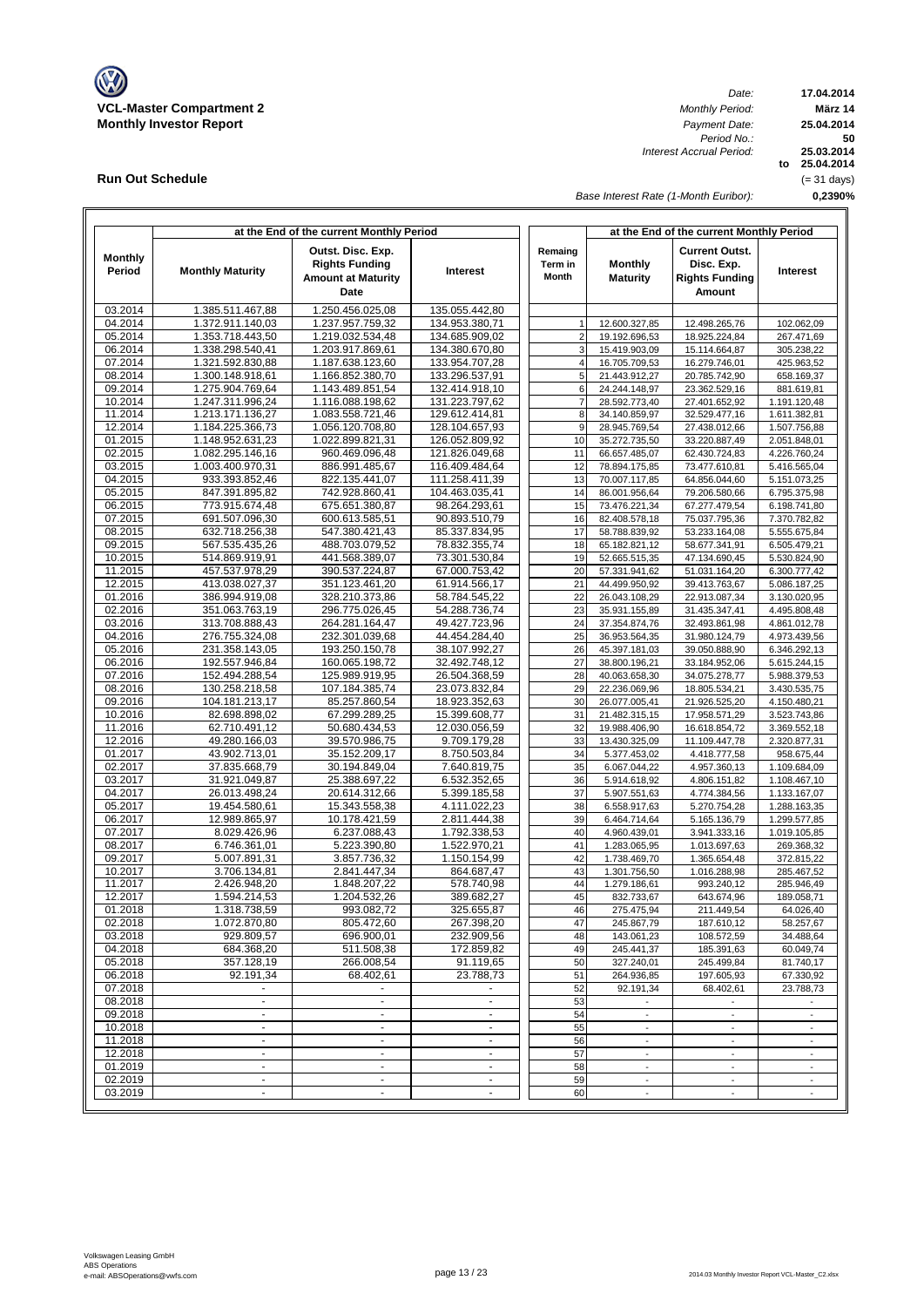| <b>OZ</b>                       |
|---------------------------------|
| <b>VCL-Master Compartment 2</b> |
| <b>Monthly Investor Report</b>  |

**Information Regarding the Expectancy Rights Pool -** 

| $\mathbf{w}$                    | Date:                    |    |    | 17.04.2014 |
|---------------------------------|--------------------------|----|----|------------|
| <b>VCL-Master Compartment 2</b> | <b>Monthly Period:</b>   |    |    | March 14   |
| <b>Monthly Investor Report</b>  | Payment Date:            |    |    | 25.04.2014 |
|                                 | Period No.:              |    |    | 50         |
|                                 | Interest Accrual Period: |    |    | 25.03.2014 |
| Information Regarding the       |                          |    | to | 25.04.2014 |
| <b>Expectancy Rights Pool -</b> |                          | (≕ | 31 | days )     |
| Autotonalism Anntuonto          |                          |    |    |            |

#### *Base Interest Rate (1-Month Euribor):* **Outstanding Contracts 0,2390%**

|                                           |                                 |                            |                          | <b>Type of Vehicles</b> |                          |                      |                          |                               |                          |  |
|-------------------------------------------|---------------------------------|----------------------------|--------------------------|-------------------------|--------------------------|----------------------|--------------------------|-------------------------------|--------------------------|--|
| <b>Outstanding Expectancy Rights Pool</b> | <b>Reporting Period - Total</b> |                            |                          | <b>New Vehicles</b>     |                          | <b>Used Vehicles</b> |                          | <b>Demonstration Vehicles</b> |                          |  |
|                                           |                                 |                            | Outstanding              |                         | Outstanding              |                      | Outstanding              |                               | Outstanding              |  |
|                                           |                                 | <b>Outstanding Nominal</b> | <b>Discounted</b>        |                         | Discounted               |                      | <b>Discounted</b>        |                               | Discounted               |  |
|                                           | No. of                          | <b>Expectancy Rights</b>   | <b>Expectancy Rights</b> | No. of                  | <b>Expectancy Rights</b> | No. of               | <b>Expectancy Rights</b> | No. of                        | <b>Expectancy Rights</b> |  |
|                                           | <b>Contracts</b>                | <b>Funding Amount</b>      | <b>Funding Amount</b>    | Contracts               | <b>Funding Amount</b>    | Contracts            | <b>Funding Amount</b>    | <b>Contracts</b>              | <b>Funding Amount</b>    |  |
| Initial Balance at Poolcut                | 40.937                          | 524.154.129.71             | 431.057.042.44           | 37.861                  | 395.059.489.11           | 2.057                | 22.320.167.68            | 1.019                         | 13.677.385,65            |  |
| Balance at the Beginning of the Period    | 105.436                         | .404.452.550.95            | € 1.261.718.856.80       | 100.732                 | 1.200.756.965.30         | 1.856                | 23.941.304.11            | 2.848                         | 37.020.587,39            |  |
| Balance at the End of the Period - before |                                 |                            |                          |                         |                          |                      |                          |                               |                          |  |
| origination of add. Expectancy Rights     | 103.966                         | 385.511.467.88<br>€        | € 1.250.456.025.08       | 99.327                  | .189.922.262.04          | .826                 | 23.721.593.24            | 2.813                         | 36.812.169.80            |  |
| Top-Up of the Monthly Period              | $\overline{\phantom{0}}$        |                            | $\overline{\phantom{a}}$ |                         |                          |                      |                          | $\overline{\phantom{0}}$      |                          |  |
| at the End of the Period                  | 103.966                         | .385.511.467.88            | € 1.250.456.025.08       | 99.327                  | .189.922.262.04          | .826                 | 23.721.593.24            | 2.813                         | 36.812.169.80            |  |

|                                                                |                  |   |                            | <b>Type of Vehicles</b> |                          |  |                     |                          |                      |                          |                          |                               |                   |                          |
|----------------------------------------------------------------|------------------|---|----------------------------|-------------------------|--------------------------|--|---------------------|--------------------------|----------------------|--------------------------|--------------------------|-------------------------------|-------------------|--------------------------|
| Status of the Contracts at the End of the Period, after Top-Up |                  |   |                            |                         |                          |  | <b>New Vehicles</b> |                          | <b>Used Vehicles</b> |                          |                          | <b>Demonstration Vehicles</b> |                   |                          |
|                                                                |                  |   |                            |                         | Outstanding              |  |                     | Outstanding              |                      | Outstanding              |                          |                               |                   | Outstanding              |
|                                                                |                  |   | <b>Outstanding Nominal</b> |                         | <b>Discounted</b>        |  |                     | Discounted               |                      | <b>Discounted</b>        |                          |                               | <b>Discounted</b> |                          |
|                                                                | No. of           |   | <b>Expectancy Rights</b>   |                         | <b>Expectancy Rights</b> |  | No. of              | <b>Expectancy Rights</b> | No. of               | <b>Expectancy Rights</b> |                          | No. of                        |                   | <b>Expectancy Rights</b> |
|                                                                | <b>Contracts</b> |   | <b>Funding Amount</b>      |                         | <b>Funding Amount</b>    |  | Contracts           | <b>Funding Amount</b>    | <b>Contracts</b>     | <b>Funding Amount</b>    |                          | Contracts                     |                   | <b>Funding Amount</b>    |
| Current                                                        | 101.968          |   | € 1.360.318.235,27         |                         | 1.227.620.477,96         |  | 97.481              | 169.129.567,18           | 1.753                |                          | 22.820.963,90            | 2.734                         |                   | 35.669.946,88            |
| Delinquent*                                                    | 1.554            |   | 19.678.612.07              | €                       | 17.820.771,15            |  | 1.432               | 16.159.987,23            | 58                   |                          | 745.906,89               | 64                            |                   | 914.877,03               |
| Terminated                                                     | 444              |   | 5.514.620,54               | €                       | 5.014.775,97             |  | 414                 | 4.632.707,63             | 15                   |                          | 154.722,45               | 15                            |                   | 227.345,89               |
| End of Term - Paid in Full                                     | 37.180           |   |                            |                         |                          |  | 34.760              | $\overline{\phantom{a}}$ | 1.627                |                          | $\overline{\phantom{0}}$ | 793                           |                   |                          |
| Early Settlement - Paid in Full                                | 9.616            |   |                            |                         |                          |  | 8.464               |                          | 672                  |                          | $\overline{\phantom{a}}$ | 480                           |                   |                          |
|                                                                | 150.762          |   | € 1.385.511.467,88         | €                       | 1.250.456.025,08         |  | 142.551             | € 1.189.922.262,04       | 4.125                |                          | 23.721.593,24            | 4.086                         |                   | 36.812.169,80            |
| *delinquent in terms of Instalments sold to Compartment 1      |                  |   |                            |                         |                          |  |                     |                          |                      |                          |                          |                               |                   |                          |
|                                                                |                  |   |                            |                         |                          |  |                     |                          |                      |                          |                          |                               |                   |                          |
|                                                                |                  |   | <b>Poolcut</b>             |                         | <b>Reporting Period</b>  |  |                     |                          |                      |                          |                          |                               |                   |                          |
|                                                                |                  |   |                            |                         |                          |  |                     |                          |                      |                          |                          |                               |                   |                          |
| <b>Minimum</b> Remaining Term in months                        |                  |   |                            |                         |                          |  |                     |                          |                      |                          |                          |                               |                   |                          |
| <b>Maximum</b> Remaining Term in months                        |                  |   | 60                         |                         | 52                       |  |                     |                          |                      |                          |                          |                               |                   |                          |
| Weighted Average Remaining Term in months                      |                  |   | 33,65                      |                         | 17,36                    |  |                     |                          |                      |                          |                          |                               |                   |                          |
| <b>Seasoning in months</b>                                     |                  |   | 3,36                       |                         | 22,27                    |  |                     |                          |                      |                          |                          |                               |                   |                          |
| <b>Average Discounted Balance per Contract</b>                 |                  | € | 10.529,77                  | €                       | 12.027,55                |  |                     |                          |                      |                          |                          |                               |                   |                          |
|                                                                |                  |   |                            |                         |                          |  |                     |                          |                      |                          |                          |                               |                   |                          |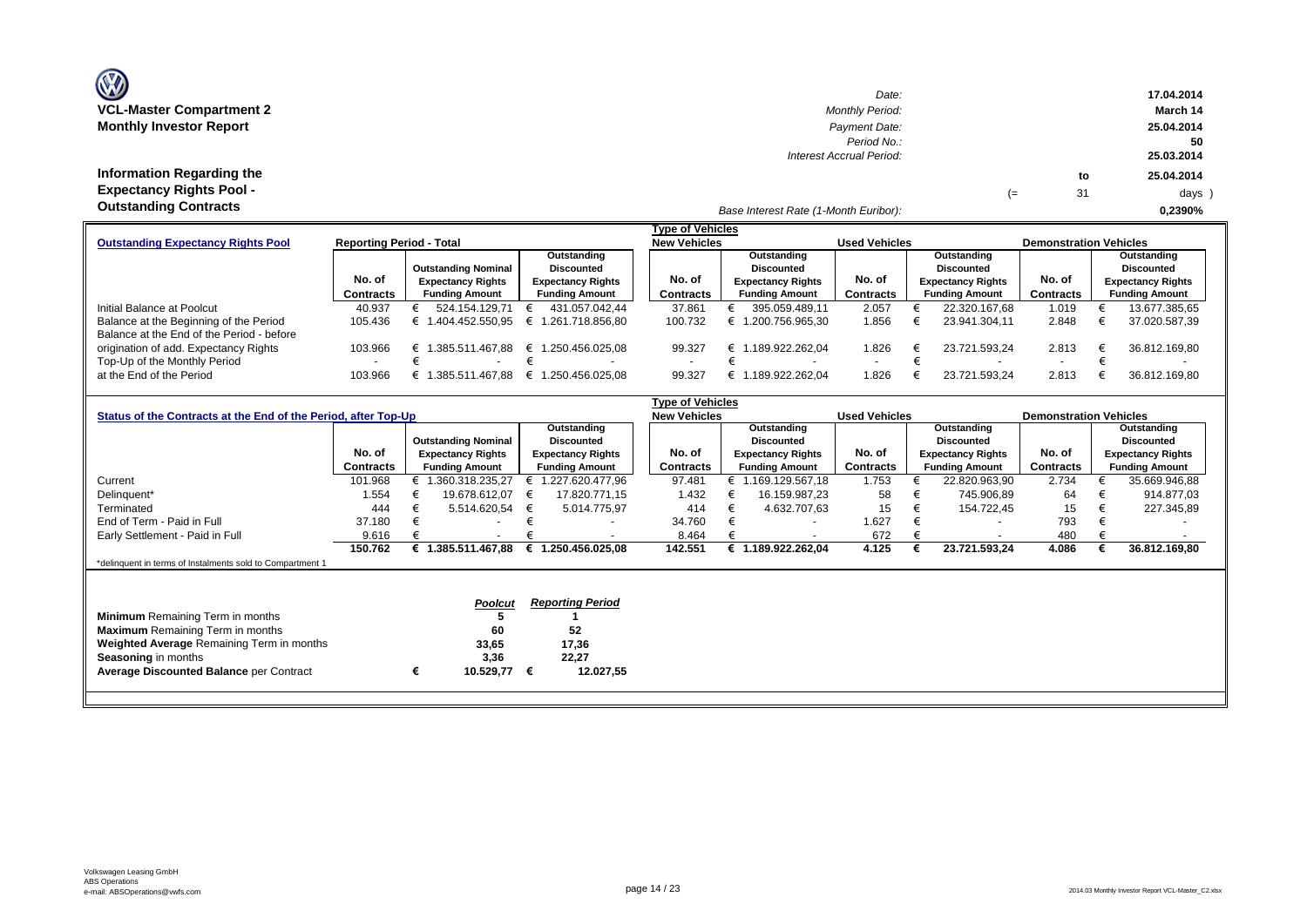

**Early Settlements/ Collections**

*Date:* **VCL-Master Compartment 2** *Monthly Period:* **Monthly Investor Report** *Payment Date: Period No.: Interest Accrual Period:* **to** (= 31 days ) *Base Interest Rate (1-Month Euribor):* **17.04.2014 March 14 25.04.2014 25.04.2014 50 25.03.2014 0,2390%**

| <b>Early Settlements</b>                                  |                         |                   |
|-----------------------------------------------------------|-------------------------|-------------------|
|                                                           | <b>No. of Contracts</b> | Amount            |
| <b>Early Settlements of the Monthly Period</b>            |                         |                   |
| Thereof > Terminations due to insured Events              | 48                      | 500.803,96 €      |
| > Terminations due to Insolvency                          | 52                      | 631.688,48€       |
| > Terminations not due to Insolvency                      | 257                     | 3.417.452.39 €    |
| > Partial Settlements due to Contract Changes             |                         | ۰.                |
|                                                           | 357                     | 4.549.944,83 €    |
| > Cancellation of Early Settlements from Previous Periods |                         | 105.575,99 €      |
| > Repayment of Interests Due to Contract Settlement       |                         | €                 |
| <b>Total Settlements</b>                                  | 357                     | 4.655.520,82 €    |
| (Nominal Expectancy Rights Funding Amount)                |                         | $(0.000, 00 \in)$ |

| <b>Monthly Collections (Principal + Interest)</b>                                                                                          |                         |                                         |
|--------------------------------------------------------------------------------------------------------------------------------------------|-------------------------|-----------------------------------------|
|                                                                                                                                            | <b>No. of Contracts</b> | Amount                                  |
| <b>Expectancy Rights Receivables of the Monthly Period</b><br>Thereof > Payments by Lessee/Dealer (nominal)<br>> Payments by VWL (nominal) | 150.762                 | 13.850.073.72 €<br>13.850.073.72 €<br>€ |
| <b>Early Settlements of Discounted Expectancy Rights Funding</b><br><b>Amount of the Monthly Period</b>                                    | 357                     | 4.655.520.82 €                          |
| Thereof > Payments by Lessee/ Prepayments of the Monthly Period<br>> Early Settlements not paid                                            |                         | 4.655.520,82 €<br>€                     |
| <b>Current Prepayment Rate</b>                                                                                                             |                         | 4.32%                                   |

**Current Prepayment Rate Total Collections of the Period 18.505.594,54 €**

**Calculation of Additional Expectancy Rights Total Collections of the Period** Plus: Remaining Amount from Previous Period Plus: Earnings from Accumulation Account deposits **Available Distribution Amount** Less: (Pos 1 - 10) of the Waterfall Payments to the accumulation account (Pos.10) of the Waterfall **Targeted Additional Purchase Amount from Waterfall Additional Expectancy Rights purchased (Top Up) - €** + <del>€</del>  **- €** + <del>€</del> Aggregate Discounted Lease Balance Increase Amount + <del>€</del>  **18.509.989,32 € - 3.554.985,46 € - €** + <del>€</del>  **18.505.594,54 €** 4.393,74 € 1,04 € **Targeted Aggregate Discounted Lease Balance for Issuance of new Notes - €** + <del>€</del>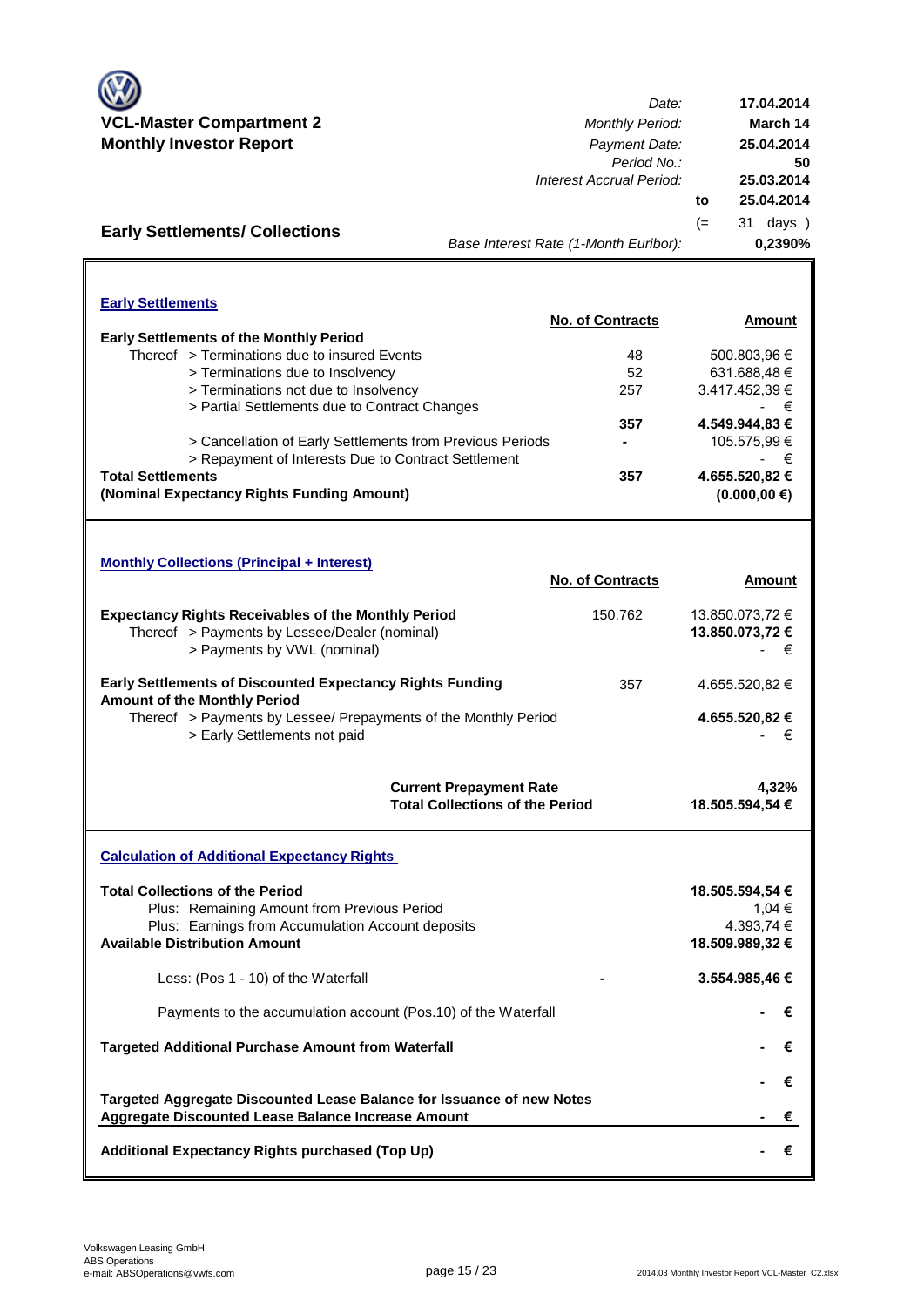| O                                    | Date:                                 |     | 17.04.2014 |
|--------------------------------------|---------------------------------------|-----|------------|
| <b>VCL-Master Compartment 2</b>      | <b>Monthly Period:</b>                |     | March 14   |
| <b>Monthly Investor Report</b>       | Payment Date:                         |     | 25.04.2014 |
|                                      | Period No.:                           |     | 50         |
|                                      | Interest Accrual Period:              |     | 25.03.2014 |
| Information regarding the Expectancy |                                       | to  | 25.04.2014 |
| Rights Pool - Remaining Pool Data    |                                       | $=$ | 31 days    |
|                                      | Base Interest Rate (1-Month Euribor): |     | 0.2390%    |

|           | <b>Distribution of Expectancy Rights by Lessee/ Contract</b>                                                                                          |                        |            |                       |                  |                            |            |           |           |                        |           |                    |           |                    |
|-----------|-------------------------------------------------------------------------------------------------------------------------------------------------------|------------------------|------------|-----------------------|------------------|----------------------------|------------|-----------|-----------|------------------------|-----------|--------------------|-----------|--------------------|
|           | <b>Type of Vehicles</b><br>Poolcut<br><b>New Vehicles</b><br><b>Used Vehicles</b><br>End of Reporting Period - Total<br><b>Demonstration Vehicles</b> |                        |            |                       |                  |                            |            |           |           |                        |           |                    |           |                    |
|           |                                                                                                                                                       |                        |            | Distribution of Lease |                  |                            |            |           |           |                        |           |                    |           |                    |
| No. of    |                                                                                                                                                       | Discounted Amounts Not |            | Contracts by Lessee/  |                  | Discounted Balance Not Yet |            | change in | No. of    | Discounted Balance Not | No of     | Discounted Balance | No of     | Discounted Balance |
| Contracts |                                                                                                                                                       | Yet Due in FUR         | % of Total | Contract              | No. of Contracts | Due in FUR                 | % of Total |           | Contracts | Yet Due in FUR         | Contracts | Not Yet Due in EUR | Contracts | Not Yet Due in EUR |
| 21.510    |                                                                                                                                                       | 238.249.962.68         | 55.27%     |                       | 52.017           | 663.537.189.44             | 53.06%     | $-2.21%$  | 48.204    | 612.260.265.91         | 1.476     | 20.239.563.20      | 2.337     | 31.037.360.33      |
| 14.170    |                                                                                                                                                       | 139.053.925.98         | 32.26%     | $2 - 10$              | 38.718           | 442.572.596.99             | 35.39%     | 3.13%     | 37.951    | 433.989.247.08         | 320       | 3.185.489.95       | 447       | 5.397.859.96       |
| 2.551     |                                                                                                                                                       | 25.018.463.44          | 5.80%      | $11 - 20$             | 8.053            | 88.423.548.91              | 7.07%      | 1.27%     | 8.016     | 87.946.428.85          | 13        | 148,445.94         | 24        | 328,674.12         |
| 2.207     |                                                                                                                                                       | 22.354.989.95          | 5.19%      | $21 - 50$             | 4.900            | 53.043.370.93              | 4 2 4%     | $-0.94%$  | 4.879     | 52.852.896.99          | 17        | 148,094.15         |           | 42,379.79          |
| 499       |                                                                                                                                                       | 6.379.700.39           | 1.48%      | > 50                  | 278              | 2.879.318.81               | 0.23%      | $-1.25%$  | 277       | 2.873.423.21           |           |                    |           | 5,895.60           |
| 40.937    |                                                                                                                                                       | 431.057.042.44 €       | 100.00%    | Total                 | 103,966          | 1.250.456.025.08           | 100.00%    | 0.00%     | 99.327    | 1.189.922.262.04       | 1.826     | 23,721,593,24      | 2,813     | 36,812,169.80      |

#### **Distribution of Expectancy Rights by Discounted Amounts**

|           |                               |            |                          |                  |                                        |            |           | Tvpe of Vehicles    |                               |                      |                           |                               |                           |
|-----------|-------------------------------|------------|--------------------------|------------------|----------------------------------------|------------|-----------|---------------------|-------------------------------|----------------------|---------------------------|-------------------------------|---------------------------|
| Poolcut   |                               |            |                          |                  | <b>End of Reporting Period - Total</b> |            |           | <b>New Vehicles</b> |                               | <b>Used Vehicles</b> |                           | <b>Demonstration Vehicles</b> |                           |
| No. of    | <b>Discounted Amounts Not</b> |            |                          |                  | <b>Discounted Amounts Not Yet</b>      |            | change in | No. of              | <b>Discounted Balance Not</b> | No. of               | <b>Discounted Balance</b> | No. of                        | <b>Discounted Balance</b> |
| Contracts | Yet Due in EUR                | % of Total | <b>Discounted Amount</b> | No. of Contracts | Due in EUR                             | % of Total |           | Contracts           | Yet Due in EUR                | Contracts            | Not Yet Due in EUR        | Contracts                     | Not Yet Due in EUR        |
| 4.059     | 16.290.965.42                 | 3.78%      | Up to Euro 5,000         | 6.052            | 25.428.177.99                          | 2.03%      | $-1.75%$  | 5.571               | 23.565.891.09                 | 179                  | 656.928.16                | 302                           | 1.205.358.74              |
| 18.685    | 139.854.158.59                | 32.44%     | Up to Euro 10,000        | 41.420           | 318.736.407.52                         | 25.49%     | $-6,95%$  | 39.814              | 306.780.443.93                | 635                  | 4.752.739.32              | 971                           | 7.203.224.27              |
| 11.339    | 137.734.335.14                | 31,95%     | Up to Euro 15,000        | 31.669           | 385.334.202.12                         | 30.82%     | $-1.14%$  | 30.682              | 373.325.649.07                | 386                  | 4.688.097.78              | 601                           | 7.320.455.27              |
| 4.439     | 75,803,145.89                 | 17.59%     | Up to Euro 20,000        | 13.475           | 230.900.243,11                         | 18.47%     | 0.88%     | 12.826              | 219.594.832.57                | 247                  | 4.350.897.41              | 402                           | 6.954.513.13              |
| 1.579     | 34.744.057.11                 | 8.06%      | Up to Euro 25,000        | 6,350            | 141.413.208.57                         | 11.31%     | 3.25%     | 5.825               | 129.642.773.44                | 253                  | 5.684.722.06              | 272                           | 6.085.713.07              |
| 464       | 12.518.368.05                 | 2.90%      | Up to Euro 30,000        | 3.255            | 88.392.051.55                          | 7.07%      | 4.16%     | 2.988               | 81.151.837.90                 | 100                  | 2.683.664.35              | 167                           | 4.556.549.30              |
| 184       | 5.931.016.33                  | 1.38%      | Up to Euro 35,000        | 1.220            | 39.022.226.07                          | 3.12%      | 1.74%     | 1.138               | 36.370.623.56                 | 20                   | 644.359.61                | 62                            | 2.007.242.90              |
| 69        | 2.570.067.20                  | 0.60%      | Up to Euro 40,000        | 331              | 12.242.148.06                          | 0.98%      | 0.38%     | 306                 | 11.314.619.91                 |                      | 149.120.86                | 21                            | 778,407.29                |
| 53        | 2.236.865.99                  | 0,52%      | Up to Euro 45,000        | 120              | 5.034.457.76                           | 0.40%      | $-0.12%$  | 111                 | 4.651.573.47                  |                      |                           |                               | 382.884.29                |
| 38        | 1.795.920.82                  | 0.42%      | Up to Euro 50,000        | 39               | 1.825.479.17                           | 0.15%      | $-0.27%$  | 35                  | 1.634.572.97                  |                      | 49.792.68                 |                               | 141.113.52                |
| 14        | 733.459.79                    | 0.17%      | Up to Euro 55,000        |                  | 526.652.52                             | 0.04%      | $-0.13%$  |                     | 471,720.81                    |                      |                           |                               | 54.931.71                 |
|           | 342.197.52                    | 0.08%      | Up to Euro 60,000        |                  | 397.193.96                             | 0.03%      | $-0.05%$  |                     | 340.138.64                    |                      |                           |                               | 57.055.32                 |
|           | 433.802.02                    | 0.10%      | Up to Euro 65,000        |                  | 504.549.10                             | 0.04%      | $-0.06%$  |                     | 378,557.10                    |                      | 61.271.01                 |                               | 64,720.99                 |
|           | 68,682.57                     | 0.02%      | Up to Euro 70,000        |                  | 407.311.92                             | 0.03%      | 0.02%     |                     | 407.311.92                    |                      |                           |                               |                           |
|           |                               | 0.00%      | Up to Euro 75,000        |                  | 215.001,15                             | 0.02%      | 0.02%     |                     | 215,001.15                    |                      |                           |                               |                           |
|           |                               | 0.00%      | More th. Euro 75,000     |                  | 76,714.51                              | 0.01%      | 0.01%     |                     | 76,714.51                     |                      |                           |                               |                           |
| 40.937    | 431.057.042.44                | 100.00%    | <b>Total</b>             | 103,966          | 1.250.456.025.08 €                     | 100.00%    | 0,00%     | 99.327              | 1.189.922.262.04              | 1.826                | 23.721.593.24             | 2,813                         | 36,812,169.80             |

| <b>Contract Term</b> |                                |                |                               |                  |                                        |         |           |                                                |   |                               |                      |                           |              |                               |
|----------------------|--------------------------------|----------------|-------------------------------|------------------|----------------------------------------|---------|-----------|------------------------------------------------|---|-------------------------------|----------------------|---------------------------|--------------|-------------------------------|
| Poolcut              |                                |                |                               |                  | <b>End of Reporting Period - Total</b> |         |           | <b>Type of Vehicles</b><br><b>New Vehicles</b> |   |                               | <b>Used Vehicles</b> |                           |              | <b>Demonstration Vehicles</b> |
| No. of               | <b>Discounted Amounts Not</b>  |                |                               |                  | Discounted Amounts Not Yet in % of     |         | change in | No. of                                         |   | <b>Discounted Balance Not</b> | No of                | <b>Discounted Balance</b> | No. of       | <b>Discounted Balance</b>     |
| Contracts            | Yet Due                        | in % of Total  | <b>Contract Term in Month</b> | No. of Contracts | Due                                    | Total   | %         | Contracts                                      |   | Yet Due in EUR                | Contracts            | Not Yet Due in EUR        | Contracts    | Not Yet Due in EUR            |
|                      | $\sim$                         | 0,00%          | 9                             |                  | $\epsilon$<br>$\overline{\phantom{a}}$ | 0,00%   | 0.00%     | ٠                                              | € | $\overline{\phantom{a}}$      | $\sim$               | $\sim$                    |              |                               |
| 1.705                | 26.318.834.50                  | 6.11%          | 12                            |                  | 32,868.33                              | 0.00%   | $-6.10%$  | $\overline{2}$                                 |   | 10,204.66                     |                      | 9.525.65                  |              | 13.138.02                     |
| 144                  | 1.605.380.44                   | 0.37%          | 18                            | 13               | 197.150.35                             | 0.02%   | $-0.36%$  | 13                                             | € | 197, 150, 35                  |                      |                           |              |                               |
|                      |                                | 0.00%          | 22                            |                  | $\overline{\phantom{a}}$               | 0.00%   | 0.00%     | $\overline{\phantom{a}}$                       | € | $\overline{\phantom{a}}$      |                      |                           |              |                               |
| 3.008                | 33,211,759.80                  | 7 7 0 %        | 24                            | 2.352            | 30.135.649.74                          | 2.41%   | $-5.29%$  | 2.274                                          |   | 29.293.516.28                 | 57                   | 471.523.47                | 21           | 370,609.99                    |
|                      | 14,656.28                      | 0.00%          | 26                            |                  |                                        | 0.00%   | 0.00%     | $\overline{\phantom{a}}$                       |   | $\overline{\phantom{a}}$      |                      |                           |              |                               |
|                      |                                | 0.00%          | 27                            |                  |                                        | 0.00%   | 0.00%     | $\overline{\phantom{a}}$                       |   | $\overline{\phantom{a}}$      |                      |                           |              |                               |
|                      | 25,798.66                      | 0.01%          | 28                            |                  |                                        | 0.00%   | $-0.01%$  | $\overline{\phantom{a}}$                       |   | $\overline{\phantom{a}}$      |                      |                           |              |                               |
|                      |                                | 0.00%          | 29                            |                  |                                        | 0.00%   | 0.00%     | ٠.                                             |   | $\overline{\phantom{a}}$      |                      |                           |              |                               |
| 841                  | 8.867.877.12                   | 2.06%          | 30                            | 1.315            | 16,248,478,85                          | 1.30%   | $-0.76%$  | 1.283                                          |   | 15.819.683.38                 | 23                   | 265,857.87                |              | 162,937.60                    |
|                      |                                | 0.00%          | 33                            |                  | $\overline{\phantom{a}}$               | 0.00%   | 0.00%     | $\overline{\phantom{a}}$                       |   | $\overline{\phantom{a}}$      |                      |                           |              |                               |
|                      |                                | 0.00%          | 32                            |                  |                                        | 0.00%   | 0.00%     | $\overline{\phantom{a}}$                       |   |                               |                      |                           |              |                               |
|                      | 23,760.26                      | 0.019          | 34                            |                  |                                        | 0.00%   | $-0.01%$  | $\overline{\phantom{a}}$                       |   |                               |                      |                           |              |                               |
|                      |                                | 0.00%          | 35                            |                  | 36,301.88                              | 0.00%   | 0.00%     | $\overline{A}$                                 |   | 36,301.88                     | ۰.                   |                           |              |                               |
| 23,316               | 268.681.076.87                 | 62,33%         | 36                            | 60.439           | 810.933.610.03                         | 64.85%  | 2.52%     | 57,837                                         |   | 770.606.759.29                | 1.223                | 18.436.561.88             | 1,379        | 21.890.288.86                 |
|                      |                                | 0.00%          | 38                            |                  | 7.986,95                               | 0,00%   | 0.00%     |                                                |   | 7.986,95                      | ۰.                   |                           |              |                               |
|                      |                                | 0.00%          | 39                            |                  |                                        | 0.00%   | 0.00%     |                                                |   |                               |                      |                           |              |                               |
| 736                  | 6.731.434.49                   | 1.56%          | 42                            | 1.585            | 18.071.598,00                          | 1.45%   | $-0.12%$  | 1.473                                          | € | 16.800.904.59                 | 68                   | 688.213.59                | 44           | 582.479,82                    |
| $\sim$               |                                | $-100.00%$     |                               |                  | 10.119,32                              | 0.00%   | 100.00%   |                                                |   | 10.119,32                     |                      |                           |              |                               |
|                      |                                | 0.00%          | 45                            |                  |                                        | 0.00%   | 0.00%     | ٠.                                             |   |                               |                      |                           |              |                               |
|                      |                                | 0.00%          | 46                            |                  |                                        | 0.00%   | 0.00%     | ٠.                                             |   |                               |                      |                           |              |                               |
|                      |                                | 0.00%          | 47                            |                  |                                        | 0.00%   | 0.00%     | $\overline{\phantom{a}}$                       |   |                               |                      |                           |              |                               |
| 9.500                | 75.513.203.89                  | 17.52%         | 48                            | 32,885           | 334.269.588.09                         | 26.73%  | 9.21%     | 31.391                                         |   | 318.854.823.32                | 396                  | 3.376.395.21              | 1.098        | 12.038.369.56                 |
| 777                  | 4.733.423.19                   | 1.10%          | 54                            | 1.86             | 14.017.558.49                          | 1,12%   | 0.02%     | 1.702                                          | € | 12.782.985.30                 | 39                   | 347.039.04                | 120          | 887.534.15                    |
| 905<br>40.937        | 5.329.836.94<br>431.057.042.44 | 1.24%<br>0.00% | 60<br><b>Total</b>            | 3.506<br>103,966 | 26,495.115.05<br>1.250.456.025.08€     | 2,12%   | 0.88%     | 3.346<br>99,327                                |   | 25.501.826,72                 | 19<br>1.826          | 126.476.53                | 141<br>2,813 | 866.811.80                    |
|                      |                                |                |                               |                  |                                        | 100.00% | 100.00%   |                                                |   | 1.189.922.262.04              |                      | 23.721.593.24             |              | 36.812.169.80                 |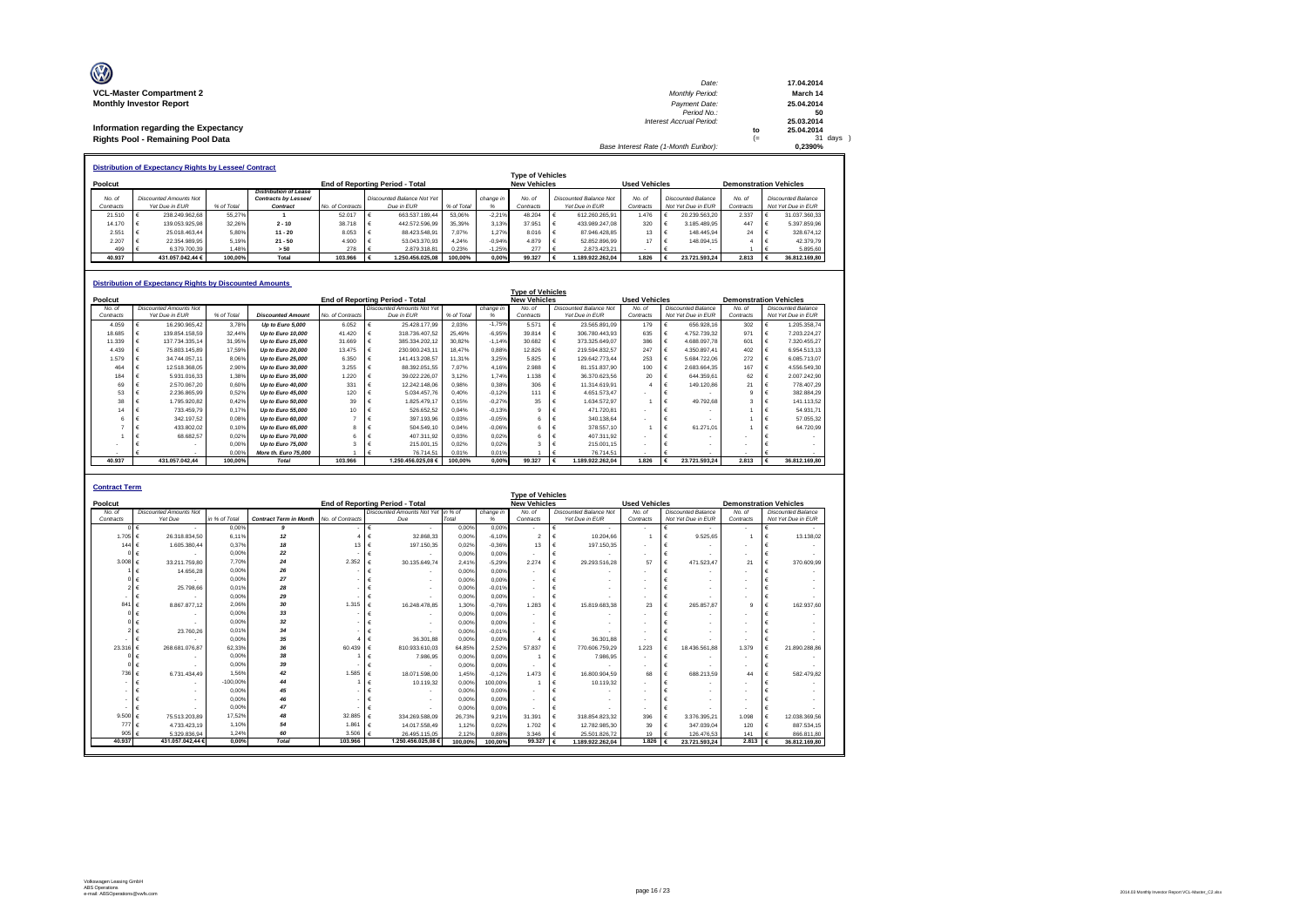| O                                    | Date:                                 |     | 17.04.2014    |
|--------------------------------------|---------------------------------------|-----|---------------|
| <b>VCL-Master Compartment 2</b>      | <b>Monthly Period:</b>                |     | March 14      |
| <b>Monthly Investor Report</b>       | Payment Date:                         |     | 25.04.2014    |
|                                      | Period No.:                           |     | 50            |
|                                      | Interest Accrual Period:              |     | 25.03.2014    |
| Information regarding the Expectancy |                                       | to  | 25.04.2014    |
| Rights Pool - Remaining Pool Data    |                                       | $=$ | $31$ days $)$ |
|                                      | Base Interest Rate (1-Month Euribor): |     | 0.2390%       |

|                  | Distribution of Expectancy Rights by Make and Model |                        |                            |                        |                                        |                 |                   |                                                |                                         |                                  |                                      |                      |                                                        |
|------------------|-----------------------------------------------------|------------------------|----------------------------|------------------------|----------------------------------------|-----------------|-------------------|------------------------------------------------|-----------------------------------------|----------------------------------|--------------------------------------|----------------------|--------------------------------------------------------|
| Poolcut          |                                                     |                        |                            |                        | <b>End of Reporting Period - Total</b> |                 |                   | <b>Type of Vehicles</b><br><b>New Vehicles</b> |                                         | <b>Used Vehicles</b>             |                                      |                      | <b>Demonstration Vehicles</b>                          |
| No. of           | <b>Discounted Amounts Not</b>                       |                        |                            |                        | Discounted Amounts Not Yel             | in %            | change in         | No. of                                         | <b>Discounted Balance Not</b>           | No. of                           | <b>Discounted Balance</b>            | No. of               | <b>Discounted Balance</b>                              |
| Contracts<br>721 | Yet Due<br>2.772.607,78<br>$\epsilon$               | in % of Total<br>0,649 | Make/Modell<br>Fox         | No. of Contract<br>149 | Due<br>622.976,30<br>€                 | Total<br>0.055  | %<br>$-0,599$     | Contracts<br>134                               | Yet Due in EUR<br>567.298,50<br>E       | Contracts<br>3                   | Not Yet Due in EUR<br>¢<br>12.081,73 | Contracts<br>12      | Not Yet Due in EUR<br>€<br>43.596,07                   |
| 2.191            | €<br>12.826.659,38                                  | 2,98%                  | Polo                       | 4.594                  | 30.174.356,59<br>€                     | 2,41%           | $-0,569$          | 4.490                                          | 29.524.534,48                           | 34                               | €<br>192.183,57                      | 70                   | €<br>457.638,54                                        |
| 3.036            | $\epsilon$<br>26.877.521,90                         | 6,24%                  | Golf                       | 11.166                 | 99.744.875,47<br>F                     | 7,98%           | 1,749             | 10.855                                         | 97.216.412,29<br>€                      | 179                              | €<br>1.319.183,57                    | 132                  | $\epsilon$<br>1.209.279,61                             |
| 2 130            | $\epsilon$<br>17.039.646.06                         | 3,95%                  | <b>Golf Variant</b>        |                        |                                        | 0,009           | $-3,95%$          | ٠                                              | €                                       |                                  | c                                    |                      | $\epsilon$                                             |
| 674              | 5.885.669,15<br>$\epsilon$                          | 1,37%                  | <b>Golf Plus</b>           |                        | £                                      | 0.00%           | $-1,379$          |                                                | €                                       |                                  | c                                    |                      | $\epsilon$                                             |
|                  | $\epsilon$                                          | 0,00%                  | <b>Golf Cabrio</b>         |                        | E                                      | 0.00%           | 0,00%             |                                                | E                                       |                                  | G.                                   |                      | €                                                      |
| 90               | $\epsilon$<br>998.274,24                            | 0,23%                  | Eos                        | 197                    | 2.541.267,68<br>€                      | 0,20%           | $-0,039$          | 186                                            | €<br>2.424.065,62                       | 6                                | €<br>53.788,89                       | 5                    | $\epsilon$<br>63.413,17                                |
| 11               | €<br>81.467.52                                      | 0.029                  | Jetta<br><b>New Beetle</b> | 141                    | 1.230.012,73                           | 0,109           | 0.089             | 88                                             | €<br>791.596.79                         | 48                               | €<br>397.308.16                      | 5                    | $\in$<br>41.107.78<br>€                                |
| 5<br>11          | 29.489,71<br>€<br>€<br>93.710,56                    | 0,01%<br>0,02%         | <b>New Beetle Cabrio</b>   | 417                    | 4.087.510,62                           | 0,339<br>0,00%  | 0,329<br>$-0,029$ | 385                                            | 3.745.900,83<br>€<br>E                  | $\overline{7}$                   | €<br>66.603,63<br>¢                  | 25                   | 275.006,16<br>€                                        |
| 643              | $\epsilon$<br>7 248 012 84                          | 1.68%                  | Passar                     | 12 444                 | 140.871.595.95                         | 11,279          | 9.58%             | 12.104                                         | 137.137.597,30<br>€                     | 213                              | $\epsilon$<br>2.280.650.06           | 127                  | $\epsilon$<br>1.453.348,59                             |
| 3.883            | 37.292.650,65<br>€                                  | 8,65%                  | <b>Passat Variant</b>      |                        |                                        | 0,009           | $-8,65%$          | ÷                                              | €                                       |                                  | €                                    |                      | €                                                      |
| 176              | 1.869.639,21<br>$\epsilon$                          | 0.43%                  | Scirocco                   | 165                    | 1.900.374.54                           | 0,159           | $-0,28%$          | 154                                            | 1.788.261.27<br>€                       | 5                                | c<br>51.165.83                       | 6                    | $\in$<br>60.947.44                                     |
| 1.170            | €<br>10.459.333,63                                  | 2,43%                  | Touran                     | 4.220                  | 41.799.495,82<br>€                     | 3,349           | 0,92%             | 4.165                                          | €<br>41.321.232,67                      | 31                               | €<br>242.194,08                      | 24                   | $\in$<br>236.069,07                                    |
| 975              | 11.892.982,13<br>€                                  | 2,76%                  | Tiguan                     | 4.067                  | 54.768.691,65                          | 4,389           | 1,62%             | 3.994                                          | 53.869.512,23<br>€                      | 23                               | €<br>247.167,57                      | 50                   | €<br>652.011,85                                        |
| 183              | $\epsilon$<br>1.702.394,60                          | 0,39%                  | Sharan                     | 1.911                  | 27.431.741,68                          | 2,199           | 1,80%             | 1.882                                          | 27.080.037,48<br>€                      | $\overline{7}$                   | €<br>82.108,34                       | 22                   | $\epsilon$<br>269.595,86                               |
| 232              | €<br>3.663.999,99                                   | 0,85%                  | Touareg                    | 1.407                  | 32.281.812,72                          | 2,589           | 1,73%             | 1.310                                          | €<br>30.287.469,29                      | 37                               | €<br>714.506,75                      | 60                   | $\epsilon$<br>1.279.836,68                             |
|                  | $\epsilon$                                          | 0,00%                  | up!                        | 3.217                  | 16.379.369,02<br>€                     | 1,319           | 1,31%             | 3.156                                          | €<br>16.075.779,71                      | 8                                | €<br>38.487,21                       | 53                   | $\epsilon$<br>265.102,10                               |
| 573<br>16,704    | 14 308 603 93<br>E<br>155.042.663.28<br>£           | 3.32%<br>35.97%        | Phaeton<br><b>VW</b>       | 558<br>44.653          | 13 645 948 93<br>467.480.029,70<br>£   | 1,09%<br>37.38% | $-2.239$<br>1.42% | 97<br>43,000                                   | 3.428.697.48<br>445.258.395.94<br>€     | 459<br>1.060                     | 10 171 916 50<br>€<br>15.869.345.89  | $\mathcal{L}$<br>593 | 45.334.95<br>É<br>6.352.287.87<br>€                    |
| 2933             | 16.474.528,84 €                                     | 3,829                  | Caddy                      | 6.135                  | €<br>39.362.712,00                     | 3.15%           | $-0,679$          | 5.921                                          | €<br>38.202.970,76                      | 78                               | ¢<br>430.849.62                      | 136                  | €<br>728.891.62                                        |
| 2.656            | 21.963.719,12 €                                     | 5,10%                  | <b>Transporter</b>         | 7.095                  | €<br>76.023.647,45                     | 6.08%           | 0,98%             | 6.659                                          | €<br>71.588.179,50                      | 213                              | €<br>2.186.832,84                    | 223                  | €<br>2.248.635,11                                      |
|                  | €                                                   | 0.00%                  | Amarok                     | 382                    | €<br>4.612.187.72                      | 0,379           | 0.37'             | 328                                            | €<br>4.008.554.37                       | 10                               | €<br>94.037.42                       | 44                   | $\epsilon$<br>509.595.93                               |
| 1.180            | 10.917.917,33 €                                     | 2,53%                  | Crafter                    | 2.949                  | 30.734.679,28<br>€                     | 2.46%           | $-0.079$          | 2.829                                          | €<br>29.737.965,23                      | 43                               | €<br>300.207,84                      | 77                   | $\epsilon$<br>696.506,21                               |
|                  | 5.623,50 €                                          | 0.00%                  | LT                         |                        |                                        | 0,009           | 0.00%             |                                                |                                         |                                  |                                      |                      |                                                        |
| 6,771            | 49.361.788.79                                       | 11.45%                 | <b>VWN</b>                 | 16,561                 | 150.733.226.45                         | 12.05%          | 0.60%             | 15,737                                         | 143.537.669.86                          | 344                              | 3.011.927.72<br>€                    | 480                  | €<br>4.183.628.87                                      |
|                  | c                                                   | 0.00%                  | Audi A1                    | 1.835                  | 16.080.505.44<br>F                     | 1,29%           | 1.29%             | 1.685                                          | 14.762.106.96<br>€                      | 26                               | ¢<br>200.779.84                      | 124                  | 1.117.618.64<br>€                                      |
| 2.370            | €<br>25.318.315.94                                  | 5.87%                  | Audi A3                    | 3 1 7 8                | 36.297.333.13                          | 2,90%           | $-2.97%$          | 3.036                                          | 34.861.569.31<br>€                      | 32                               | ¢<br>266,169.08                      | 110                  | €<br>1.169.594.74                                      |
|                  | €                                                   | 0.00%                  | Audi Q3<br>Audi A3 Cabrio  | 1.582                  | 24.035.830.33                          | 1.92%<br>0.00%  | 1.92%             | 1.526                                          | €<br>23.183.683.78                      | $\overline{1}$                   | €<br>8.105.27                        | 55                   | €<br>844.041,28                                        |
| 103<br>489       | €<br>1.278.966,83<br>€<br>6.376.497,45              | 0,30%<br>1,48%         | Audi A4                    | 8.040                  | 122.212.685,33<br>€                    | 9.77%           | $-0,309$<br>8,29% | 7.815                                          | 119.135.262,79<br>€                     | 93                               | €<br>€<br>1.085.272,32               | 132                  | €<br>€<br>1.992.150,22                                 |
| 3.939            | €<br>55.568.275.61                                  | 12,89%                 | Audi A4 Avant              |                        |                                        | 0,009           | 12,89%            |                                                |                                         |                                  | €                                    |                      | €                                                      |
| $\mathbf{Q}$     | €<br>100.078,81                                     | 0,02%                  | Audi A4 Cabrio             |                        |                                        | 0,00%           | $-0,02%$          |                                                | €                                       |                                  | €                                    |                      | $\epsilon$                                             |
| 798              | $\epsilon$<br>13 553 463 57                         | 3,14%                  | Audi A5                    | 2.654                  | 51.687.661,33                          | 4,13%           | 0.99%             | 2491                                           | 48.571.810,00<br>€                      | 31                               | $\epsilon$<br>460.072,41             | 132                  | $\in$<br>2.655.778,92                                  |
| 277              | $\epsilon$<br>547354195                             | 1,27%                  | Audi A5 Cabrio             |                        | F                                      | 0,009           | $-1.279$          |                                                | €                                       |                                  | $\epsilon$                           |                      | $\epsilon$                                             |
| 1433             | $\epsilon$<br>25.422.358.62                         | 5.90%                  | Audi Q5                    | 2.084                  | 41.775.420.33<br>€                     | 3,349           | $-2,569$          | 1.982                                          | 39.765.399.08<br>€                      | 11                               | €<br>178.786,05                      | 91                   | $\epsilon$<br>1.831.235.20                             |
| 612              | €<br>8.992.279,98                                   | 2,09%                  | Audi A6                    | 7.989                  | 176.099.920,46<br>€                    | 14,089          | 12,00%            | 7.596                                          | €<br>168.100.789,14                     | 71                               | $\in$<br>982.851,28                  | 322                  | $\in$<br>7.016.280,04                                  |
| 2.071            | €<br>34.595.715,21                                  | 8,03%                  | Audi A6 Avant              |                        |                                        | 0.00%           | $-8,039$          |                                                | €                                       |                                  | €                                    |                      | €                                                      |
|                  | €                                                   | 0,00%                  | Audi A7                    | 772                    | 21.285.929,24                          | 1,709           | 1,70%             | 697                                            | €<br>19.334.579,13                      | $\overline{7}$                   | €<br>137.524,69                      | 68                   | $\epsilon$<br>1.813.825,42                             |
| 415              | $\epsilon$<br>10.629.771,82                         | 2,47%                  | Audi Q7<br>Audi A8         | 717                    | 19 364 245 28<br>¢                     | 1,559<br>0,83%  | $-0,929$          | 673                                            | ¢<br>18.275.130,51<br>€                 | $\mathbf{Q}$<br>$\overline{9}$   | ¢<br>185 258 60                      | 35                   | $\epsilon$<br>903.856,17                               |
| 176              | €<br>5.090.336.45<br>$\epsilon$                     | 1,18%<br>0.00%         | Audi R8                    | 301<br>35              | 10.409.903,26<br>1.960.875,61          | 0,169           | $-0,359$<br>0.169 | 219<br>24                                      | 7.880.383,58<br>1.470.840,83<br>€       | $\overline{a}$                   | €<br>208.636,22<br>¢<br>170,419.64   | 73<br>$\overline{7}$ | $\epsilon$<br>2.320.883,46<br>$\epsilon$<br>319,615.14 |
|                  |                                                     |                        | Audi TT                    | 368                    | 5.871.909,42<br>€                      | 0,47%           | 0.47%             | 333                                            | 5.324.796,75<br>€                       | 5                                | $\epsilon$<br>69.036,25              | 30                   | $\epsilon$<br>478.076,42                               |
| 114              | $\epsilon$<br>1.576.314.14                          | 0,37%                  | <b>TT Couné</b>            |                        | E                                      | 0.00%           | $-0,379$          |                                                | €                                       |                                  | $\epsilon$                           |                      | $\epsilon$                                             |
| 43               | 656.154,50                                          | 0,15%                  | <b>TT Roadster</b>         |                        |                                        | 0.00%           | $-0,15%$          |                                                |                                         |                                  |                                      |                      | Ë                                                      |
| 12.849           | €<br>194.632.070,88                                 | 45,15%                 | Audi                       | 29.555                 | 527.082.219,16                         | 42,15%          | $-3,00%$          | 28.077                                         | 500.666.351,86<br>€                     | 299                              | 3.952.911,65<br>€                    | 1.179                | €<br>22.462.955,65                                     |
| 488              | €<br>2.486.805.33                                   | 0,58%                  | Ibiza                      | 875                    | 4.767.183,22                           | 0,389           | $-0.209$          | 760                                            | 4.190.454.33                            | 12                               | €<br>59.554,98                       | 103                  | 517.173,91<br>€                                        |
|                  | $\epsilon$                                          | 0,00%                  | Arosa                      |                        |                                        | 0,00%           | 0,00%             |                                                | F                                       |                                  | €                                    |                      | €                                                      |
| 176              | $\epsilon$<br>1 305 871 34                          | 0.30%                  | Altea                      | 288                    | 2 021 733 20<br>E                      | 0,169           | $-0.149$          | 251                                            | 1 791 683 35<br>€                       | $\overline{a}$                   | $\epsilon$<br>23 626 46              | 33                   | $\epsilon$<br>206 423 39                               |
| 186<br>79        | €<br>1.276.354.13<br>€                              | 0.30%<br>0.15%         | Leon<br>Alhambra           | 376<br>674             | 2.675.640.58<br>€<br>€                 | 0,219<br>0,669  | $-0.08%$          | 323<br>652                                     | 2.349.432.51<br>€<br>€                  | $\overline{2}$<br>$\overline{4}$ | €<br>9,995.68<br>€                   | 51                   | €<br>316.212.39<br>$\epsilon$<br>184.391,08            |
|                  | 635.448,54<br>€                                     | 0.00%                  | Mii                        | 234                    | 8.196.538,06<br>€<br>1.000.247,70      | 0.08%           | 0,51%<br>0,08%    | 225                                            | 7.975.312,53<br>€<br>966.323,98         |                                  | 36.834,45<br>€                       | 18<br>$\overline{9}$ | $\epsilon$<br>33,923.72                                |
| 354              | 3.284.113,74                                        | 0,769                  | Exec                       | 520                    | 4.513.030,79                           | 0,369           | $-0,40%$          | 468                                            | 4.063.772,73                            | 3                                | 17.277,23                            | 49                   | É<br>431.980,83                                        |
| 1.283            | €<br>8.988.593,08                                   | 2,09%                  | Seat                       | 2.967                  | 23.174.373,55                          | 1,85%           | $-0,23%$          | 2.679                                          | €<br>21.336.979,43                      | 25                               | 147.288,80 €                         | 263                  | €<br>1.690.105,32                                      |
| 568              | €<br>2.530.558,31                                   | 0.599                  | Fabia                      | 1.404                  | 7.190.422.45                           | 0,589           | $-0.019$          | 1.303                                          | €<br>6.721.845.30                       | 14                               | €<br>60.283,56                       | 87                   | €<br>408.293.59                                        |
|                  | €                                                   | 0,00%                  | Citygo                     | 298                    | 1.282.791,82                           | 0.109           | 0.10%             | 285                                            | 1.225.898,63<br>€                       |                                  | €                                    | 13                   | €<br>56.893,19                                         |
| 320              | €<br>1 649 766 05                                   | 0.38%                  | <b>Fabia Combi</b>         |                        |                                        | 0,00%           | $-0,389$          |                                                |                                         |                                  | ¢                                    |                      | €                                                      |
| 85               | $\epsilon$<br>593 971 83                            | 0.14%                  | Octavia                    | 4709                   | 38.706.944,74                          | 3,10%           | 2.96%             | 4627                                           | 38.071.310,70<br>€                      | 11                               | 80.045.20<br>c                       | 71                   | €<br>555 588 84                                        |
| 1.377            | €<br>10.979.819.27                                  | 2,55%                  | Octavia Combi              |                        |                                        | 0.00%           | $-2,559$          |                                                | €                                       |                                  | $\epsilon$                           |                      | €                                                      |
| 349              | €                                                   | 0,00%                  | Rapid                      | 10<br>741              | 64.949,93<br>€<br>€                    | 0.015<br>0.30%  | 0,01%             | 9<br>714                                       | 57.899,22<br>€                          | $\overline{7}$                   | €<br>26.795.24                       | 20                   | €<br>7.050,71                                          |
| 218              | €<br>1.689.795,70<br>€<br>2.196.943.44              | 0,39%<br>0,51%         | Roomster<br><b>Superb</b>  | 2.116                  | 3.809.716,25<br>22.386.802,18          | 1,799           | $-0,099$<br>1,289 | 2.052                                          | 3.689.338,42<br>€<br>21.729.523,06<br>€ | 8                                | €<br>€<br>63.716,81                  | 56                   | €<br>93.582,59<br>€<br>593.562,31                      |
| 5                | $\epsilon$<br>59.327,37                             | 0,01%                  | <b>Superb Combi</b>        |                        | ¢                                      | 0,00%           | $-0,019$          |                                                | €                                       |                                  | $\epsilon$                           |                      | €                                                      |
| 139              | 1 227 707 86                                        | 0.28%                  | Skoda Yeti                 |                        |                                        | 0.005           | 0.289             |                                                |                                         |                                  |                                      |                      |                                                        |
| 3.061            | €<br>20.927.889,83                                  | 4,86%                  | Skoda                      | 9.278                  | 73.441.627,37                          | 5,87%           | 1,02%             | 8.990                                          | 71.495.815,33<br>€                      | 40                               | 230.840,81                           | 248                  | €<br>1.714.971,23                                      |
| 269              | 2.104.036,58<br>€                                   | 0,49%                  | other                      | 952                    | 8.544.548,85                           | 0.68%           | 0,20°             | 844                                            | 7.627.049,62                            | 58                               | 509.278,37                           | 50                   | 408.220,86<br>€                                        |
| 40.937           | 431.057.042.44<br>£                                 | 100.00%                | <b>Total</b>               | 103.966                | 1.250.456.025.08                       | 100.00%         |                   | 99.327                                         | €<br>1.189.922.262,04                   | 1.826                            | 23.721.593,24                        | 2.813                | 36.812.169,80                                          |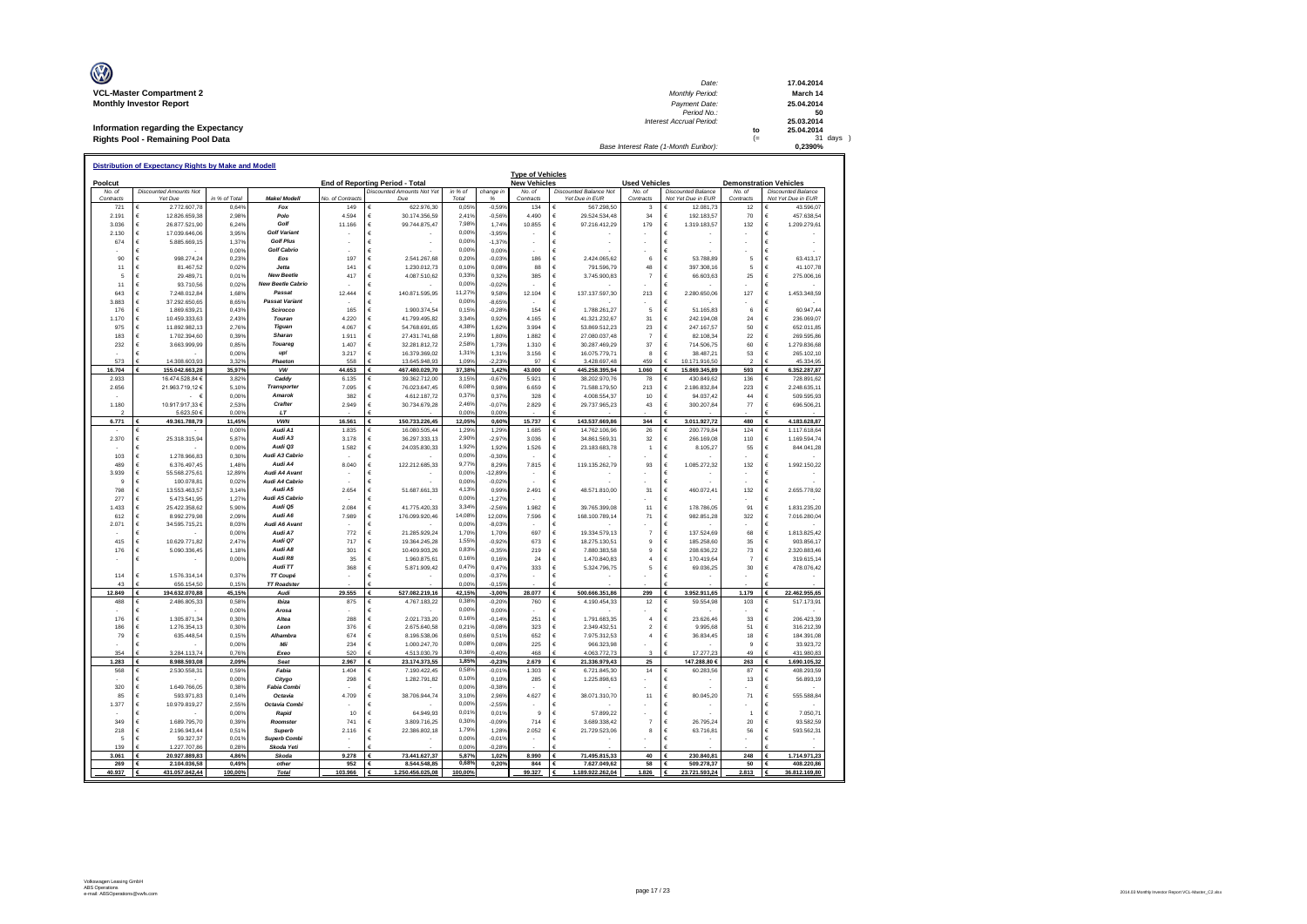| O                                    | Date:                                 |     | 17.04.2014 |
|--------------------------------------|---------------------------------------|-----|------------|
| <b>VCL-Master Compartment 2</b>      | <b>Monthly Period:</b>                |     | March 14   |
| <b>Monthly Investor Report</b>       | Payment Date:                         |     | 25.04.2014 |
|                                      | Period No.:                           |     | 50         |
|                                      | Interest Accrual Period:              |     | 25.03.2014 |
| Information regarding the Expectancy |                                       | to  | 25.04.2014 |
| Rights Pool - Remaining Pool Data    |                                       | $=$ | 31 days    |
|                                      | Base Interest Rate (1-Month Euribor): |     | 0.2390%    |

|           | <b>Geographic distribution of Expectancy Rights</b> |            |                               |                  |                                        |            |           |                         |                               |                      |                           |                               |                           |
|-----------|-----------------------------------------------------|------------|-------------------------------|------------------|----------------------------------------|------------|-----------|-------------------------|-------------------------------|----------------------|---------------------------|-------------------------------|---------------------------|
|           |                                                     |            |                               |                  |                                        |            |           | <b>Type of Vehicles</b> |                               |                      |                           |                               |                           |
| Poolcut   |                                                     |            |                               |                  | <b>End of Reporting Period - Total</b> |            |           | <b>New Vehicles</b>     |                               | <b>Used Vehicles</b> |                           | <b>Demonstration Vehicles</b> |                           |
| No. of    | <b>Discounted Amounts Not</b>                       |            |                               |                  | <b>Discounted Amounts Not Yet</b>      |            | change in | No. of                  | <b>Discounted Balance Not</b> | No. of               | <b>Discounted Balance</b> | No. of                        | <b>Discounted Balance</b> |
| Contracts | Yet Due in EUR                                      | % of Total | <b>Federal State</b>          | No. of Contracts | Due in EUR                             | % of Total |           | Contracts               | Yet Due in EUR                | Contracts            | Not Yet Due in EUR        | Contracts                     | Not Yet Due in EUR        |
| 5.818     | 63.382.878.97                                       | 14.70%     | <b>Baden-Wuerttemberg</b>     | 15,969           | 197.663.595.68                         | 15.81%     | 1.10%     | 15.359                  | 189.370.414.56                | 222                  | 2.743.557.39              | 388                           | 5.549.623.73              |
| 6.692     | 75.130.927.98                                       | 17.43%     | Bavaria                       | 17.136           | 218.550.265.79                         | 17.48%     | 0.05%     | 16.220                  | 206.717.976.37                | 402                  | 4.953.619.86              | 514                           | 6.878.669.56              |
| 1.263     | 13.397.548.66                                       | 3.11%      | <b>Berlin</b>                 | 2.906            | 35.640.926.02                          | 2.85%      | $-0.26%$  | 2.735                   | 33.167.839.22                 | 62                   | 860,728.60                | 109                           | 1.612.358.20              |
| 925       | 8.627.503.80                                        | 2.00%      | Brandenburg                   | 2.137            | 23.692.789.69                          | 1.89%      | $-0.11%$  | 2.012                   | 22.174.743.56                 | 58                   | 634.955.95                | 67                            | 883.090.18                |
| 389       | 4.049.037.33                                        | 0.94%      | <b>Bremen</b>                 | 1.001            | 11.469.861.48                          | 0.92%      | $-0.02%$  | 973                     | 11.074.110.92                 | 14                   | 206,796.82                | 14                            | 188,953,74                |
| 1.362     | 15.233.573.72                                       | 3.53%      | Hamburg                       | 3.341            | 42.212.866.30                          | 3.38%      | $-0.16%$  | 3.242                   | 40.737.775.50                 | 19                   | 247,785.18                | 80                            | 1.227.305.62              |
| 3.543     | 39.748.342.34                                       | 9.22%      | Hesse                         | 8.652            | 107.277.655.42                         | 8.58%      | $-0.64%$  | 8.266                   | 102.262.805.08                | 149                  | 2.010.987.43              | 237                           | 3.003.862.91              |
| 672       | 6.397.079.37                                        | 1.48%      | Mecklenburg-<br>Vornommern    | 1.657            | 18.204.509.39                          | 1.46%      | $-0.03%$  | 1.573                   | 17.149.228.79                 | 30                   | 384.019.12                | 54                            | 671.261.48                |
| 3.788     | 37.435.339.20                                       | 8.68%      | <b>Lower Saxony</b>           | 9.954            | 111.141.323.91                         | 8.89%      | 0.20%     | 9.477                   | 105.224.907.37                | 213                  | 2.653.247.13              | 264                           | 3.263.169.41              |
| 8.849     | 92.396.738.89                                       | 21.43%     | <b>North Rhine-Westphalia</b> | 22.585           | 275.191.511.85                         | 22.01%     | 0.57%     | 21.690                  | 263.446.403.25                | 357                  | 4.939.925.72              | 538                           | 6.805.182.88              |
| 1.469     | 15.006.654.55                                       | 3.48%      | <b>Rhineland-Palatinate</b>   | 3.466            | 40.796.188.18                          | 3.26%      | $-0.22%$  | 3.299                   | 38.614.964.92                 | 61                   | 808.260.93                | 106                           | 1.372.962.33              |
| 264       | 2.682.607.30                                        | 0.62%      | <b>Saarland</b>               | 574              | 6.888.007.68                           | 0.55%      | $-0.07%$  | 532                     | 6.361.470.38                  | 18                   | 239.158.74                | 24                            | 287.378.56                |
| 2.279     | 22.549.321.16                                       | 5.23%      | Saxonv                        | 5.688            | 63.099.408.86                          | 5.05%      | $-0.19%$  | 5463                    | 60.170.891.02                 | 76                   | 1.104.905.75              | 149                           | 1.823.612.09              |
| 998       | 9.235.095.77                                        | 2.14%      | Saxony-Anhalt                 | 2.511            | 26.832.462.25                          | 2.15%      | 0.00%     | 2.399                   | 25.388.412.56                 | 43                   | 496.512.94                | 69                            | 947.536.75                |
| 1.353     | 13,850,075,98                                       | 3.21%      | <b>Schleswig-Holstein</b>     | 3.454            | 39.792.557.34                          | 3.18%      | $-0.03%$  | 3.279                   | 37.548.708.01                 | 65                   | 946.859.97                | 110                           | 1.296.989.36              |
| 1.273     | 11.934.317.42                                       | 2.77%      | <b>Thuringia</b>              | 2.930            | 31.950.046.75                          | 2.56%      | $-0.21%$  | 2.804                   | 30.475.004.86                 | 36                   | 474.828.89                | 90                            | 1.000.213.00              |
|           |                                                     | 0.00%      | <b>Foreian Countries</b>      |                  | 52.048.49                              | 0.00%      | 0.00%     |                         | 36,605.67                     |                      | 15,442.82                 |                               |                           |
| 40.937    | 431.057.042.44                                      | 100.00%    | <b>Total</b>                  | 103,966          | 1.250.456.025.08                       | 100.00%    | 0.00%     | 99.327                  | 1.189.922.262.04              | 1.826                | 23.721.593.24             | 2.813                         | 36,812,169.80             |

**Type of Vehicle**

| Poolcut     |                        |               |                           |                  | <b>End of Reporting Period - Total</b> |               |             |
|-------------|------------------------|---------------|---------------------------|------------------|----------------------------------------|---------------|-------------|
| No. of      | Discounted Amounts Not |               |                           |                  | Discounted Amounts Not Yet             |               |             |
| Contracts   | Yet Due                | in % of Total | <b>Type of Vehicles</b>   | No. of Contracts | Due                                    | in % of Total | change in % |
| 37.861 $6$  | 395.059.489.11         | 91.65%        | <b>New Vehicles</b>       | 99.327           | 1.189.922.262.04                       | 95.16%        | 3.51%       |
| $2.057 \in$ | 22.320.167.68          | 5.18%         | <b>Used Vehicles</b>      | .826             | 23.721.593.24                          | 1.90%         | $-3.28%$    |
| $1.019$ $6$ | 13.677.385.65          | 3.17%         | <b>Demonstr.</b> Vehicles | 2.813            | 36.812.169.80                          | 2.94%         | $-0.23%$    |
| 40.937 €    | 431.057.042.44         | 100.00%       | <b>Total</b>              | 103.966          | 1.250.456.025.08                       | 100.00%       | 0.00%       |

**Age of Vehicles**

| Poolcut                            |                               |               |                              |                  | <b>End of Reporting Period - Total</b> |               |           |                                                |                               |                      |                           |           |                               |
|------------------------------------|-------------------------------|---------------|------------------------------|------------------|----------------------------------------|---------------|-----------|------------------------------------------------|-------------------------------|----------------------|---------------------------|-----------|-------------------------------|
| No. of                             | <b>Discounted Amounts Not</b> |               |                              |                  | <b>Discounted Amounts Not Yet</b>      |               |           |                                                |                               |                      |                           |           |                               |
| Contracts                          | Yet Due                       | in % of Total |                              | No. of Contracts | Due                                    | in % of Total |           | change in %                                    |                               |                      |                           |           |                               |
| 37,861                             | 395.059.489.11<br>€           | 91.65%        | <b>New Vehicles</b>          | 99.327 €         | 1.189.922.262.04                       |               | 95.16%    | 3,51%                                          |                               |                      |                           |           |                               |
| 37.861                             | 395.059.489.11                | 91.65%        | $= 1$ year                   | 99.327           | 1.189.922.262.04                       |               | 95.16%    | 3,51%                                          |                               |                      |                           |           |                               |
|                                    |                               | 0.00%         | $1-2$ vrs                    |                  |                                        |               | 0.00%     | 0.00%                                          |                               |                      |                           |           |                               |
|                                    |                               | 0.00%         | $2-3$ $Vrs$                  |                  |                                        |               | 0.00%     | 0,00%                                          |                               |                      |                           |           |                               |
|                                    | )∣€                           | 0.00%         | > 3yrs                       |                  |                                        |               | 0.00%     | 0,00%                                          |                               |                      |                           |           |                               |
| 2.057 €                            | 22.320.167.68                 | 5.18%         | <b>Used vehicles</b>         | 1.826 €          | 23.721.593.24                          |               | 1.90%     | $-3.28%$                                       |                               |                      |                           |           |                               |
| 469                                | 4.462.130.26                  | 1.04%         | $= 1$ year                   | $\overline{2}$   | 14.055.63                              |               | 0.00%     | $-1.03%$                                       |                               |                      |                           |           |                               |
| 1.009 $6$                          | 11.284.632.92                 | 2.62%         | $1-2$ vrs                    | 101              | 1.099.113.77                           |               | 0.09%     | $-2,53%$                                       |                               |                      |                           |           |                               |
| 359                                | 4.934.611.37                  | 1.14%         | $2-3$ $Vrs$                  | 844              | 10.221.821.49                          |               | 0,82%     | $-0.33%$                                       |                               |                      |                           |           |                               |
| 220 €                              | 1.638.793.13                  | 0.38%         | > 3yrs                       | 879              | 12.386.602.35                          |               | 0.99%     | 0.61%                                          |                               |                      |                           |           |                               |
| 1.019                              | 13,677,385,65€                | 3.17%         | <b>Demonstation Vehicles</b> | 2.813 ∈          | 36,812,169.80                          |               | 2.94%     |                                                |                               |                      |                           |           |                               |
| 40.937                             |                               |               | <b>Total</b>                 | 103.966 $6$      |                                        |               |           | $-0,23%$                                       |                               |                      |                           |           |                               |
|                                    | 431.057.042.44<br>€           | 100.00%       |                              |                  | 1.250.456.025.08                       |               | 100,00%   | 0,00%                                          |                               |                      |                           |           |                               |
| <b>Type of Contract</b><br>Poolcut |                               |               |                              |                  | <b>End of Reporting Period - Total</b> |               |           | <b>Type of Vehicles</b><br><b>New Vehicles</b> |                               | <b>Used Vehicles</b> |                           |           | <b>Demonstration Vehicles</b> |
| No. of                             | <b>Discounted Amounts Not</b> |               |                              |                  | <b>Discounted Amounts Not Yet</b>      |               | change in | No. of                                         | <b>Discounted Balance Not</b> | No. of               | <b>Discounted Balance</b> | No. of    | <b>Discounted Balance</b>     |
| Contracts                          | Yet Due                       | in % of Total | <b>Type of Contract</b>      | No. of Contracts | Due in EUR                             | % of Total    | %         | Contracts                                      | Yet Due in EUR                | Contracts            | Not Yet Due in EUR        | Contracts | Not Yet Due in EUR            |
| 1.64                               | 12.417.715.71                 | 2.88%         | Open End Lease<br>Contract   | 1.913            | 14.682.656.64                          | 1.17%         | $-1.71%$  | 1.511                                          | 11.739.058.77                 | 185                  | 1.486,560.99              | 21        | 1.457.036.88                  |
| 39.296 $6$                         | 418.639.326.73                | 97.12%        | <b>Closed End Contract</b>   | 102.053 € €      | 1.235.773.368.44                       | 98,83%        | 1.71%     | 97.816€ €                                      | 1.178.183.203.27              | 1.641 $6$            | 22.235.032.25             | 2.596 €   | 35.355.132.92                 |
| 40.937 €                           | 431.057.042,44                | 100.00%       | <b>Total</b>                 | 103.966 €        | 1.250.456.025,08                       | 100,00%       | 0.00%     | 99.327 €                                       | 1.189.922.262.04              | 1.826 €              | 23.721.593.24             | 2.813 €   | 36.812.169,80                 |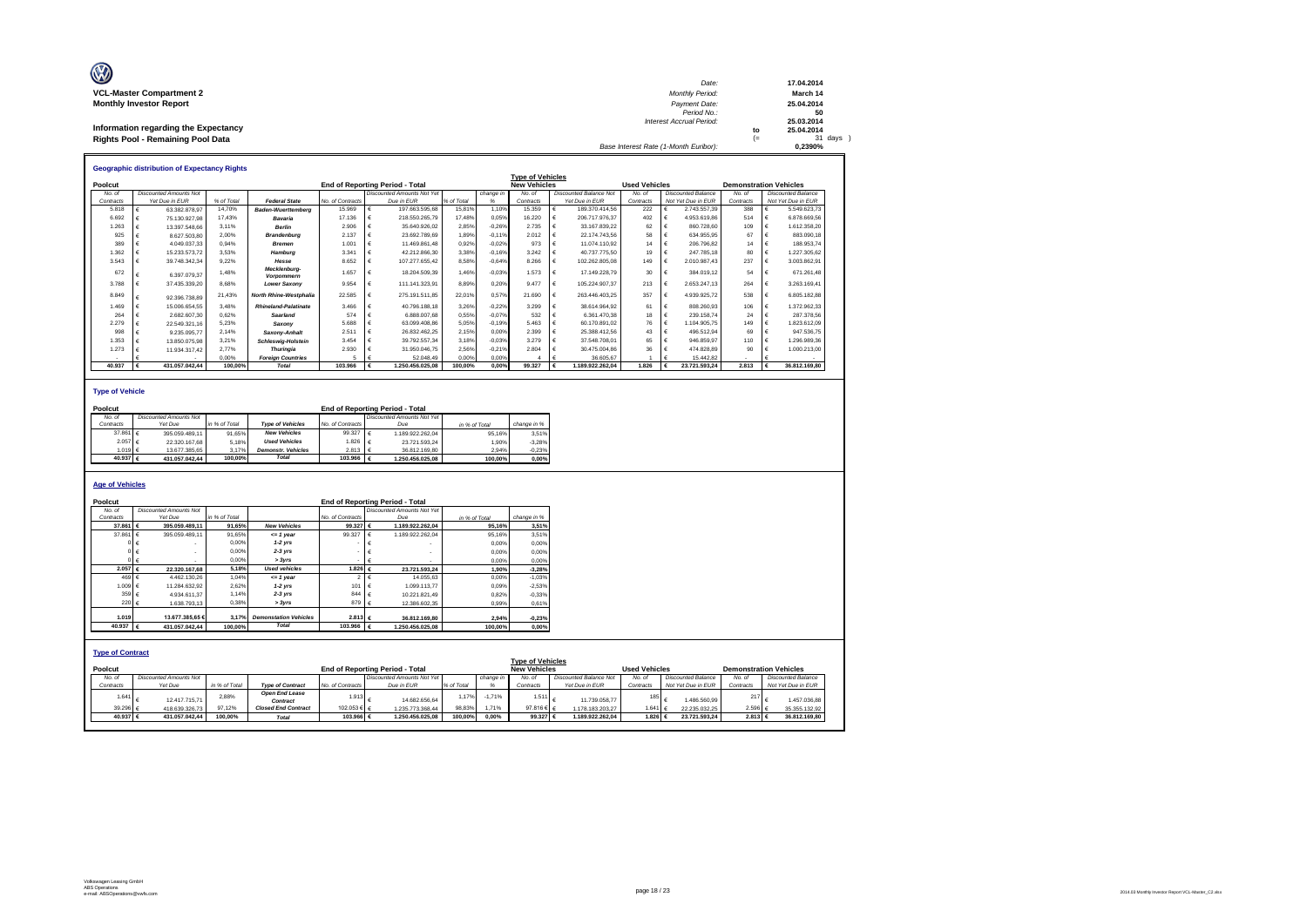| O                                    | Date:                                 | 17.04.2014    |
|--------------------------------------|---------------------------------------|---------------|
| <b>VCL-Master Compartment 2</b>      | <b>Monthly Period:</b>                | March 14      |
| <b>Monthly Investor Report</b>       | Payment Date:                         | 25.04.2014    |
|                                      | Period No.:                           |               |
|                                      | <b>Interest Accrual Period:</b>       | 25.03.2014    |
| Information regarding the Expectancy |                                       | 25.04.2014    |
| Rights Pool - Remaining Pool Data    |                                       | $31$ days $)$ |
|                                      | Base Interest Rate (1-Month Euribor): | 0.2390%       |

|           | <b>Distribution by Industry of Expectancy Rights</b> |               |                                                                                        |                  |                                    |         |           |                     |                               |                      |                           |                     |                               |
|-----------|------------------------------------------------------|---------------|----------------------------------------------------------------------------------------|------------------|------------------------------------|---------|-----------|---------------------|-------------------------------|----------------------|---------------------------|---------------------|-------------------------------|
|           |                                                      |               |                                                                                        |                  |                                    |         |           |                     | <b>Type of Vehicles</b>       |                      |                           |                     |                               |
| Poolcut   |                                                      |               |                                                                                        |                  | End of Reporting Period - Total    |         |           | <b>New Vehicles</b> |                               | <b>Used Vehicles</b> |                           |                     | <b>Demonstration Vehicles</b> |
| No. of    | <b>Discounted Amounts Not</b>                        |               |                                                                                        |                  | Discounted Amounts Not Yet In % of |         | change in | No of               | <b>Discounted Amounts Not</b> | No. of               | <b>Discounted Amounts</b> | No. of              | <b>Discounted Amounts</b>     |
| Contracts | Yet Due                                              | in % of Total | Industry                                                                               | No. of Contracts | Due                                | Total   | %         | Contracts           | Yet Due                       | Contracts            | Not Yet Due               | Contracts           | Not Yet Due                   |
| 257       | 2.519.571.21                                         | 0.58%         | <b>Agriculture/Forestrv</b>                                                            | 717              | 8.567.147.37                       | 0.69%   | $-0.10%$  | 682                 | 8.177.816.70                  | 12                   | $\epsilon$<br>102.670.38  | 23 $\epsilon$       | 286,660.29                    |
| 566       | 6.162.558.95                                         | 1.43%         | <b>Chemical Industry</b>                                                               | 1.265            | 15.383.789.93                      | 1.23%   | 0.20%     | 1.245               | 15.129.973.77<br>€            | 12                   | 138.245,90                | 8                   | 115.570,26                    |
| 1.204     | 12.049.572.89                                        | 2.80%         | <b>Information Technology</b>                                                          | 5,585            | 72.223.026.86                      | 5.78%   | $-2,98%$  | 5.405               | 69.837.727.09                 | 86                   | 1.135.590.23              | 94                  | 1.249.709.54                  |
| 3.839     | 36.316.564.21                                        | 8.43%         | Construction                                                                           | 10.955           | 121.738.075.12                     | 9.74%   | $-1.31%$  | 10.370              | 115.073.935.51<br>l €         | 203                  | 1.900.542.87              | 382                 | 4.763.596,74                  |
| 987       | 9.016.331.36                                         | 2.09%         | <b>Energy/Mining</b>                                                                   | 1.469            | 16.601.394.28                      | 1.33%   | 0.76%     | $1.415 \in$         | 15.995.572.64                 | 22                   | 253.204.51                | 32                  | 352.617.13                    |
| 2.030     | 24.508.697.13                                        | 5.69%         | <b>Financial Services</b>                                                              | 3.918            | 54.281.705.75                      | 4,34%   | 1.34%     | 3.723               | 51.202.570.42<br>€            | 84                   | 1.472.263.20              | 111                 | 1.606.872,13                  |
| 689       | 7.057.651.11                                         | 1.64%         | <b>Hotel and Restaurant</b><br>Industry                                                | 1.701            | 20.606.127,68                      | 1.65%   | $-0.01%$  | 1.540               | 18,453,024.98                 | 53                   | 622.121.40                | 108                 | 1.530.981.30                  |
| 7.298     | 78.089.686.97                                        | 18.12%        | <b>Manufacturing Industry</b>                                                          | 20.264           | 250.008.221.82                     | 19,99%  | $-1.88%$  | 19.626              | ¢<br>241 965 785 44           | 258                  | 3.165.130.99              | 380                 | 4.877.305.39                  |
| 6.970     | 79.809.772.87                                        | 18.51%        | <b>Other Services</b>                                                                  | 16.165           | 212.917.811.79                     | 17.03%  | 1.49%     | 15,382              | €<br>201.145.160.60           | 313                  | 4.862.811.16              | 470                 | 6.909.840.03                  |
| 9.772     |                                                      | 21.93%        | <b>Public Administration.</b><br><b>Education, Health Care.</b><br><b>Public Serv.</b> | 18.476           |                                    | 16.04%  | 5.89%     | 17,594              |                               | 309                  |                           | 573                 |                               |
|           | 94.510.204.43                                        |               |                                                                                        |                  | 200.559.988.94                     |         |           |                     | 189,385,937.48                |                      | 4.191.866.42              |                     | 6.982.185.04                  |
| 6.945     | 77.372.066.20                                        | 17.95%        | Retail/Wholesale                                                                       | 17,516           | 209.684.282.60                     | 16.77%  | 1.18%     | 16.754              | $\epsilon$<br>199.889.648.01  | 326                  | 3.892.462.49              | 436                 | 5.902.172.10                  |
|           |                                                      | 0.00%         | <b>Real Estate</b>                                                                     | 2.424            | 28.921.832.82                      | 2.31%   | $-2.31%$  | 2.280               | $\epsilon$<br>26.991.067.32   | 55                   | 797.913.11                | 89                  | 1.132.852.39                  |
|           |                                                      | 0.00%         | <b>Transportation</b>                                                                  | 2.729            | 30.786.960.86                      | 2.46%   | $-2.46%$  | 2.588               | €<br>29.167.870.13            | 69                   | 838.511.21                | 72                  | 780.579.52                    |
| 305       | 2.779.524.35                                         | 0.64%         | Private                                                                                |                  |                                    | 0.00%   | 0.64%     |                     |                               |                      |                           |                     |                               |
| 75        | 864,840.76                                           | 0.20%         | Other                                                                                  | 782 €            | 8.175.659.26                       | 0.65%   | $-0,45%$  | 723                 | 7.506.171.95                  | 24                   | 348.259.37                | 35                  | 321.227,94                    |
| 40.937    | 431.057.042.44<br>€                                  | 100,00%       | Total                                                                                  | 103.966 €        | 1.250.456.025,08                   | 100,00% | 0,00%     | 99.327              | 1.189.922.262,04              | 1.826                | 23.721.593,24             | 2.813 $\varepsilon$ | 36.812.169,80                 |

| <b>Top 10 Lessees</b>                      |  |                                          |               |                |                  |                                           |          |           |                                                |                                          |                     |                                          |                     |                                          |
|--------------------------------------------|--|------------------------------------------|---------------|----------------|------------------|-------------------------------------------|----------|-----------|------------------------------------------------|------------------------------------------|---------------------|------------------------------------------|---------------------|------------------------------------------|
| Poolcut<br>End of Reporting Period - Total |  |                                          |               |                |                  |                                           |          |           | <b>Type of Vehicles</b><br><b>New Vehicles</b> |                                          |                     | <b>Used Vehicles</b>                     |                     | <b>Demonstration Vehicles</b>            |
| No. of<br>Contracts                        |  | <b>Discounted Amounts Not</b><br>Yet Due | in % of Total | Top 10 Lessees | No. of Contracts | Discounted Amounts Not Yet in % of<br>Due | Total    | change in | No. of<br>Contracts                            | <b>Discounted Amounts Not</b><br>Yet Due | No. of<br>Contracts | <b>Discounted Amounts</b><br>Not Yet Due | No. of<br>Contracts | <b>Discounted Amounts</b><br>Not Yet Due |
| 60                                         |  | 1.234.721.87                             | 0.29%         |                | 70               | 773,376,33                                | 0.06%    | $-0.22%$  | 69 €                                           | 767.480.73                               | . .                 | $\overline{\phantom{a}}$                 |                     | 5,895.60                                 |
| 63                                         |  | 991.393.77                               | 0.23%         |                | 58 €             | 632.901.56                                | 0.05%    | $-0.18%$  | 58 €                                           | 632.901.56                               | $\sim$              | $\overline{\phantom{a}}$                 |                     | $\overline{\phantom{a}}$                 |
| 61                                         |  | 957.316.85                               | 0.22%         |                | 66 €             | 606,389.95                                | 0.05%    | $-0.17%$  | 66 €                                           | 606.389.95                               | <b>COL</b>          |                                          |                     | $\overline{\phantom{a}}$                 |
| 52                                         |  | 802.592.91                               | 0.19%         |                | 42 €             | 545,179.48                                | 0.04%    | $-0.14%$  | 40 €                                           | 521.403.84                               |                     | 23,775.64                                |                     | ۰                                        |
| 62                                         |  | 771.194.22                               | 0.18%         |                | $39 \in$         | 515.496.84                                | 0.04%    | $-0.14%$  | 39 €                                           | 515,496.84                               |                     |                                          |                     |                                          |
| 44                                         |  | 659,203.87                               | 0.15%         |                | $30 \in$         | 500.056.43                                | 0.04%    | $-0.11%$  | 30 €                                           | 500.056.43                               |                     | ٠                                        |                     |                                          |
| 46                                         |  | 619,350.01                               | 0.14%         |                | $34 \in$         | 493.630.19                                | 0.04%    | $-0.10%$  | $34 \in$                                       | 493.630.19                               |                     |                                          |                     |                                          |
| 57                                         |  | 610.754.63                               | 0.14%         |                | 38 €             | 490.276.05                                | 0.04%    | $-0.10%$  | 38 €                                           | 490.276.05                               |                     |                                          |                     |                                          |
| 44                                         |  | 598.005.45                               | 0.14%         |                | 41 €             | 489,795.32                                | 0.04%    | $-0.10%$  | 41                                             | 489.795.32                               |                     |                                          |                     |                                          |
| 49                                         |  | 568,170.84                               | 0.13%         |                | $33 \in$         | 489,722.60                                | 0.04%    | $-0.09%$  | $33 \quad 6$                                   | 489,722.60                               |                     |                                          |                     |                                          |
| 538                                        |  | 7.812.704,42                             | 1.81%         | <b>Total</b>   | 451              | 5.536.824.75                              | $-0.93%$ | $-1.37%$  | 448                                            | 5.507.153.51                             | $\overline{2}$      | 23,775.64                                |                     | 5.895,60                                 |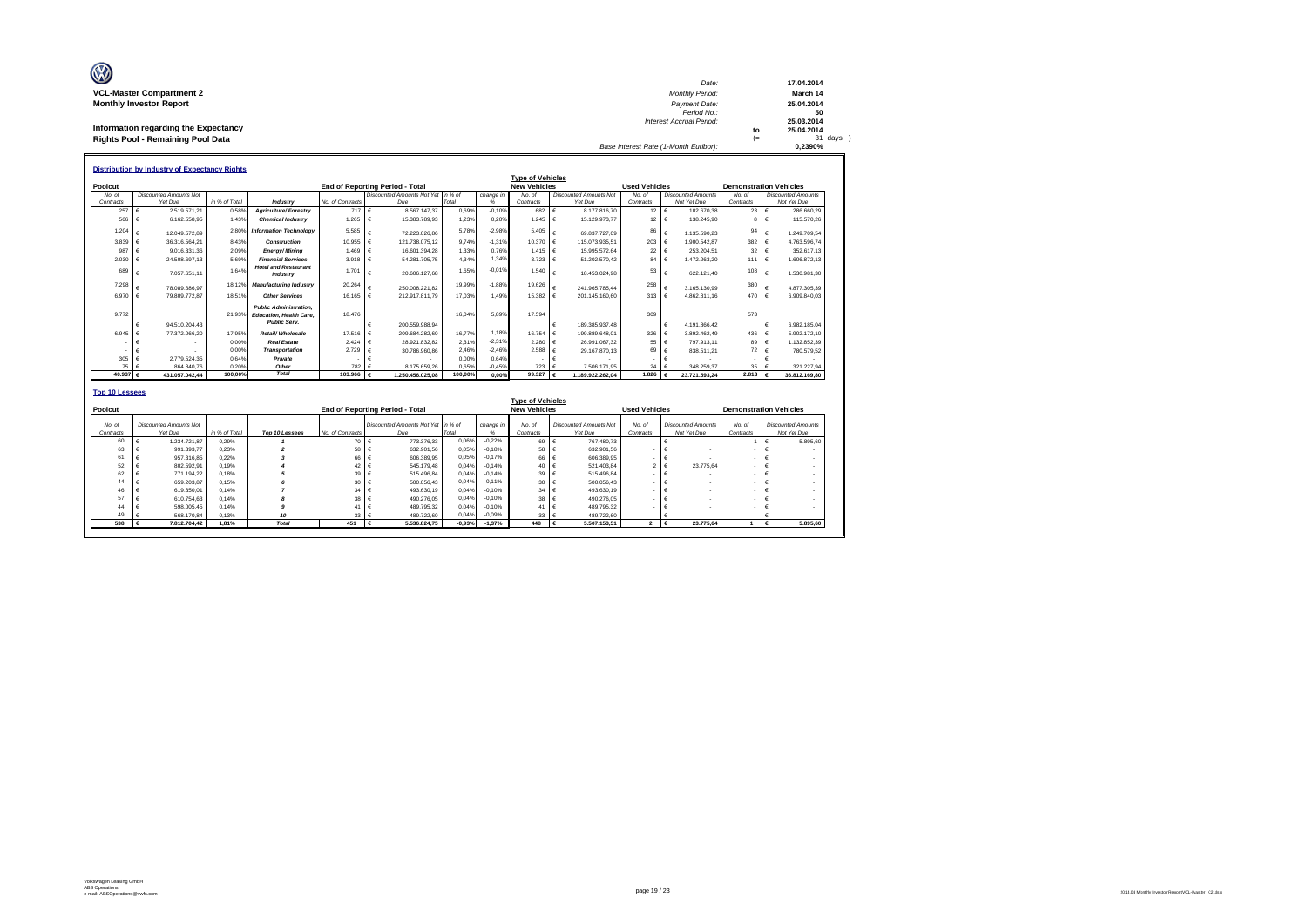

*Reporting Date:* **17.04.2014 VCL-Master Compartment 2** *Monthly Period:* **31.03.2014 Monthly Investor Report** *Payment Date:* **25.04.2014** *Period No.:* **50** *Interest Accrual Period:* **25.03.2014 to 25.04.2014 31** *Base Interest Rate (1-Month Euribor):* **0,239**

**Contracts in Arrears I. \*)**

|                       | <b>Contracts in Arrears *)</b><br><b>Reporting Period - Total</b> |   |                                                          |   |                                                      |   |                                                                 |                                                           |                            |   | <b>New Vehicles</b>                                             |                            |   | <b>Used Vehicles</b>                                            |                            |   | <b>Demonstration Vehicles</b>                                   |  |  |
|-----------------------|-------------------------------------------------------------------|---|----------------------------------------------------------|---|------------------------------------------------------|---|-----------------------------------------------------------------|-----------------------------------------------------------|----------------------------|---|-----------------------------------------------------------------|----------------------------|---|-----------------------------------------------------------------|----------------------------|---|-----------------------------------------------------------------|--|--|
| by month              | No. of<br><b>Contracts</b>                                        |   | <b>Delinquent</b><br><b>Discounted</b><br><b>Balance</b> |   | <b>Future</b><br><b>Discounted</b><br><b>Balance</b> |   | <b>Total Outstanding</b><br><b>Discounted</b><br><b>Balance</b> | in % of<br><b>Discounted</b><br>Poolbalance<br><b>EoP</b> | No. of<br><b>Contracts</b> |   | <b>Total Outstanding</b><br><b>Discounted</b><br><b>Balance</b> | No. of<br><b>Contracts</b> |   | <b>Total Outstanding</b><br><b>Discounted</b><br><b>Balance</b> | No. of<br><b>Contracts</b> |   | <b>Total Outstanding</b><br><b>Discounted</b><br><b>Balance</b> |  |  |
| not overdue           | 169                                                               | € | $\sim$                                                   | € | 1.829.290,58 €                                       |   | 1.829.290.58                                                    | 0.15%                                                     | 162                        | € | 1.730.343.51                                                    | 5                          | € | 73.838,75                                                       | $\overline{c}$             | € | 25.108,32                                                       |  |  |
| 1-month overdue       | 965                                                               | € | $\sim$                                                   | € | 11.234.054,71 €                                      |   | 11.234.054,71                                                   | 0,90%                                                     | 910                        | € | 10.410.977,97                                                   | 25                         | € | 378.145,70                                                      | 30                         | € | 444.931,04                                                      |  |  |
| 2-month overdue       | 391                                                               | € | $\sim$                                                   | € | $4.372.055.05$ $\in$                                 |   | 4.372.055,05                                                    | 0.35%                                                     | 349                        | € | 3.856.031,64                                                    | 24                         | € | 278.707,18                                                      | 18                         | € | 237.316,23                                                      |  |  |
| 3-month overdue       | 143                                                               | € | $\sim$                                                   | € | 1.713.025,82 €                                       |   | 1.713.025,82                                                    | 0.14%                                                     | 127                        | € | 1.514.104,72                                                    | 4                          | € | 19.012,43                                                       | 12                         | € | 179.908,67                                                      |  |  |
| 4-month overdue       | 95                                                                | € | $\sim$                                                   | € | 1.071.963,80 €                                       |   | 1.071.963.80                                                    | 0.09%                                                     | 89                         | € | 1.008.202,88                                                    | 3                          | € | 15.980,86                                                       | 3                          | € | 47.780,06                                                       |  |  |
| 5-month overdue       | 67                                                                | € | $\sim$                                                   | € | 837.128,27                                           | € | 837.128,27                                                      | 0,07%                                                     | 60                         | € | 754.549.43                                                      | $\overline{4}$             | € | 45.028,19                                                       | 3                          | € | 37.550,65                                                       |  |  |
| 6-month overdue       | 44                                                                | € | $\sim$                                                   | € | 444.578.77                                           | € | 444.578,77                                                      | 0.04%                                                     | 42                         | € | 420.594.37                                                      | 2                          | € | 23.984,40                                                       |                            | € |                                                                 |  |  |
| 7-month overdue       | 33                                                                | € | $\sim$                                                   | € | 355.070,77                                           | € | 355.070,77                                                      | 0,03%                                                     | 29                         | € | 288.545,67                                                      | 3                          | € | 48.784,02                                                       |                            | € | 17.741,08                                                       |  |  |
| 8-month overdue       | 37                                                                | € | $\sim$                                                   | € | 387.355,49                                           | € | 387.355,49                                                      | 0,03%                                                     | 31                         | € | 334.503,00                                                      | 3                          | € | 17.147,81                                                       | 3                          | € | 35.704,68                                                       |  |  |
| 9-month overdue       | 12                                                                | € | $\sim$                                                   | € | 142.170,92                                           | € | 142.170,92                                                      | 0.01%                                                     | 10                         | € | 106.763,40                                                      |                            | € |                                                                 | 2                          | € | 35.407,52                                                       |  |  |
| 10-month overdue      | 13                                                                | € | $\sim$                                                   | € | 176.765,66                                           | € | 176.765,66                                                      | 0.01%                                                     | 12                         | € | 134.184.72                                                      |                            | € |                                                                 |                            | € | 42.580,94                                                       |  |  |
| > 10-month overdue    | 29                                                                |   | $\sim$                                                   | € | 272.087,28                                           | € | 272.087,28                                                      | 0,02%                                                     | 25                         | € | 233.893,55                                                      | ٠                          | € |                                                                 | 4                          |   | 38.193,73                                                       |  |  |
|                       | 1.998                                                             | € |                                                          | € | 22.835.547,12 $\in$                                  |   | 22.835.547,12                                                   | 1,83%                                                     | 1.846                      |   | 20.792.694,86                                                   | 73                         | € | 900.629,34                                                      | 79                         | € | 1.142.222,92                                                    |  |  |
| by Status             |                                                                   |   |                                                          |   |                                                      |   |                                                                 |                                                           |                            |   |                                                                 |                            |   |                                                                 |                            |   |                                                                 |  |  |
| Delinguent            | 1.554                                                             | € |                                                          | € | 17.820.771.15 €                                      |   | 17.820.771.15                                                   | 1,43%                                                     |                            |   |                                                                 |                            |   |                                                                 |                            |   |                                                                 |  |  |
| Terminated            | 444                                                               | € | $\sim$                                                   | € | 5.014.775,97 €                                       |   | 5.014.775,97                                                    | 0,40%                                                     |                            |   |                                                                 |                            |   |                                                                 |                            |   |                                                                 |  |  |
| (Early) Settlements - |                                                                   |   |                                                          |   |                                                      |   |                                                                 |                                                           |                            |   |                                                                 |                            |   |                                                                 |                            |   |                                                                 |  |  |
| Not Paid in Full      | $\overline{\phantom{a}}$                                          | € | $\sim$                                                   | € |                                                      | € |                                                                 | 0,00%                                                     |                            |   |                                                                 |                            |   |                                                                 |                            |   |                                                                 |  |  |
| Total                 | 1.998                                                             | € | $\sim$                                                   | € |                                                      |   | 22.835.547,12 € 22.835.547,12                                   | 1,83%                                                     |                            |   |                                                                 |                            |   |                                                                 |                            |   |                                                                 |  |  |
|                       |                                                                   |   |                                                          |   |                                                      |   |                                                                 |                                                           |                            |   |                                                                 |                            |   |                                                                 |                            |   |                                                                 |  |  |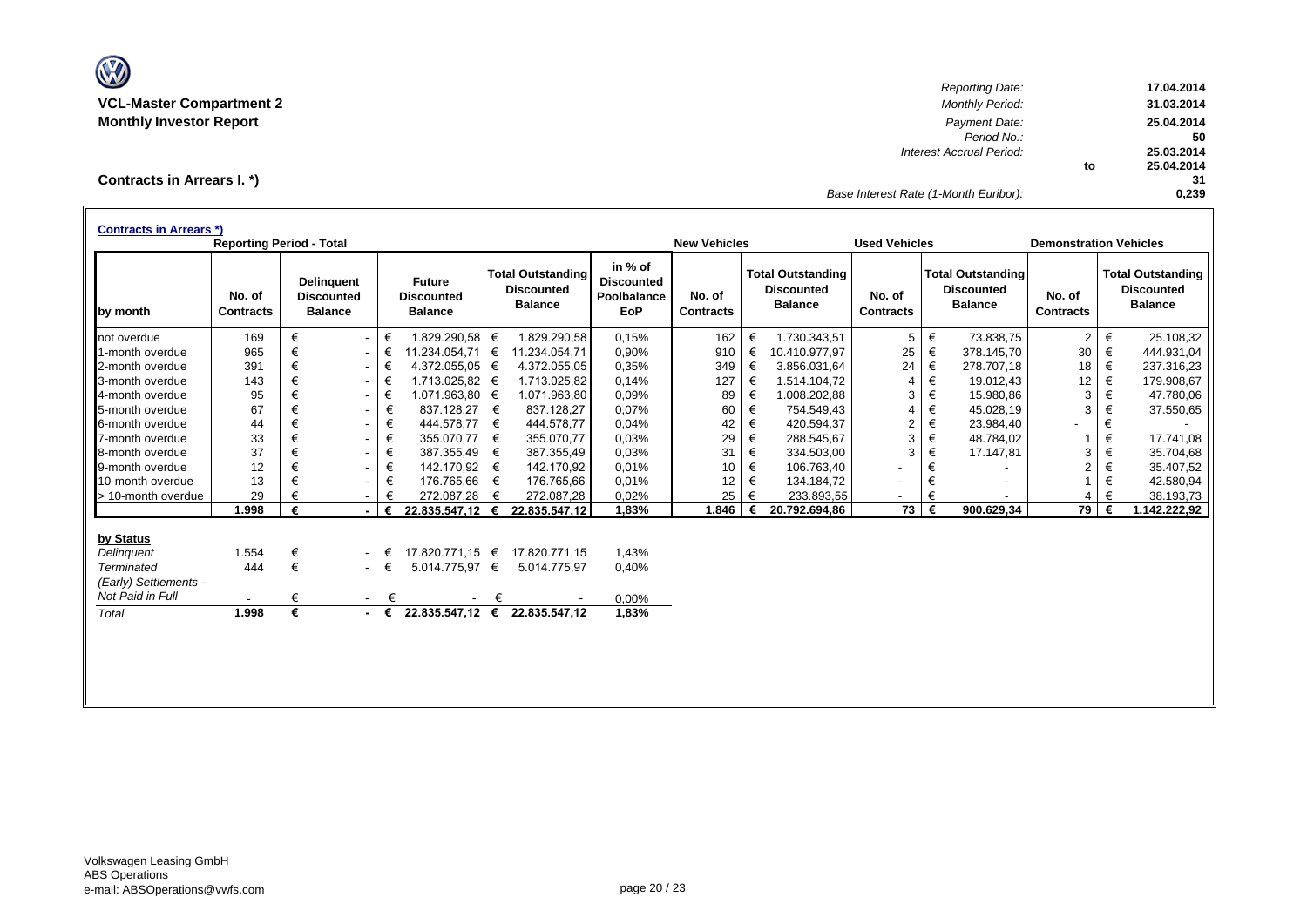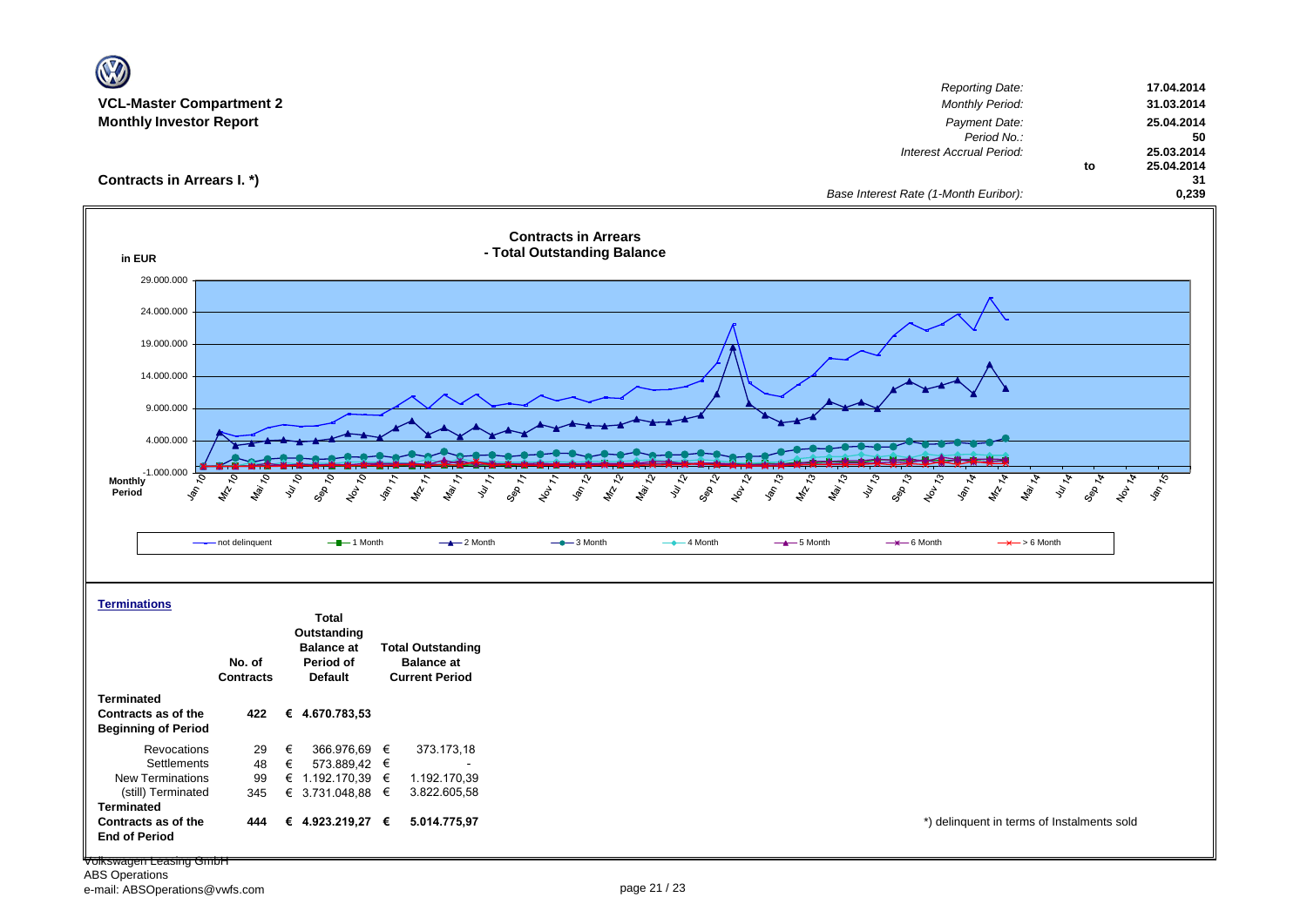|                                                                                     | Date:                    | 17.04.2014 |
|-------------------------------------------------------------------------------------|--------------------------|------------|
| <b>VCL-Master Compartment 2</b>                                                     | <b>Monthly Period:</b>   | March 14   |
| <b>Monthly Investor Report</b>                                                      | Payment Date:            | 25.04.2014 |
|                                                                                     | Period No.:              | 50         |
|                                                                                     | Interest Accrual Period: | 25.03.2014 |
| <b>Write Offs</b> *                                                                 | to                       | 25.04.2014 |
| *these figures refer to Write Offs effective for VCL Master S.A. Compartment 1 only | Rate (1-Month            |            |
| (incl. those contracts whose RV has not been sold to Compartment 2)                 | Euribor):                | 0.2390%    |
| <b>Cumulative Net Losses</b>                                                        |                          |            |
|                                                                                     |                          |            |

|                                                     | No. of       | Amount of      |
|-----------------------------------------------------|--------------|----------------|
|                                                     | Contracts *) | <b>Default</b> |
| Defaulted Contracts registered in current Period    | -37          | € 135.841.70   |
| Cumulative Defaulted Contracts incl. current Period | 1.851        | € 7.194.792.70 |

#### **Losses by Monthly Period**

 $\overline{\phantom{a}}$ 

|                          |                           | <b>Write-Offs of</b><br>the Monthly Period |                           | <b>Cumulative Write-Offs</b> |  |  |  |
|--------------------------|---------------------------|--------------------------------------------|---------------------------|------------------------------|--|--|--|
| <b>Monthly</b><br>Period | Number of<br>Contracts *) | <b>Write-Offs</b>                          | Number of<br>Contracts *) | <b>Write-Offs</b>            |  |  |  |
| Dec 09                   |                           |                                            |                           |                              |  |  |  |
| Jan 10                   | $\blacksquare$            | ٠                                          | ä,                        |                              |  |  |  |
| Feb 10                   | $\overline{\phantom{a}}$  | $\overline{\phantom{a}}$                   | ٠                         | $\overline{\phantom{a}}$     |  |  |  |
| Mar 10                   | $\blacksquare$            | ٠                                          | $\blacksquare$            |                              |  |  |  |
| Apr 10                   | $\blacksquare$            |                                            | $\blacksquare$            |                              |  |  |  |
| May 10                   | $\blacksquare$            | $\overline{\phantom{a}}$                   | $\frac{1}{2}$             |                              |  |  |  |
| <b>Jun 10</b>            | $\blacksquare$            | $\overline{\phantom{a}}$                   | $\overline{\phantom{a}}$  |                              |  |  |  |
| <b>Jul 10</b>            |                           |                                            | L.                        |                              |  |  |  |
| Aug 10                   | 9                         | 50.295,01                                  | 9                         | 50.295,01                    |  |  |  |
| Sep 10                   | $\overline{2}$            | 8.071,60                                   | 11                        | 58.366,61                    |  |  |  |
| Oct 10                   | $\overline{7}$            | 30.954,84                                  | 18                        | 89.321,45                    |  |  |  |
| Nov 10                   | 15                        | 70.163,12                                  | 33                        | 159.484,57                   |  |  |  |
| Dec 10                   | 11                        | 71.387,33                                  | 44                        | 230.871,90                   |  |  |  |
| Jan $11$                 | 16                        | 73.685,61                                  | 60                        | 304.557,51                   |  |  |  |
| Feb 11                   | 7                         | 34.411,99                                  | 67                        | 338.969,50                   |  |  |  |
| Mar 11                   | 9                         | 62.592,15                                  | 76                        | 401.561,65                   |  |  |  |
| Apr 11                   | 15                        | 86.288.20                                  | 91                        | 487.849.85                   |  |  |  |
| May 11                   | 20                        | 101.111,11                                 | 111                       | 588.960,96                   |  |  |  |
| <b>Jun 11</b>            | 42                        | 172.816,37                                 | 153                       | 761.777,33                   |  |  |  |
| <b>Jul 11</b>            | 31                        | 152.827,80                                 | 184                       | 914.605,13                   |  |  |  |
| Aug 11                   | 18                        | 80.559,83                                  | 202                       | 995.164,96                   |  |  |  |
| Sep 11                   | $\overline{34}$           | 188.002,31                                 | 236                       | 1.183.167,27                 |  |  |  |
| Oct 11                   | 18                        | 73.464.24                                  | 254                       | 1.256.631,51                 |  |  |  |
| Nov 11                   | 56                        | 213.523,67                                 | 310                       | 1.470.155,18                 |  |  |  |
| Dec 11                   | 45                        | 152.121,74                                 | 355                       | 1.622.276,92                 |  |  |  |
| Jan 12                   | 60                        | 193.538.76                                 | 415                       | 1.815.815.68                 |  |  |  |
| Feb <sub>12</sub>        | 37                        | 162.341,73                                 | 452                       | 1.978.157,41                 |  |  |  |
| Mar 12                   | 73                        | 214.516,98                                 | 525                       | 2.192.674,39                 |  |  |  |
| Apr 12                   | 53                        | 162.973,38                                 | 578                       | 2.355.647,77                 |  |  |  |
| <b>May 12</b>            | 14                        | 68.864,93                                  | 592                       | 2.424.512,70                 |  |  |  |
| <b>Jun 12</b>            | 38                        | 153.404,88                                 | 630                       | 2.577.917,58                 |  |  |  |
| <b>Jul 12</b>            | 35                        | 113.867,54                                 | 665                       | 2.691.785,12                 |  |  |  |
| Aug 12                   | 47                        | 177.292,45                                 | 712                       | 2.869.077,57                 |  |  |  |
| Sep 12                   | 54                        | 177.080,66                                 | 766                       | 3.046.158,23                 |  |  |  |
| Oct 12                   | 59                        | 225.031,79                                 | 825<br>3.271.190,02       |                              |  |  |  |
| Nov 12                   | 45                        | 170.377,61                                 | 870<br>3.441.567,63       |                              |  |  |  |
| Dec 12                   | 65                        | 245.057,95                                 | 935                       | 3.686.625,58                 |  |  |  |
|                          | <b>Total</b>              | <b>Total</b>                               |                           |                              |  |  |  |
|                          | 935                       | 3.686.625,58                               |                           |                              |  |  |  |